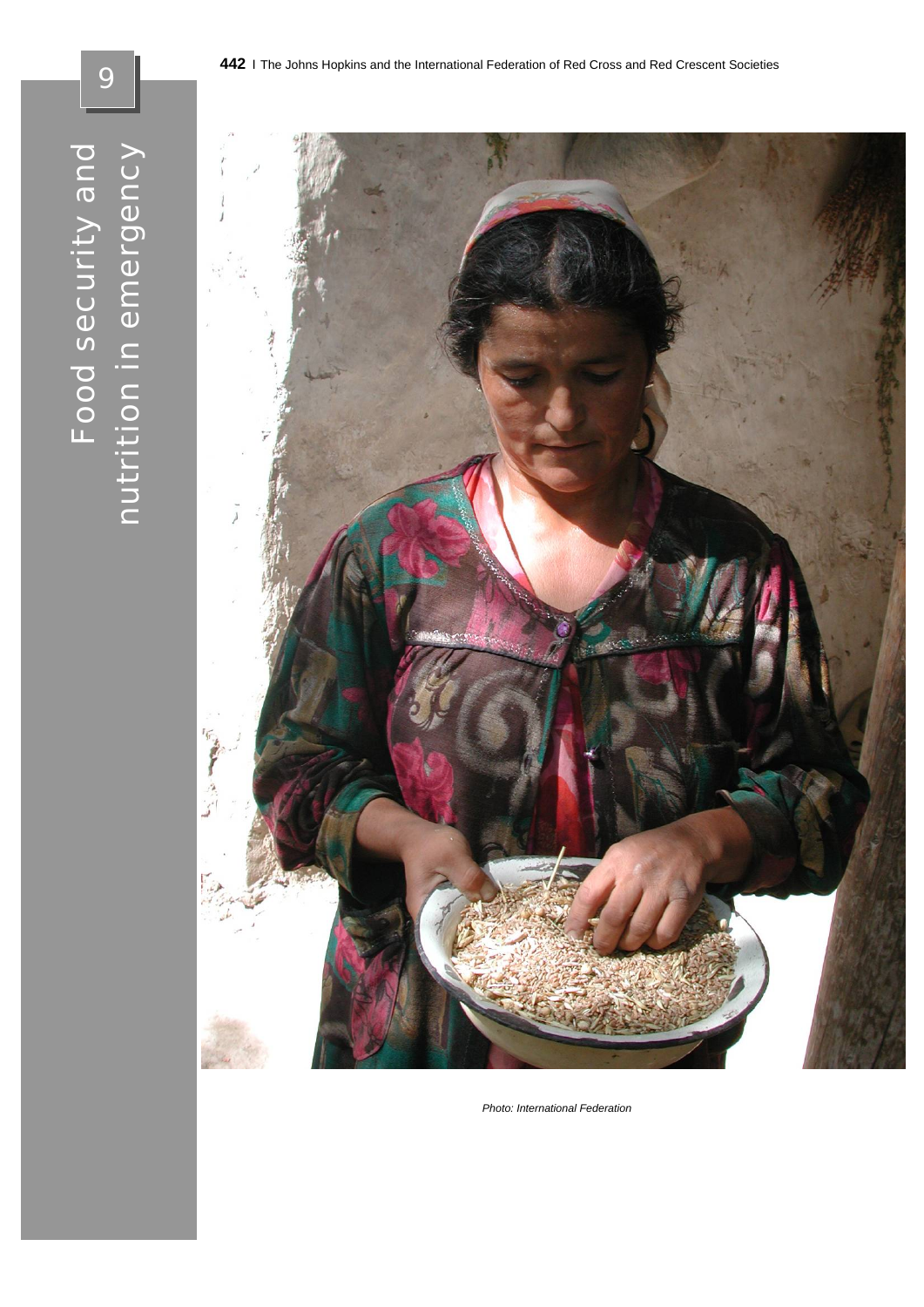# Food security and nutrition in emergencies

## **Description**

The purpose of this chapter serves as a reference manual on the management of emergency nutrition field situations for humanitarian workers and medical professionals with limited nutrition training in emergencies. The chapter is also a reference manual for training staff on food security and emergency nutrition policies, guidelines, programme strategies, technical issues and best practices.

### Learning objectives

- Recognising a food and nutrition emergency;
- Targeting and equitably distributing an adequate quality and quantity of food aid;
- Key emergency nutrition interventions such as therapeutic feeding and vitamin A supplementation;
- Monitoring the adequacy of the food aid and emergency nutrition response and nutrition surveillance.

## Key Competencies

- Use of nutrition surveillance as part of early warning and for benchmarking;
- Use of standard methods to conduct a population nutrition survey to assess acute and severe malnutrition;
- Management of the food aid logistics, targeting and the equitable distribution of an adequate general food ration;
- Vitamin A supplementation in a nutrition emergency;
- When and how to implement supplementary food distribution;
- **Treatment** of severe acute malnutrition and operation of therapeutic and supplementary feeding centres;
- Treatment of severe anaemia:
- Monitoring and evaluation of food aid and nutrition interventions.

# Introduction

**Every man, woman and child has the inalienable right to be free from hunger.** 

**(First World Food Conference Declaration, Rome, 1974)** 

#### **Eradicate extreme poverty and hunger.**

**(First Millennium Goal, UN, 2000)**

Household food security exists when the household has at all times physical and economic access to sufficient, safe and nutritious food for a healthy and active life; the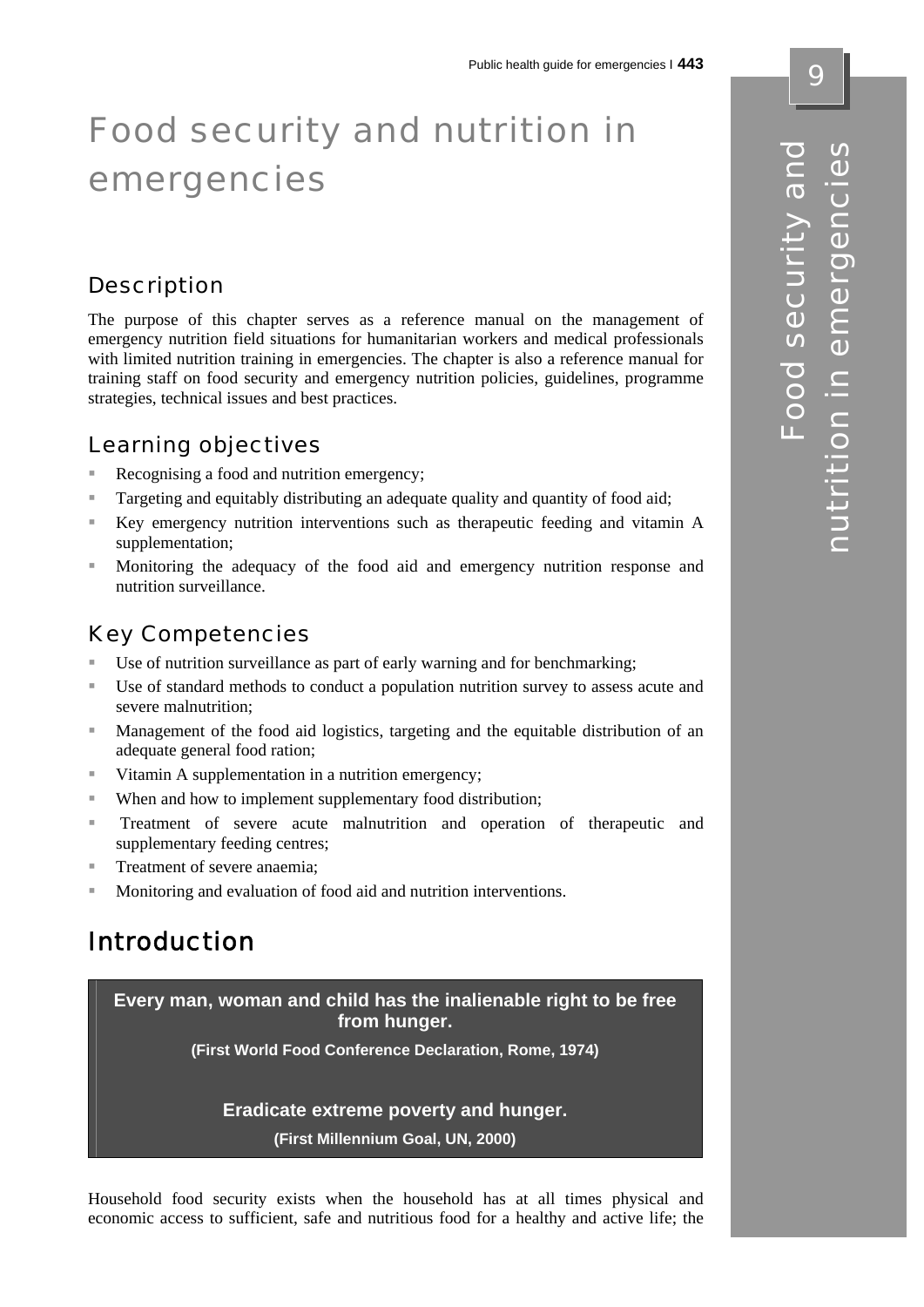diet is adequate in both quality and quantity, providing the required amounts of energy, macronutrients (carbohydrates, protein, fats) and micronutrients (vitamins, minerals, electrolytes) and the special needs of infants and young children are met.

The right to adequate food is recognised in international legal instruments including declarations, which are nonbinding and conventions, which are treaties that carry the force of the law. The Convention on the Elimination of All Forms of Discrimination against Women in 1979 and the Convention on the Rights of the Child in 1989 state that states and non-state actors have responsibilities in fulfilling the right to food. While it is first and foremost the duty of individuals to find their own solutions to feeding themselves, it is the state's obligation to respect the freedom of individuals in realizing and protect their rights. Refugees and displaced people have the same human right to food as do non-refugees. Deliberate starvation or destruction of livelihoods such as production of crops and livestock as a war strategy is a violation of international law. Marginalised populations are vulnerable to food insecurity because of poverty. If the actions of individuals and of the state fail, the state must proactively take action, which might be economic support or the provision of direct food aid as a last resort to those who are unable to feed themselves.

The UN Millennium Development Goals elaborated in 2000 represent a commitment by all the 189 member states to reduce global deprivation and abuse of human rights. Poverty and hunger are perpetuated by economic and food insecurity all of which increase the vulnerability of populations to food and nutrition emergencies.

*Figure 9-1 - Stages of a food and nutrition emergency* 

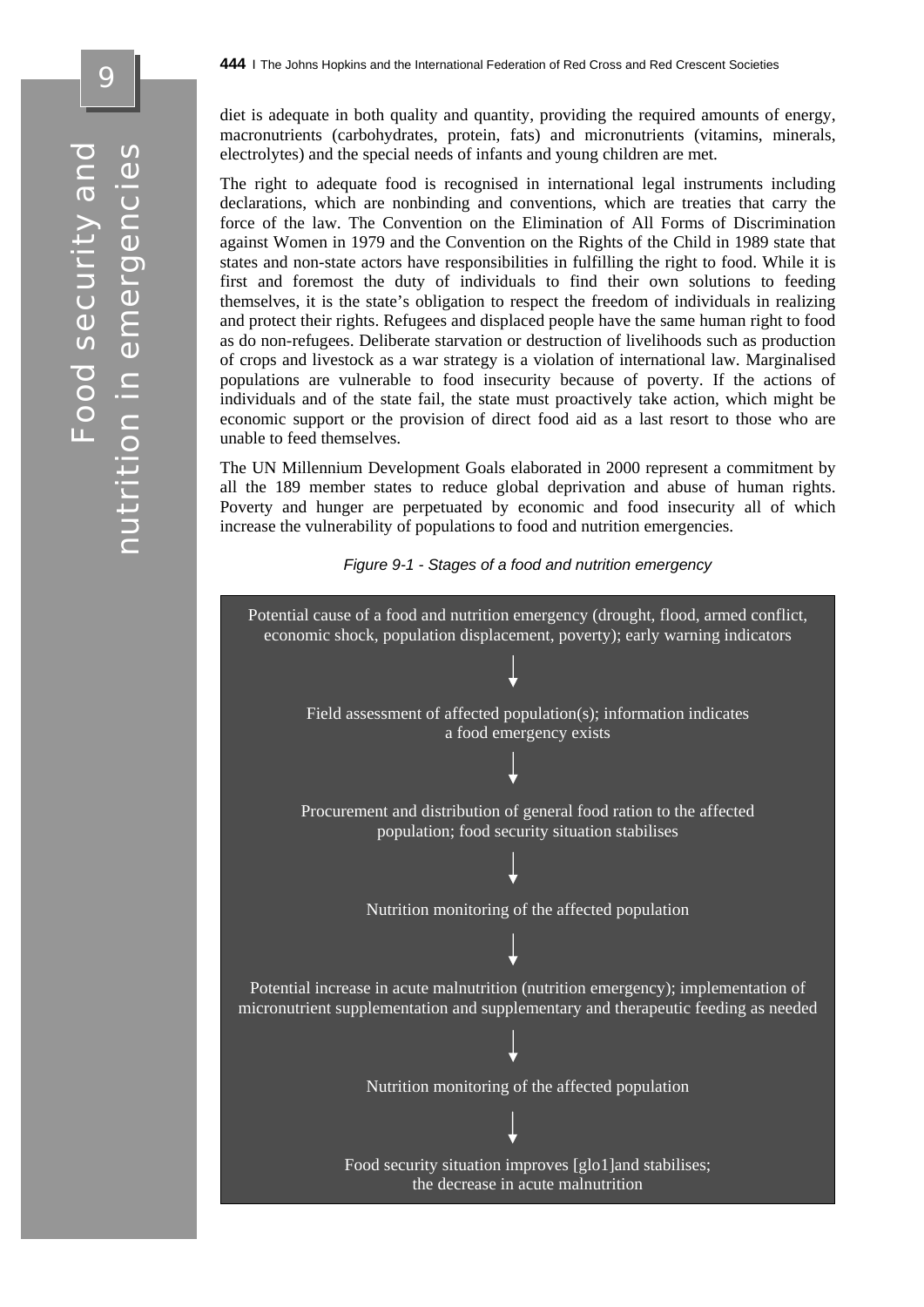# Causes of food and nutrition emergencies

Access to food and adequate nutrition is critical to survival in an emergency situation. Malnutrition can be the most serious public health problem in an emergency. A food emergency exists if depleted food supplies are not replaced in the short term by food aid. A **famine** occurs in a population whose food consumption is reduced to the extent that the population becomes acutely malnourished and there is a rise in mortality. A **nutrition emergency** exists when there is the risk of or an actual rise in mortality due to acute malnutrition. A **complex emergency** is an internal crisis in the state where the capacity to sustain livelihood and life is threatened by primarily political factors and, in particular, high levels of violence. In complex emergencies, the focus is typically short term in response to changing circumstances such as movements of armies and bandits.

Food and nutrition insecurity result from the following:

- A natural disaster due to climatic or other environmental conditions such as drought, flooding, major storms or insect infestation such as locusts; global warming might also contribute to an increase in droughts and floods;
- Armed conflict, war or political upheaval;
- **Disruption or collapse of the food distribution network and/or the marketing system** of a population. This might be the result of an environmental, political or economic crisis;
- Lack or disruption of the provision of emergency food distribution to a population experiencing a food shortage;
- $HIV/AIDS$ :
- Extreme poverty of marginalised populations e.g. the elderly and urban slum populations who have poor access to water, sanitation, health care and livelihoods.

A **drought** is any unusual, prolonged dry period that reduces soil moisture and water supplies below the minimum level necessary for sustaining plant, animal and human life. Droughts occur because of low, sporadic or late rainfall and as a result of human activities such as deforestation, overgrazing by livestock, erosion, lack of soil conservation, reliance on the cultivation of single cash crops and traditional farming methods such as slash and burn.

The effects of drought are as follows:

- Overtaxing and drying up of water supplies resulting in the loss of crops, livestock and the lack of drinking water and water for washing and bathing;
- Crop failure, the depletion of food stocks and grazing for livestock causing temporary migration of families to areas with more pasture for remaining livestock or to cities for alternative sources of income. Livestock are susceptible to heat stress and drought.

Prolonged and repeated droughts may result in permanent changes in settlement, social and living patterns and major ecological changes, e.g., desertification, flash floods and soil erosion.

Most scientists agree that global warming because of increased emission of what are known as greenhouse gases is occurring. Greenhouse gases such as carbon dioxide from car exhaust and other gases from industrial plants and agricultural activities trap heat close to the earth's surface. The effect of global warming is an increase in extreme erratic weather and a rise in sea level leading to coastal erosion. Large-scale changes in rainfall and rainfall distribution will increase the risk in the subtropics of both droughts and floods because it will rain harder when it does rain.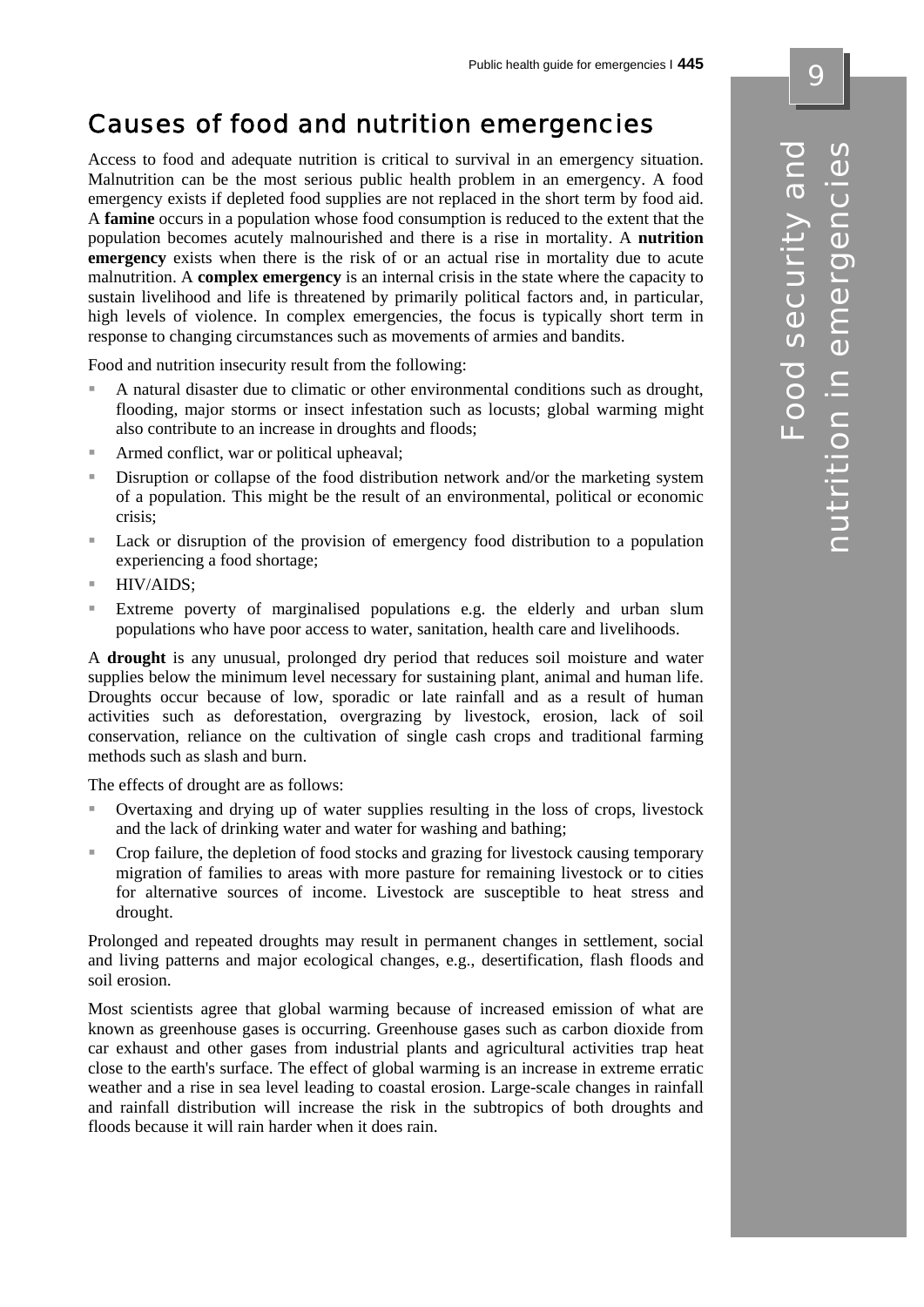Increasingly however, the main cause of food emergencies is armed conflict, not natural disaster.<sup>AA</sup> Food emergencies due to violent conflict occur when civilian populations flee and/or are cut off from food markets and humanitarian aide or by the deliberate destruction of crops or livestock. Conflicts can create famine by leading to the following:

- Disruption of the agricultural cycle;
- Displacement of farmers from the land;
- $\blacksquare$  Interference in the market;
- Destruction of food stocks and harvests;
- Creation of food shortages that drive prices up to levels that low-income households cannot afford;
- Reducing physical access to displaced populations.

Africa has been home to a disproportionate share of the world's emergencies and has suffered a disproportionate burden of the world's famine-related mortality. Major armed conflict occurred in seventeen countries in Africa during the period 1990 to 2003. Africa, where the prevalence of underweight among children under the age of five is the highest in the world, is especially vulnerable to nutrition emergencies.<sup>B</sup> When a food emergency occurs, malnutrition, the resilience of livelihoods and household food insecurity to some extent predict the severity of the ensuing nutrition emergency and the ability of households to recover.

### HIV/AIDS and household food security

HIV/AIDS among otherwise productive adult members of the household puts a household at high risk of food insecurity. Like households exposed to other food security shocks, households affected by HIV/AIDS resort to coping strategies. When a household income earner becomes too sick to work, the household may be forced to develop knowledge,



1

*Investment in increasing agricultural productivity and reducing the vulnerability of livelihoods a vital part of the fight against hunger and poverty. Photo: Yoshi Shimizu / International Federation* 

livelihood so that the household has access to food or income to buy food. Other family members-often grandparents or children- must compensate for the lost income and care for the sick family member. Savings and assets may be depleted while medical costs rise. Children may lose one or both parent and no longer attend school. Orphans might become dependent on other households for their food and survival. Local institutions and traditions are overburdened and break down e.g. food sharing, giving alms, lending money and adopting children-when so many households in one community are affected.

skills, assets and activities required for a new

Like high levels of chronic malnutrition, widespread HIV/AIDS is an underlying factor

that predicts the severity of an ensuing nutrition emergency for populations affected by HIV/AIDS as well as many households. When so many households in a community are affected, HIV/AIDS erodes institutions and traditions normally employed to mitigate food security shocks. Unlike other food security shocks, the effects of HIV/AIDS on the

<sup>A</sup> Natural disasters (mainly drought) were the main cause of 80% of food emergencies that occurred during the period 1986*–*1991 and the main cause of less than 60% during the period 1992*–*2003. Conflict and economic crises (mainly conflict) were the main cause of less than 20% of food emergencies during the period 1986*–*1991 and almost 40% of those that occurred during the period 1992*–*2003. <sup>B</sup> During the period 1990*–*2005 the number of underweight children decreased in all regions except Africa;

the prevalence of underweight children under five years of age is 24% in Africa (30.6% in East Africa).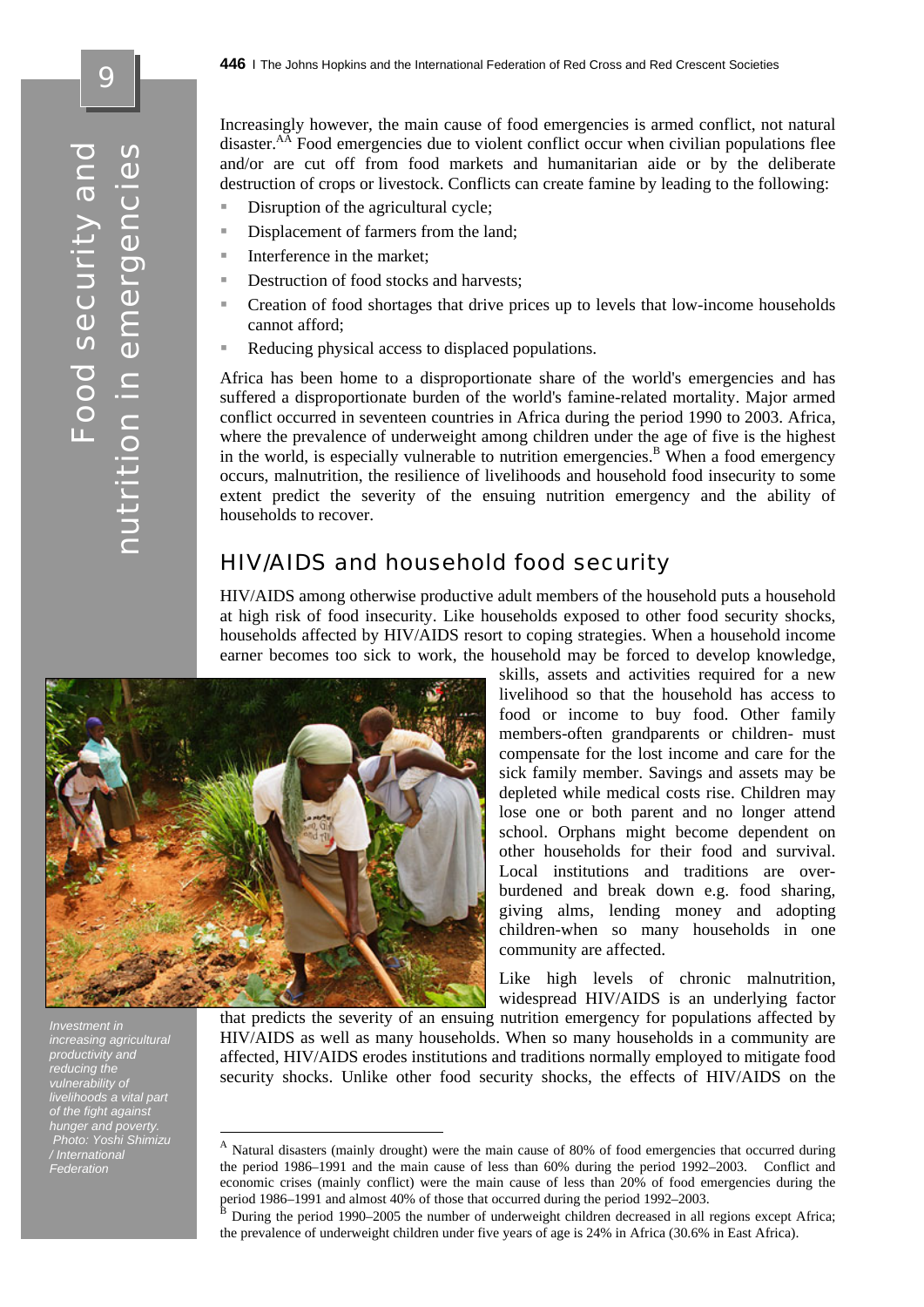household are permanent affecting long-term household food security, nutrition, health care and especially the support that is crucial for recovery.

Drought has been the cause of repeated food and nutrition emergencies in the Horn of Africa in 2000, 2002 to 2003 and 2005 to 2006.

In 2004, tropical storm Jeanne caused dangerous flooding and a food and nutrition [glo2] emergency in the Gonaives area of Haiti.

Flooding, civil strife and economic factors, as well as HIV/AIDS as an underlying factor caused the food and nutrition crisis that affected southern [glo3] Africa in 2001- 2002.

# Population displacement

Refugees and Internally Displaced Persons (IDPs) have a high risk of becoming malnourished because they are cut off from their land and are restricted from cultivating crops and producing food in the areas to which they flee nor can they find a means of livelihood in urban areas. Millions of people throughout the world are displaced (Table 9- 1). Within the UN system, humanitarian assistance to refugees is the specific mandate of UNHCR.

Humanitarian assistance and food aid distribution sometimes encourages population displacement and leads to large refugee settlements with high population densities, where the risk of disease epidemics with high levels of mortality is higher than in smaller camps. Whenever possible, assistance with strong referral networks should be provided to populations before they become displaced or to their camps if they are already displaced. Where people have been displaced, the food security of the host population must also be taken into account.

| <b>Country</b>                   | Number of displaced persons (millions) |
|----------------------------------|----------------------------------------|
| Sudan                            | 4.0                                    |
| Democratic Republic of the Congo | 3.4                                    |
| Colombia                         | 3.1                                    |
| Uganda                           | 1.6                                    |
| Turkey                           | 1.0                                    |
| Algeria                          | 1.0                                    |
| Myanmar                          | $0.6 - 1.0$                            |
| Iraq                             | 0.9                                    |
| Côte d'Ivoire                    | $0.5 - 0.8$                            |
| India                            | 0.7                                    |
| Azerbaijan                       | 0.6                                    |
| Indonesia                        | 0.5                                    |
| Bangladesh                       | $0.2 - 0.5$                            |
| Liberia                          | 0.5                                    |
| Sri Lanka                        | $0.4 - 0.5$                            |
| Syrian Arab Republic             | $0.2 - 0.5$                            |

*Table 9-1: Countries with 500,000 or more IDPs (2004 estimates)<sup>28</sup>*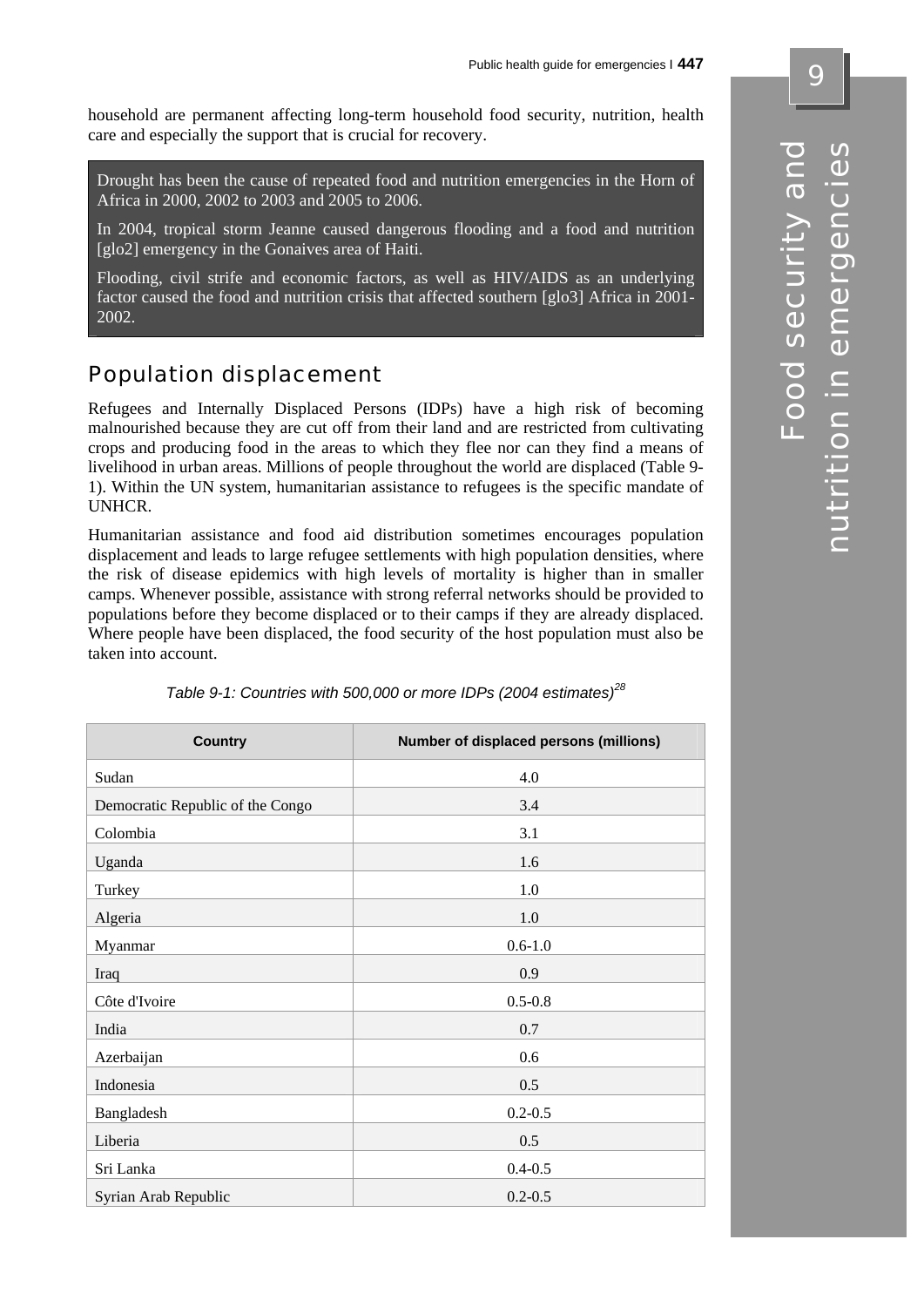9

# Mortality rates

Malnutrition, even being mildly underweight, is associated with increased under-five mortality. WHO estimates that malnutrition is an underlying cause in more than half of all under-five child deaths. The biggest killer in emergencies is child malnutrition that is either recorded as a direct or as an underlying cause of death.

In a nutrition emergency where the prevalence of **acute malnutrition** among young children might be 10% to 15% and of **severe malnutrition**, 2% to 3%, mortality rates can be very high. Elevated **crude mortality** and **under-five mortality** rates are benchmarks for and definitions of a nutrition emergency (Table 9-2). Survival is at risk not only because of an inadequate and/or unbalanced diet but also because of disease outbreaks such as measles, TB, malaria, diarrhoeal diseases, HIV/AIDS and respiratory infections resulting in high death rates in the affected population. There is a strong relationship between malnutrition and fatality due to these infections. Vitamin A deficiency e.g. increases the duration, severity and complications of diarrhoeal disease in young children.

 Mortality rates of displaced populations can be as high as ten times the death rates for the same populations in non-emergencies. These extraordinarily high mortality rates have been observed during the first few months after displaced people had arrive in camps. Peak mortality generally occurs some months into the emergency.

In August 2004 in the refugee camps for Sudanese in eastern Chad, there was a large diarrhoea outbreak in the largest refugee camp (Bredjing) and a hepatitis E outbreak in the refugee camps in the south (Goz Amir and Djabal).

| <b>Crude mortality rate</b><br>(deaths/10,000/day) | Under-five mortality rate<br>(deaths/10,000/day) | <b>Health and nutrition</b><br>situation |
|----------------------------------------------------|--------------------------------------------------|------------------------------------------|
| 0.5                                                |                                                  | Normal                                   |
| $<$ $\overline{ }$                                 | ${<}2$                                           | Elevated                                 |
| $1 - 2$                                            | $2 - 4$                                          | <b>Serious</b>                           |
| >2                                                 | >4                                               | Very serious                             |
| >5                                                 | >10                                              | Catastrophic                             |

| Table 9-2: Benchmarks for mortality rates <sup>17</sup> |
|---------------------------------------------------------|
|---------------------------------------------------------|

# Field assessment

Monitoring and evaluation is looked at in depth in the epidemiology section of this book; however, some concepts specific to food and nutrition are covered here.

#### **Early warning and nutrition surveillance**

Early warning consists of simple, predictive indicators or benchmarks to alert authorities to impending interruptions in food supply and/or food access. Possible early warning indicators include reduced rainfall, loss of livestock, deficit food production, food shortages, infestation of food crops, significantly increased grain prices, market demand for food, epidemics, population displacement and indicators of household food insecurity e.g. reduced diet diversity (number and frequency of consumption of different foods), increasing percentage of household expenditures on food, loss of employment, temporary work, loans from family/friends, early sale of crops and migration to look for work or flee insecurity. When some of these indicators are identified, emergency preparedness measures, such as. prepositioning of emergency food and trained staff to reduce the lead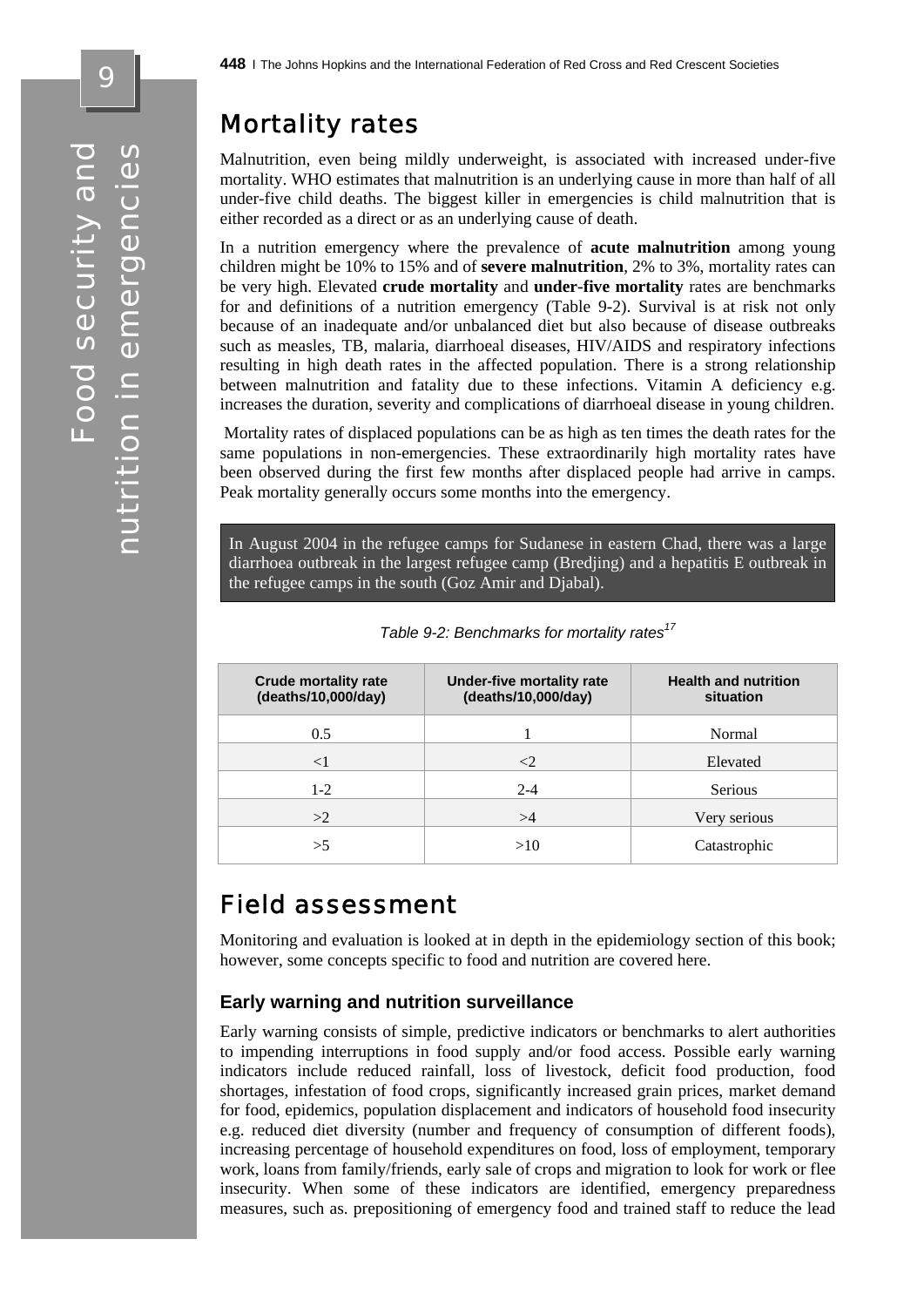time required to avert a severe and/or large-scale food and nutrition emergency can be started.

For example, in a drought situation, decreased rainfall followed by a decline in food supply and an increase in food prices are early warning signs of a food emergency. Families might cope by selling their household assets such as livestock and tools to buy grain. Selling critical household assets can eventually lead to a loss of livelihood and displacement.

Nutrition surveillance, the collection of nutrition data for the purpose of taking timely action as needed, is also part of early warning system. Anthropometric indicators of acute and severe malnutrition, however, are late indicators of a nutrition emergency. Therefore, anthropometric indicators are *not* used to predict a nutrition emergency nor to avert excess mortality due to acute malnutrition. This is because the lead time needed to implement emergency food aid before it is effective might be too short to avert excess mortality. However, rates of acute malnutrition are frequently used as critical levels of indicators for taking action or as benchmarks (Table 9.3).

Growth monitoring data are generally not used for nutrition surveillance, but can be used as a source of information during local field assessments when looking for an increase in cases of severe malnutrition at health centres. Growth monitoring is used primarily for individual screening and assessment.

During the food and nutrition emergency in Ethiopia in 2002-2003, geographic gaps in nutrition surveys early in the emergency missed the developing emergency in one region of the country (SNNPR]).

| <b>Nutrition situation</b>                                            | <b>Recommended actions</b>                                  |
|-----------------------------------------------------------------------|-------------------------------------------------------------|
| Acute malnutrition rate $>15\%$                                       | Emergency food aid: general food ration                     |
| or                                                                    | Blanket supplementary feeding                               |
| 10-14% with aggravating factors*                                      | Therapeutic feeding of severely malnourished<br>individuals |
| Acute malnutrition rate 10-14%                                        | No general rations                                          |
| <b>or</b>                                                             | Targeted supplementary feeding                              |
| 5-9% with aggravating factors*                                        | Therapeutic feeding of severely malnourished                |
| Acute malnutrition rate $\langle 10\%$ with no<br>aggravating factors | No emergency food and nutrition intervention                |

|  | Table 9-3: Nutrition surveillance benchmarks <sup>42</sup> |  |  |  |  |
|--|------------------------------------------------------------|--|--|--|--|
|--|------------------------------------------------------------|--|--|--|--|

*\*Aggravating factors include the following:42*

- Household food insecurity;
- $\blacksquare$  High prevalence of HIV/AIDS;
- $\blacksquare$  Crude mortality rate greater than  $1/10.000/\text{day}$ ;
- $\blacksquare$  Under-five crude mortality rate greater than 2/10,000/day;
- Epidemic of measles or whooping cough (pertussis);
- **High prevalence of respiratory or diarrhoeal diseases;**
- High prevalence of pre-existing malnutrition, e.g., stunting.

### Local assessment

The planning for an emergency food and nutrition response begins with a local field assessment. Assessments are covered in detail in the epidemiology chapter of this book; however, there are a few items that are related only to nutrition assessments addressed here.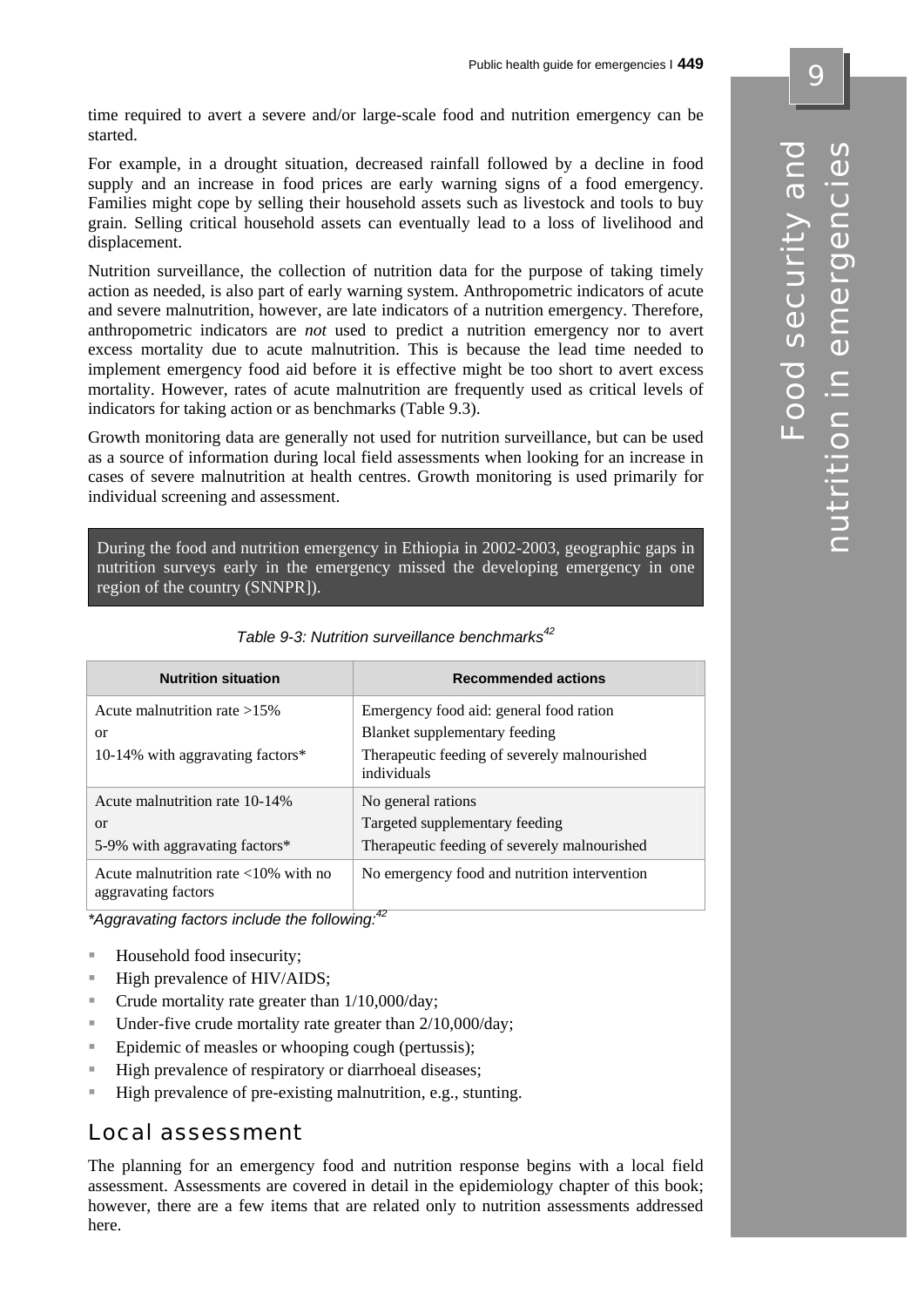The purpose of a local food and nutrition assessment is as follows:

- To determine whether an emergency food and nutrition problem exists, including the cause(s) and the magnitude of the emergency (severity of malnutrition, geographic extent and size of the affected population);
- To provide recommendations for a course of action to reduce or prevent a food and nutrition emergency based on consideration of the available data and field observations;
- To communicate this information to the concerned decision makers and government authorities, both local and national;
- To assess local capacity and the capacity of other organisations such as Non-Governmental Organisations (NGOs) and UN agencies (technical resources, infrastructure) to respond.

Local assessment includes assessment of household livelihoods, food security, water supply, sanitation, health care and child feeding practices, the latter as part of a nutrition survey if data are unavailable. Table 9.4 is a data collection checklist.

As noted in the epidemiology chapter, the field visit should involve local travel, observations and interviews. Sources of information include community leaders, local government officials and representatives of key civil society organisations e.g. local NGOs, peasant associations, women's groups and religious groups. Individuals from the affected population, including women because of their central role in providing food for the family and taking care of children, should be involved in the field assessment as well as the planning of the emergency response as much as possible.

Visits should be made to health centres and food distribution points to look for and ask about cases of malnutrition, kwashiorkor and maramus. Observation of an unusual high number of cases of severe malnutrition indicates that a food and nutrition emergency might be underway.

The assessment report should include the following:



- The geographic area, including normal harvest and rainy seasons (if applicable) and population groups and sizes;
- Major livelihood groups and food security situation of each group (food production, livestock and/or sources of income);
- Health and nutrition findings;
- Determination of whether an emergency exists based on findings. This is a qualitative judgment based on the preponderance of the evidence;
- International, national and local capacity to provide food aid and nutrition support;
- Any information gaps.

Food security and

Food security and

nutrition in emergencies

utrition in emergencies

*Floods in Mexico - Here, aid for 2,000 families had to be flown in. Air lifts like this one have helped sustain nearly 300,000 people with food parcels. Photo: Miguel Rodriguez/ Mexican Red Cross*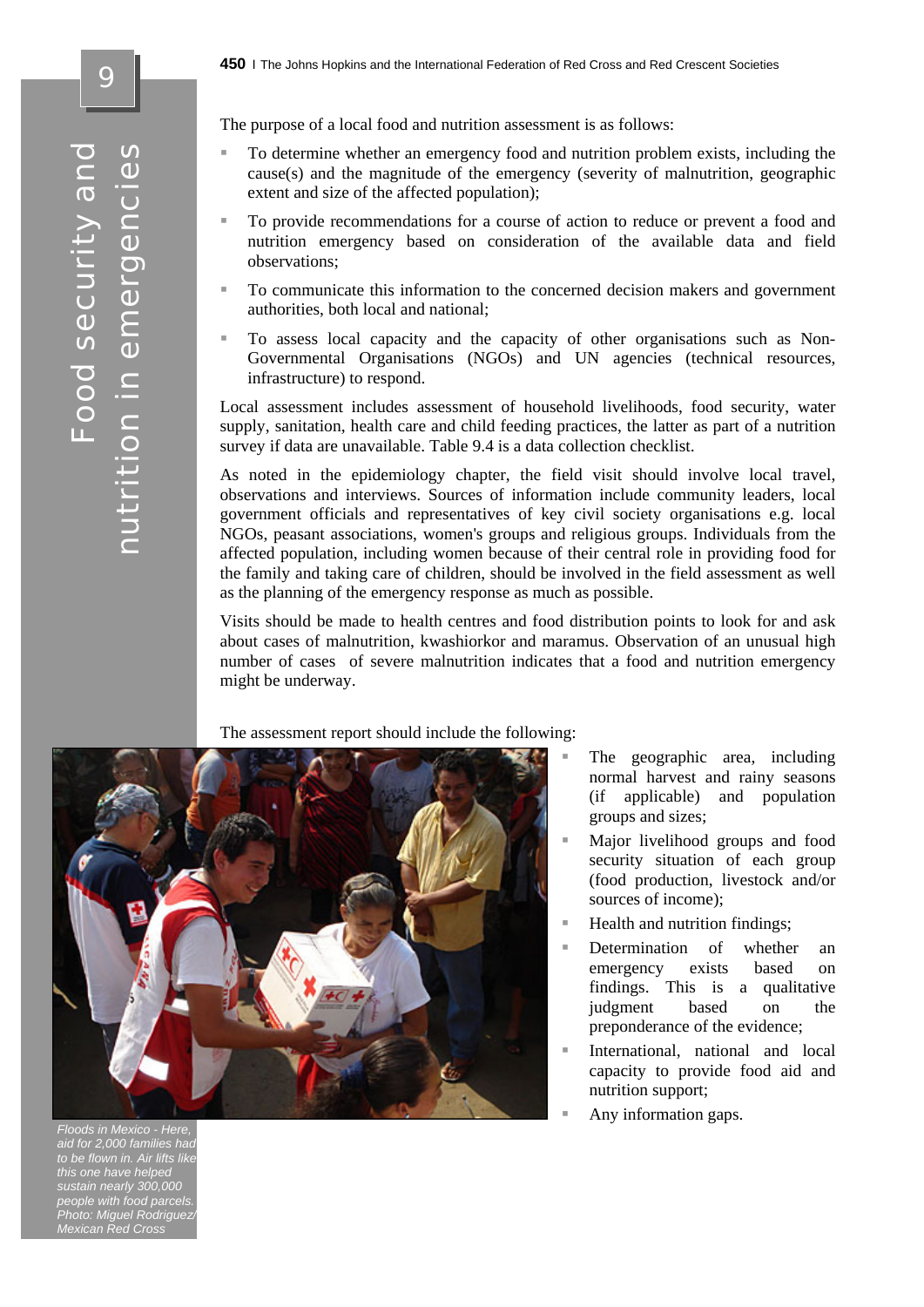*Table 9-4: Local field assessment data collection checklist42* 

| Food security of major livelihood<br>groups                                                                                                                                                                                                                                                                                                                                                                                                                                                                                                                                                                         | <b>Population health and nutrition status</b>                                                                                                                                                                                                                                                                                                                                                                                                                                                                                                                                                                                              |
|---------------------------------------------------------------------------------------------------------------------------------------------------------------------------------------------------------------------------------------------------------------------------------------------------------------------------------------------------------------------------------------------------------------------------------------------------------------------------------------------------------------------------------------------------------------------------------------------------------------------|--------------------------------------------------------------------------------------------------------------------------------------------------------------------------------------------------------------------------------------------------------------------------------------------------------------------------------------------------------------------------------------------------------------------------------------------------------------------------------------------------------------------------------------------------------------------------------------------------------------------------------------------|
| Rumours of famine (yes/no)<br>¢<br>Drought or flooding (yes/no)<br>◘<br>Major pests causing crop failure<br>□<br>(yes/no)<br>Pre-harvest 'hungry' season (yes/no)<br>◘<br>Declining food stocks at household,<br>◘<br>district and/or national levels (yes/no)<br>Unusual rise of market prices (yes/no)<br>◘<br>Loss of livestock (yes/no)<br>◘<br>• Loss of livelihood (yes/no)<br>Increased sale of household assets,<br>◘<br>livestock or wood for food acquisition<br>(yes/no)<br>• Population displacement to cities/loss<br>of productive land (yes/no)<br>Degree of poverty (esp. in urban<br>◘<br>centres) | • Frequent observation of adult wasting<br>or kwashiorkor and/or marasmus<br>among children (yes/no)<br>• Reports of increased mortality (yes/no)<br>• Epidemic and endemic diseases such as<br>diarrhoeal diseases and malaria<br>High prevalence of HIV/AIDS<br>◘<br>• Prevalence of anaemia<br>• Coverage and access to health services<br>(including payments etc)<br>Immunisation coverage<br>π<br>• Vitamin A supplementation coverage if<br>vitamin A deficiency is endemic in the<br>population<br>• Availability of water and access to<br>potable drinking water and sanitation<br>• Infant and young child feeding<br>practices |
| <b>Local capacity</b>                                                                                                                                                                                                                                                                                                                                                                                                                                                                                                                                                                                               | • Hospitalisations due to AIDS                                                                                                                                                                                                                                                                                                                                                                                                                                                                                                                                                                                                             |
| Presence of government, NGOs, UN<br>Ξ<br>agencies<br>Accessibility and managerial<br>◘<br>infrastructure: roads, warehouses,<br>hospitals<br>• Communication and coordination                                                                                                                                                                                                                                                                                                                                                                                                                                       | <b>Security situation</b><br>Armed conflict or civil violence<br>(yes/no)<br>Banditry (yes/no)<br>۸<br>Population displacement (yes/no)                                                                                                                                                                                                                                                                                                                                                                                                                                                                                                    |

Figure 9-2 shows that nutritional status is determined by immediate, underlying and basic factors. It can be used for a situation analysis of the causes of malnutrition and food intake. Immediate determinants are dietary intake and infections.<sup>C</sup> Underlying factors are care giving practices, household food security and access to health care services, water and sanitation and basic causes are political and economic contextual factors.

*Figure 9-2: UNICEF Conceptual framework of the cause's determinants of malnutrition34* 



<sup>C</sup> Dietary intake includes intake of macronutrients (carbohydrates, protein and fat) and micronutrients (vitamins and minerals). . . . Macronutrients provide energy and amino acids for synthesis of body proteins. Micronutrients are needed for the normal functioning of the body, including growth, physical activity, development and immunity/protection against disease.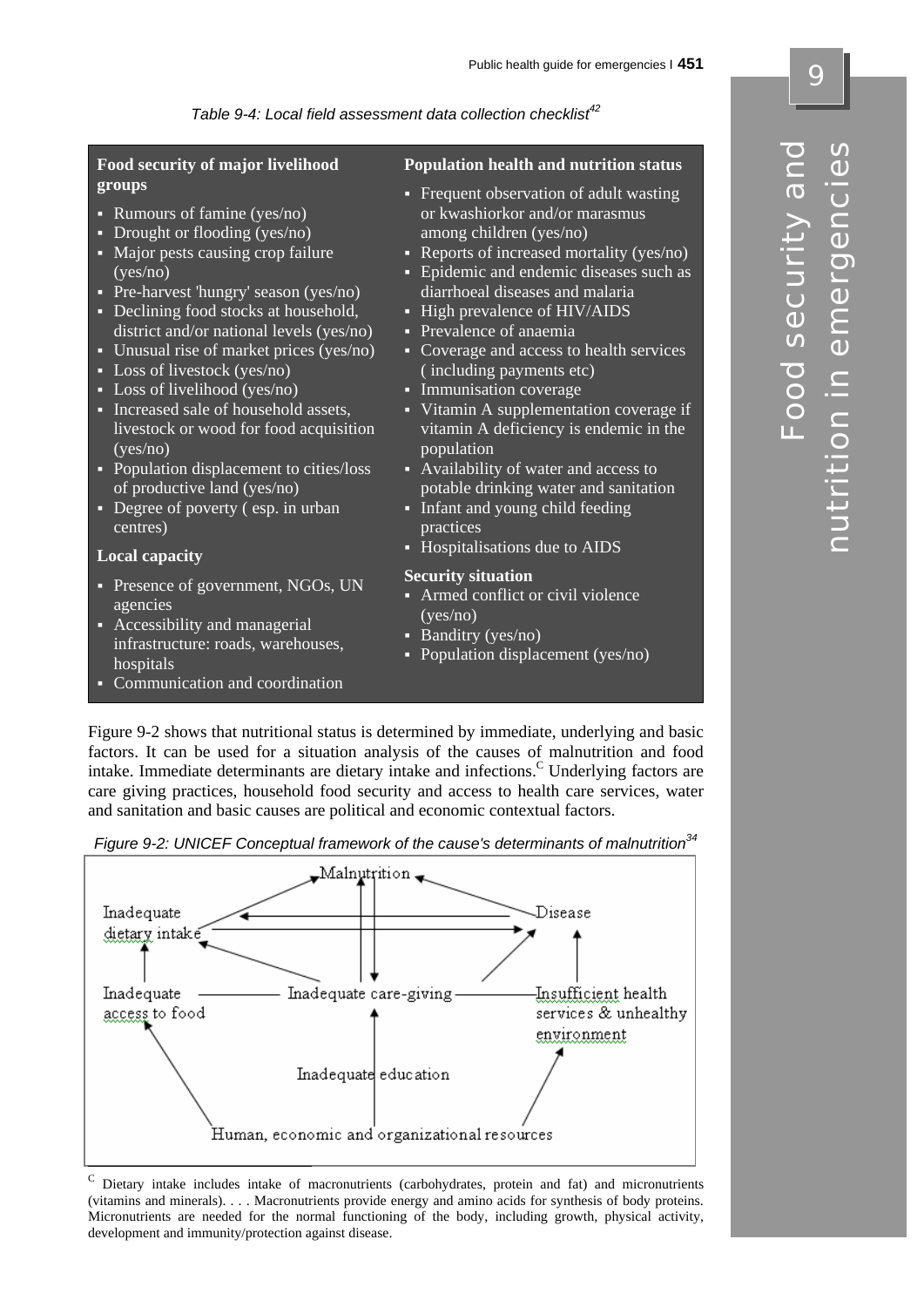#### Malnutrition, kwashiorkor and marasmus

The term malnutrition refers to the consequences of a combination of inadequate dietary intake and disease as shown in Figure  $9.2<sup>D</sup>$ . The consequences of inadequate dietary intake and disease are particularly pronounced during periods of rapid growth under the age of five. Among children, malnutrition is manifested by underweight and growth failure: malnourished children are shorter or stunted and thinner or wasted than they should be for their age. Among adults, acute malnutrition is manifested by underweight.<sup>E</sup> i.

Child underweight (measured by low weight-for-age) is a combination of stunting (measured by low height-for-age) and wasting (measured by low weight-for-height). Stunting is an indicator of chronic malnutrition. Underweight and wasting are indicators of acute malnutrition. Acute malnutrition among children is defined as weight-for-height of less than two standard deviations of the reference population median weight-forheight.

**Maramus** or severe wasting is one of two forms of severe acute malnutrition. Marasmus is defined as a weight-for-height of less than three standard deviations of the reference population median weight-for-height. **Kwashiorkor** is the second form of severe acute malnutrition. It is defined by the presence of bilateral oedema of the both feet. Children who have kwashiorkor may not appear underweight initially because of their oedema. Clinical signs of marasmus and kwashiorkor are given in Table 9-5.

|  |  |  |  |  |  | Table 9-5: Signs of severe forms of acute malnutrition <sup>43</sup> |  |
|--|--|--|--|--|--|----------------------------------------------------------------------|--|
|--|--|--|--|--|--|----------------------------------------------------------------------|--|

| Type of severe acute<br>malnutrition | <b>Clinical signs</b>                                                                                                                                      |
|--------------------------------------|------------------------------------------------------------------------------------------------------------------------------------------------------------|
| Marasmus                             | Extreme wasting, little fat or muscle, child's skeleton clearly<br>visible, lack of appetite in complicated casesa.                                        |
| Kwashiorkor                          | Oedema of both feet; thin, sparse and pale hair that falls out<br>easily, dry scaly skin especially on the arms and legs, a puffy<br>or moon face, apathy. |



1

*Kwashiorkor, characterised by moon face and scarce, pale hair Photo: J Pierre-Louis, UNHCR, 2004.* 

- a) Complicated and uncomplicated cases are described in the Therapeutic Feeding Protocol and under Community Therapeutic Care.
- b) The thumb is pressed gently for a few seconds on the top side of each foot; if a dent remains when the thumb is removed, the child has oedema.

When one speaks of malnutrition during a food and nutrition emergency, people are generally referring to rates of wasting/acute malnutrition and severe malnutrition. However, malnutrition during an emergency encompasses micronutrient deficiencies and stunting/chronic malnutrition as well as acute malnutrition.

In non-emergency situations in developing countries, the prevalence of acute malnutrition/wasting in children under five is about 5% with only sporadic cases of severe acute malnutrition. In a nutrition emergency, the prevalence of acute malnutrition and of severe malnutrition increases significantly; **the prevalence of acute malnutrition, including severe acute malnutrition, can be** 10% to 15% among

<sup>D</sup> Dietary intake includes intake of macronutrients (carbohydrates, protein and fat) and micronutrients (vitamins and minerals). . . . Macronutrients provide energy and amino acids for synthesis of body proteins.... Micronutrients are needed for the normal functioning of the body, including growth, physical activity, development and immunity/protection against disease. E Defined as a Body Mass Index (kg/m2) of less than 18.5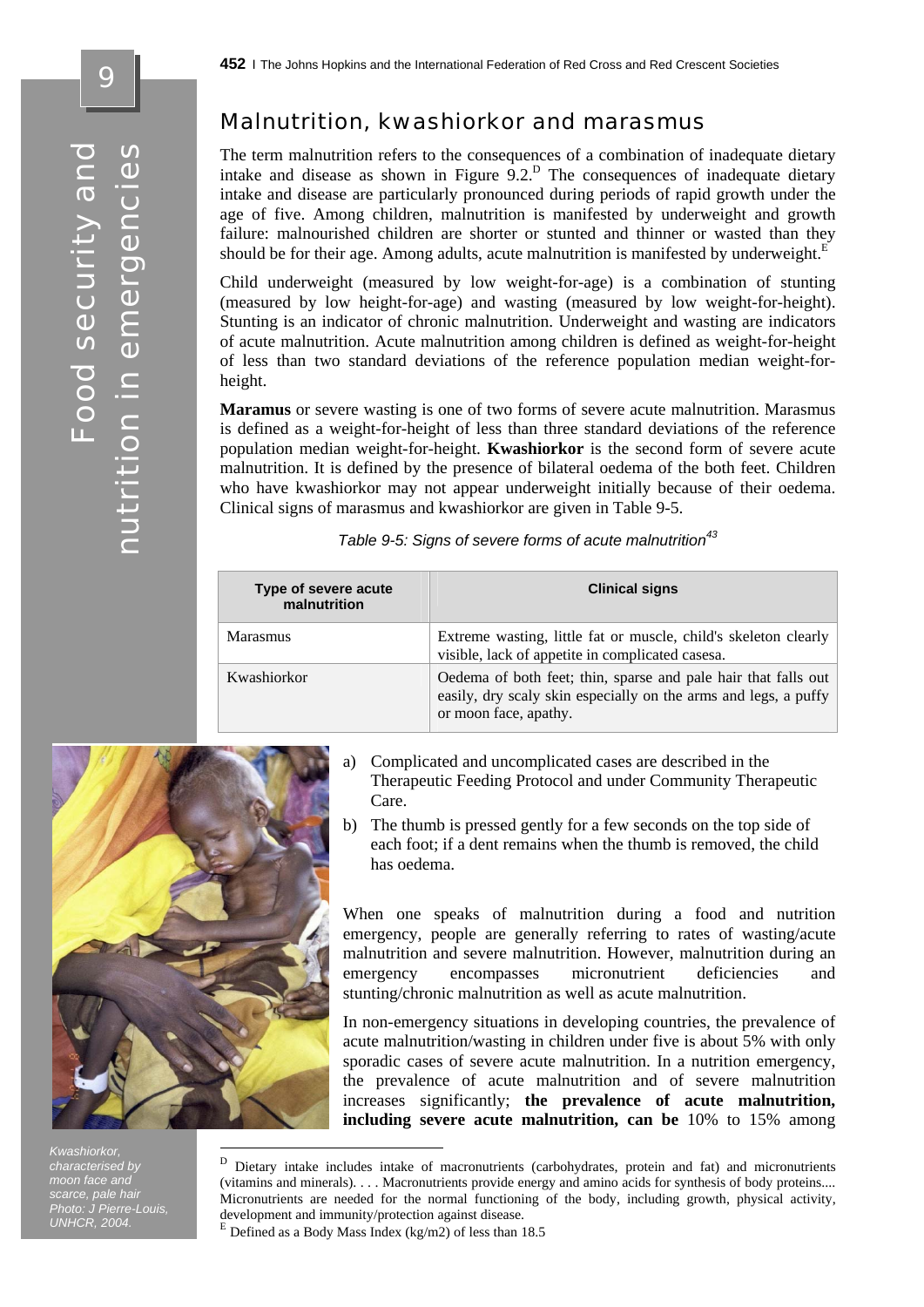children under five; the prevalence of severe malnutrition may be as high as 2% to 3% among children under five<sup>F</sup> Older children, adolescents, adults and the elderly can also be acutely malnourished, but are less likely to show wasting to the extent that young children do.

High rates of chronic malnutrition or stunting and underweight in children under five in the affected population before the emergency indicate a high level of pre-existing malnutrition and greater vulnerability to acute malnutrition and risk of mortality. Severe malnutrition will be more prevalent and lead to higher death rates if the affected population had high rates of malnutrition before the onset of the emergency e.g. high levels of stunting and/or vitamin A deficiency.

Pregnant women are also vulnerable to acute malnutrition. Maternal underweight is a risk factor for low birth weight and increases the risks of maternal mortality.

### Nutrition surveys

 $\overline{a}$ 

A nutrition survey, a cornerstone of nutrition surveillance, can either precede or follow a local field assessment.

The purpose of nutrition survey findings is to:

- Identify emergency affected populations and confirm the occurrence of a food and nutrition emergency. If it precedes a local field assessment, it can signal a food and nutrition emergency. If it follows a local field assessment, it can confirm a food and nutrition emergency;
- Estimate the number of malnourished individuals, the kind of malnutrition and target the most vulnerable populations for intervention. It is essential to standardise nutrition survey methods so that findings can be compared to findings of surveys in other areas and over time (see Tables 9-6 and 9-7);
- Monitor the adequacy of food and nutrition emergency interventions and improvement in the nutritional status of the affected population. The first survey in an area can be used as a baseline.

The **survey report** should present the acute malnutrition rate, the severe acute malnutrition rate and the prevalence of kwashiorkor in order to discuss the real situation about household food security, public health, child feeding practices and humanitarian assistance based on the information collected during the local field assessment. The findings should be communicated as soon as possible to both local and national authorities.

**Weight and height** are used to assess malnutrition in both individuals and populations. Acute malnutrition rates in children six to fifty-nine months of age are used as an **indicator of nutritional status** of the target population. Survey data should be collected from a representative, crosssectional population sample of households with children six to fifty-nine months of age. If a child's age is unknown, the cut-off for inclusion in the survey is a height of 110 cm. Training and supervision is needed to ensure accurate and reliable measurements. The weights and heights or lengths of all children in the target age group in the households sampled are measured.<sup>G</sup>

 $G$  The height of children age twenty-four to fifty-nine months (or 85 cm or greater) is measured. . . . The length of children under twenty-four months or less than 85 cm is measured. . . . Height is measured with the child standing up and length is measured with the child lying down. . . . . . . . . . . .



 $F$  The term, global acute malnutrition or GAM, is sometimes used. . . . It includes both acute malnutrition and severe malnutrition.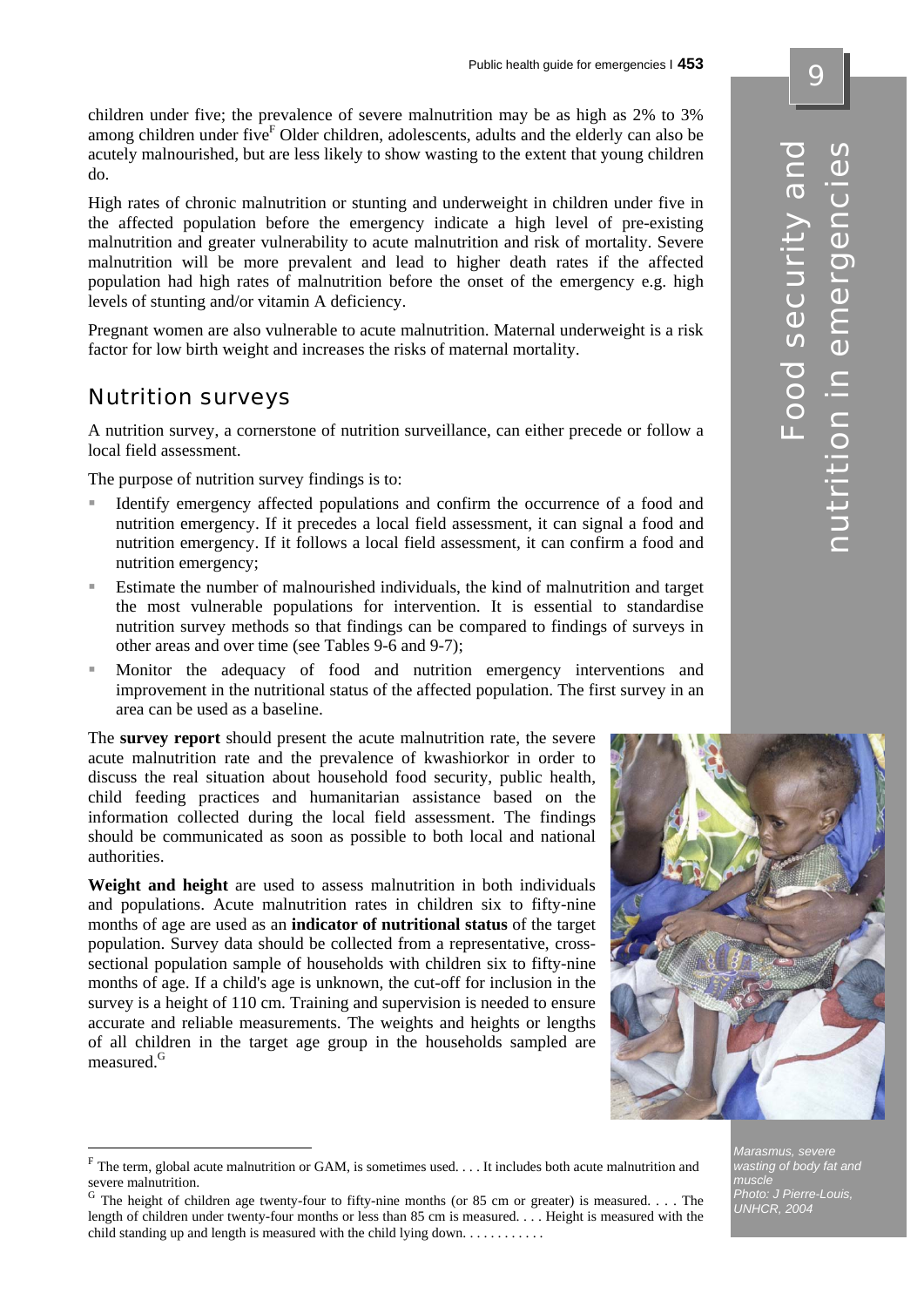| <b>Measurement</b> | <b>Procedure</b>                                                                                                                                                                                                                                                                                                                                                                                                                                                                                       |
|--------------------|--------------------------------------------------------------------------------------------------------------------------------------------------------------------------------------------------------------------------------------------------------------------------------------------------------------------------------------------------------------------------------------------------------------------------------------------------------------------------------------------------------|
| Length             | For children less than 85 cm or two years of age, length is measured. The<br>measuring board is placed on the ground with the child lying in the<br>middle. An assistant holds the child's head and positions it to touch the<br>headboard. The measurer places his hands on the child's legs and gently<br>stretches the child, keeping one hand on the child's feet. The foot plate<br>must be perpendicular to the board when the measurement is read. Length<br>is measured to the nearest 0.1 cm. |
| Height             | For children greater than 85 cm or two years of age, height is measured.<br>The measuring board is placed upright on level ground. The child stands<br>upright against the measuring board. The child's head, shoulders,<br>buttocks, knees and heels should touch the backboard while the measurer<br>places the headboard firmly on the child's head. The child's line of sight<br>should be straight ahead. Height is measured to the nearest 0.1 cm.                                               |
| Weight             | A 25-kg hanging Salter scale is generally used. Weighing pants are<br>suspended from the lower hook and the scale is adjusted to zero. The<br>child's clothes should be removed and the child placed in the weighing<br>pants and then hung freely from the hook. When the child is still, the<br>weight is recorded to the nearest 100 g with the scale at eye level. If the<br>child is moving, the weight can be estimated at the midpoint of the range<br>of oscillations.                         |

*Table 9-6: Standard height/length and weight measurements of children under five* 

Weight-for-height, as an indicator of acute malnutrition or wasting in children from six months to five years of age, is compared to international reference standards and expressed as a z score. **Weight-for-height z score** is the weight of the child compared to the median and standard deviation of the reference weight for the child's height.<sup>H</sup> Weightfor-height z scores can be calculated by hand or by using a statistical programme such as Epi Info.

Z scores are used to present survey data while **percentage of the reference standard** is used for assessing individual children for admission and discharge from therapeutic or supplementary feeding.

For the assessment of a population's nutritional status in an emergency situation, other anthropometric indicators such as height-for-age z score (an indicator of stunting or chronic malnutrition) and weight-for-age z score, which is an indicator of underweight that conflates stunting and wasting, are neither needed nor recommended. For both of these standard indicators, accurate determination of the child's age is required, which can be difficult to determine because birth registration is not universal in some populations.

New WHO standards for length/height-for-age, weight-for-age and weight-forlength/height are now in use and replace the earlier WHO/National Centre for Health Statistics reference standards used since the 1970s. The new standards are based on the growth of healthy children living in Brazil, Ghana, India, Norway, Oman and the United States under conditions likely to favour their full genetic growth potential, including exclusive breastfeeding. The reference standards are available at http://www.who.int/childgrowth/standards/en/.

1

Percent of reference % WFH  $=$  weight  $x 100$ Weight-for-height (WFH) median reference weight-for-height

Anthropometric indices can be expressed as: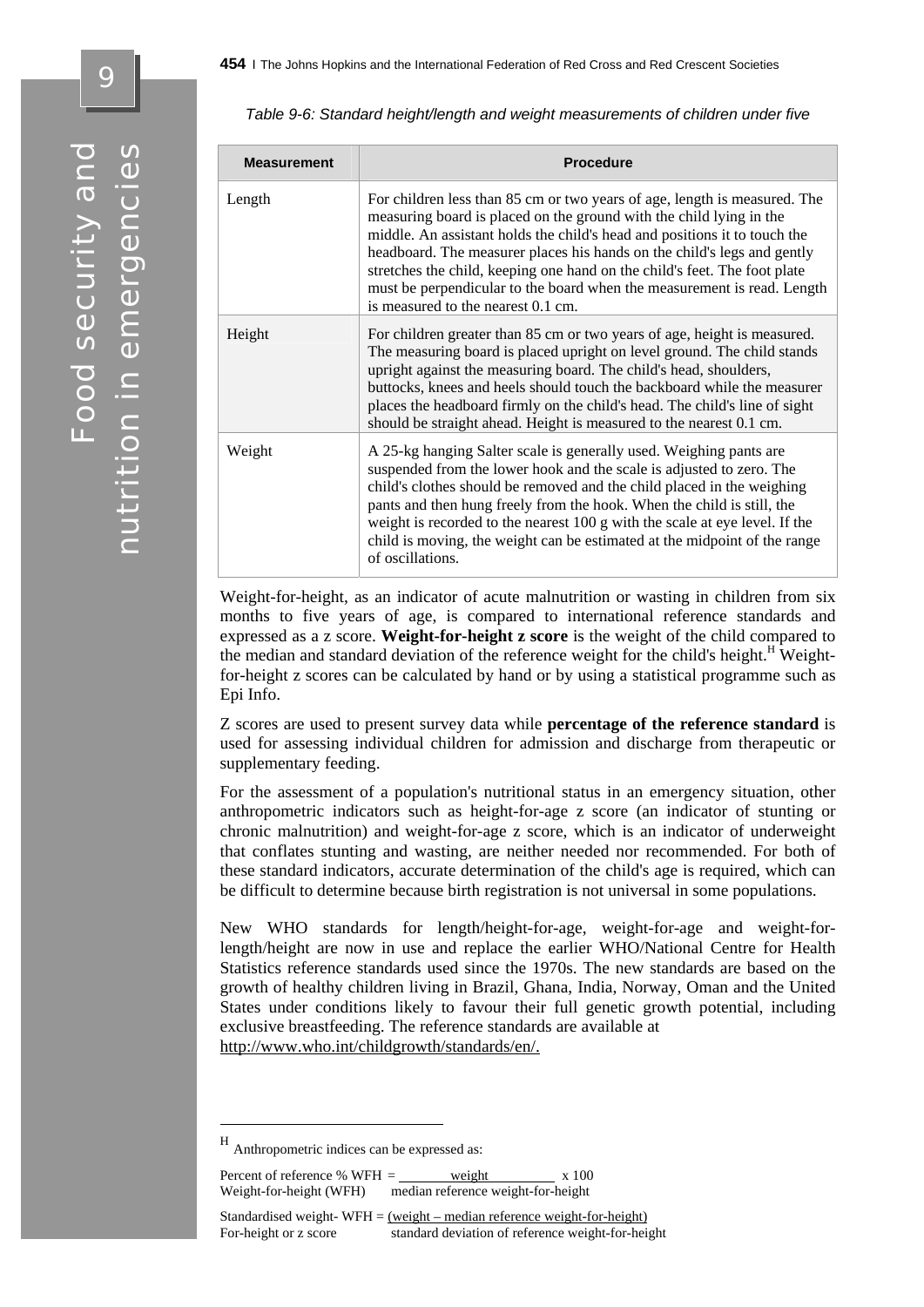In addition to measurement of weight and height, cases of kwashiorkor and vitamin A or iron deficiency on the basis of clinical observations observed in the sample population should be noted.

Other age and gender groups at nutritional risk e.g. **breastfeeding women or the elderly** can also be included in the survey if there is reason to believe that these groups are at high risk and if specific interventions for instance, supple-mentary feeding is planned for these groups. **Body Mass Index** (BMI) is used for measuring acute malnu-trition in adults.<sup>I</sup> An adult BMI less than sixteen indicates severe wasting.

**Low birth weight** which is a birth weight under 2.5 kg can indicate maternal underweight before and during pregnancy as well as an increased risk of infant mortality. Accurate and objective data on birth weight is difficult to obtain when a significant proportion of births takes place in the home. Low-birth-weight data from maternity records also tend to give a biased estimation of lowbirth-weight prevalence. If birth weight data is collected, its prevalence should be estimated for live births during the preceding twelve months. Low birth weight can be estimated by asking a new mother whether her last newborn was big, average or thin.

**Mid-Upper-Arm Circumference** (MUAC), which measures fat and muscle in the mid-upper arm, is sometimes used for rapid assessments and screening for therapeutic feeding of individuals. MUAC of the left arm

 $\overline{a}$ 



*A child is weighed to check for malnutrition at a mobile clinic at the Red Cross camp in Tahoua, Niger. Photo: Bruce Liron/British Red Cross* 

should be measured. For children, a cut-off value of <12.5 cm should be used for children under five to indicate acute malnutrition and referral for further evaluation. For pregnant and breastfeeding mothers, the cut-off value is 22 cm. Measurement of Mid-Upper-Arm Circumference is prone to measurement error and inaccurate assessment of nutritional status and therefore it is not recommended for nutrition surveys.<sup>J</sup>

Standard **sampling methods** are described in Table 9-7. A cluster sample of 900 children is generally used (thirty clusters and thirty children per cluster). Sample clusters are selected by proportional-to-population sampling and a random sample of thirty households is selected in each sample cluster.

Food security and

Food security and

nutrition in emergencies

ition in emergencies

<sup>&</sup>lt;sup>I</sup> If BMI is used for unusually tall populations, height measurements should be corrected for sitting height by measuring sitting height in a sub-sample of the target population.<br><sup>J</sup> MUAC is taken on the left arm with the arm hanging down the side of the body and relaxed. . . . MUAC is

measured at the mid-point between the shoulder and the tip of the elbow. . . .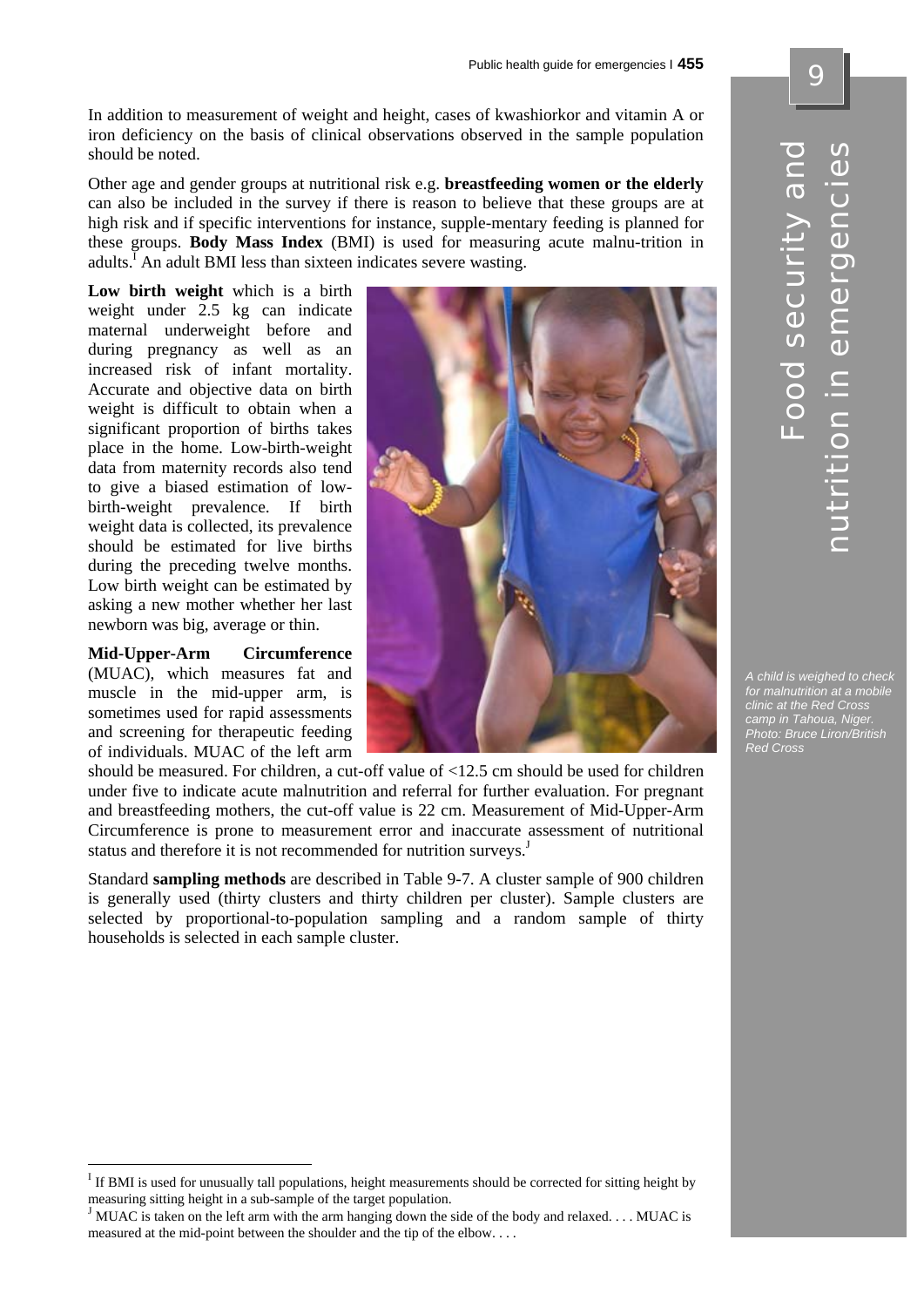| Table 9-7: Standard survey sampling methods <sup>4</sup> |  |
|----------------------------------------------------------|--|
|----------------------------------------------------------|--|

| <b>Sampling method</b>                      | <b>Description</b>                                                                                                                                                                                                                                                                                                                                                                                                                                                                                         |
|---------------------------------------------|------------------------------------------------------------------------------------------------------------------------------------------------------------------------------------------------------------------------------------------------------------------------------------------------------------------------------------------------------------------------------------------------------------------------------------------------------------------------------------------------------------|
| Cluster sampling                            | Clusters of the population such as communities or neighbourhoods<br>are selected and sample households and children within the cluster<br>are selected for the survey.                                                                                                                                                                                                                                                                                                                                     |
| Population proportional<br>to size sampling | Clusters and population sizes are listed with cumulative population<br>sizes in a third column. The total cumulative population size is<br>divided by 30 to get n. A number between 1 and n is randomly<br>selected and the cluster with the cumulative population closest to this<br>number is selected. Add n to the random number and select the<br>second cluster closest to but not exceeding the sum of n and the<br>random number. Continue in this manner until 30 clusters have been<br>selected. |
| Random sampling                             | A random starting point is selected in each cluster and every<br>household with children under five is visited, moving in a randomly<br>selected direction.                                                                                                                                                                                                                                                                                                                                                |

## Estimating mortality rates

Nutrition surveys are sometimes used to collect data on mortality rates. For children under five, the following standardised questions in interviews of caregivers can be used:

- Have you ever given birth?
- (If yes) When was your most recent birth?
- (If less than five years ago) Where is this child now?
- (If dead) Did this child die before or after the start of (the emergency period)?

An under-five crude mortality rate greater than 2/10,000/day is elevated and cause for concern.

## Infant and young child feeding practices

Nutrition surveys are also used to collect information on infant and young child feeding practices. Standard indicators are described in Table 9-8.

| <b>Indicator</b>                                      | Question                                                                                                                                                                                                                     |
|-------------------------------------------------------|------------------------------------------------------------------------------------------------------------------------------------------------------------------------------------------------------------------------------|
| Exclusive breastfeeding rate, less<br>than six months | "What did the child eat yesterday?"<br>Interviewer: Exclusive breastfeeding is breast milk and<br>medicine only; no water or teas. Use a checklist of<br>frequently consumed foods including breast milk.                    |
| Complementary feeding rate, six<br>to eight months    | "What did the child eat yesterday?"<br>Interviewer: Complementary feeding includes breast milk<br>and other liquids and semisolid and solid foods. Use a<br>checklist of frequently consumed foods including breast<br>milk. |
| Breastfeeding rate, twenty to<br>twenty-three months  | "What did the child eat yesterday?"<br>Interviewer: Use a checklist of frequently consumed foods<br>including breast milk.                                                                                                   |

*Table 9-8: Standard indicators of infant and young child feeding practices43,50,*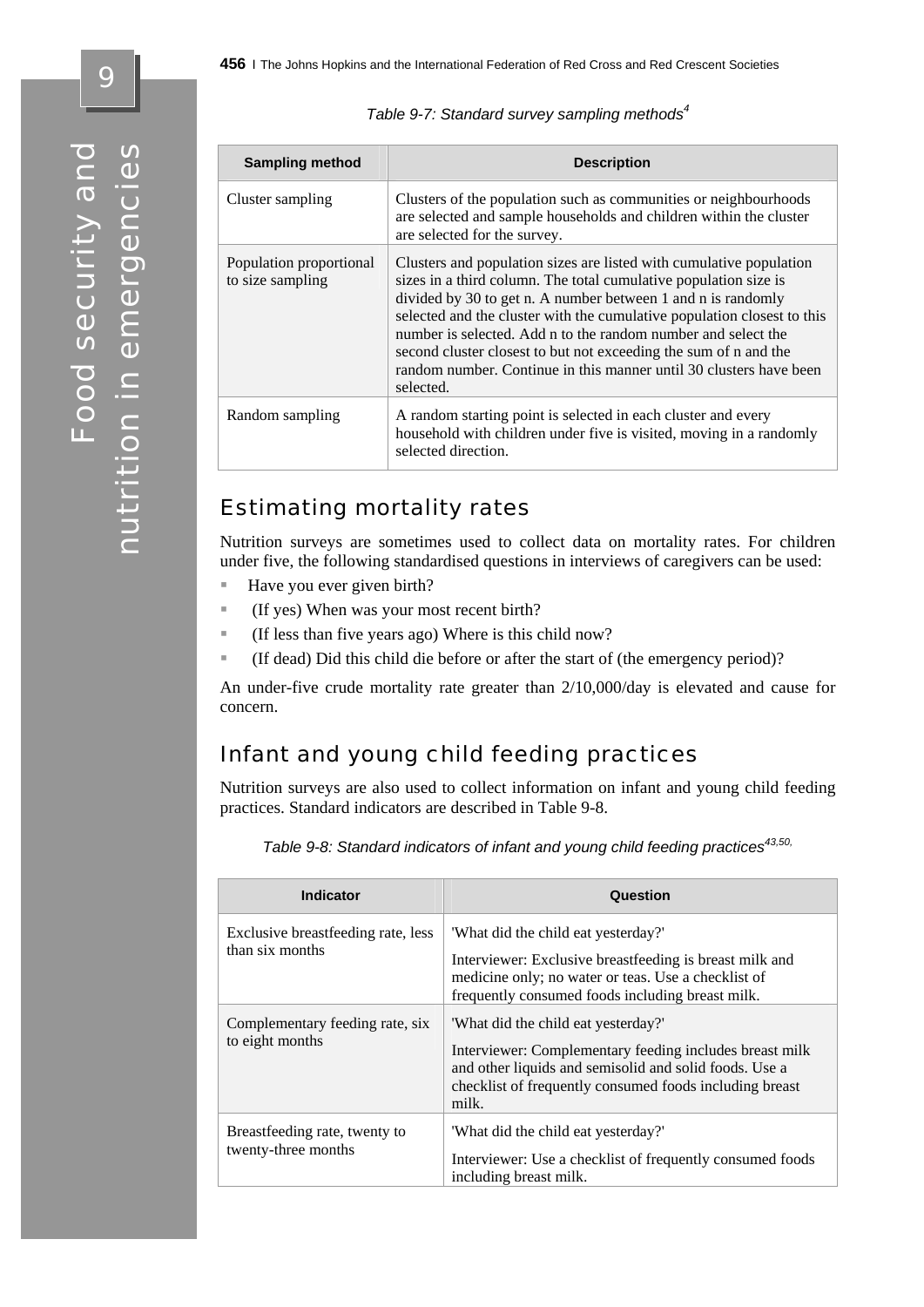| <b>Indicator</b>                                                                                                                | Question                                                                                                                                                                                              |
|---------------------------------------------------------------------------------------------------------------------------------|-------------------------------------------------------------------------------------------------------------------------------------------------------------------------------------------------------|
| Percentage of children<br>consuming the recommended<br>number of meals and snacks per<br>day, six to twenty-three months        | "What did the child eat yesterday?"<br>Interviewer: Besides breastfeeding, note the number of<br>times the child was fed.                                                                             |
| Percentage of children sick in the<br>past two weeks who continued<br>breastfeeding and feeding foods<br>other than breast milk | 'Was the child ill in the past two weeks?'<br>Interviewer: If yes, ask,<br>'Did the child breastfeed more, less or the same?'<br>"Did the child eat more, less or the same amount of other<br>foods?' |

A national coordinating body in Ethiopia oversees and ensures the implementation of emergency nutrition surveys using standardised methods. The survey findings conducted by NGOs throughout the country are compiled at the national level and incorporated into a national nutrition surveillance system.

# Emergency food aid response

General food ration distributions should be introduced only when absolutely necessary, targeted to those most in need but discontinued as soon as possible. The aim of the emergency food aid response is to deliver timely an adequate quantity and quality of food to the affected population to reduce the risk of acute malnutrition and mortality so that communities, households and individuals can survive and recover from the emergency situation. Implementing adequate food aid early in combination with public health measures will maintain the nutritional status of the affected population.

# General Food Ration (GFR)

The aims of the General Food Ration are:

- To ensure that emergency affected populations have adequate food intakes; and
- To reduce the risk of acute malnutrition and mortality.

GFR bridges the gap between the population's requirements and their own food resources from market trading, wage labour, garden plots, community sharing, food stocks, small livestock etc. The same ration is given to every member of the household regardless of age or individual need.

The **food basket** for the GFR consists of food commodities in sufficient quantities to meet a family's basic nutritional requirements and provide a buffer against shortages or spoilage. Adequate fuel, cooking utensils, mills and other grinding facilities must also be available to assisted households and communities.

Some **bartering and trading** of food aid and sale of small livestock to the local population to buy other foods should be expected to a certain degree and should not be discouraged; refugees typically set up marketplaces in camps. Bartering and trading generally improves dietary diversity and quality and provides income to buy essential non-food items such as clothes or soap. Trading foods does not mean that beneficiaries do not need all the rations. More expensive foods that give higher returns are more likely to be traded while cheaper foods are more likely to be consumed by beneficiaries.

The basic **food basket/general food ration** includes the following:

A culturally acceptable staple food such as maize, wheat, rice, millet, sorghum or oats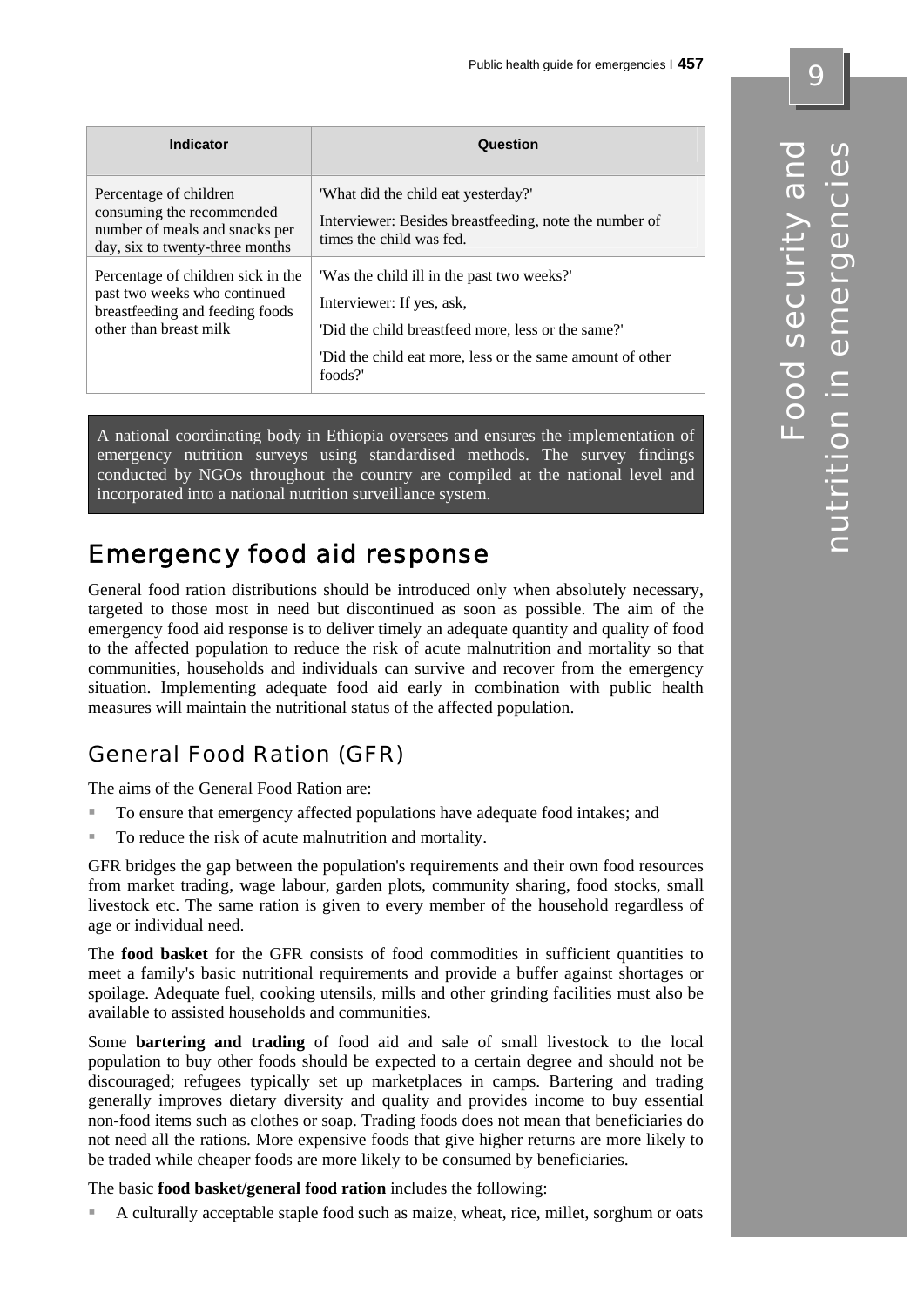9

- A pulse or legume, which is a source of complementary protein such as lentils, beans, peas or peanuts (groundnuts);
- Red palm oil (a natural rich source of vitamin A), vitamin A fortified vegetable oil such as groundnut, Soya, sunflower, rapeseed oil;
- A fortified blended food and the main one distributed by the World Food Programme is Corn-Soy Blend;
- **I**odised salt.

Sugar and locally available meat or fish can also be part of the food basket.

Where possible, the food basket should also include locally available and culturally acceptable foods such as fruits, vegetables, condiments/spices, tea and coffee in order to add nutrients, taste and variety to basic foods, to increase the palatability, familiarity and acceptability of prepared foods and for the preparation of cultural/traditional foods and dishes. Populations generally will not consume a monotonous diet of three commodities (e.g., wheat, beans and oil) for months at a time (see Table 9-9 below).

**Dried Skim Milk** (DSM) should not be part of the food basket and should not be distributed to the population because of the high risk of contamination when prepared with unclean water or under unsanitary conditions because of the danger DSM poses for young children in particular. The only safe use of DSM is for therapeutic feeding under strict supervision. Breast milk substitutes should be used only in very exceptional circumstances and when provided as generic, non-brand formula. The **International Code of Marketing of Breast-milk Substitutes states**:

 No donations of breast-milk substitutes, bottles or teats should be given to any part of the health care system and donations made to institutions outside the health care system to infants who have to be fed on breast-milk substitutes should be continued as long as the infants concerned need them.

Table 9-9 presents five examples of General Food Rations that meet minimum energy, protein, fat and micronutrient requirements and that provide about 2,100 kcal, which is the established international average minimum energy requirement.

| <b>Food item</b>        | 1   | $\mathbf{2}$ | 3   | 4   | 5   |
|-------------------------|-----|--------------|-----|-----|-----|
| Cereal                  | 400 | 450          | 350 | 400 | 400 |
| Pulses                  | 60  | 60           | 100 | 60  | 50  |
| Vitamin A fortified oil | 25  | 25           | 25  | 30  | 30  |
| Fortified blended foods | 50  | 40           | 50  | 40  | 45  |
| Iodised salt            | 5   | 5            | 5   | 5   | 5   |
| Sugar                   | 15  |              | 20  |     | 25  |
| Fish/meat               |     | 10           |     | 30  |     |

| Table 9-9: General food rations (grams) <sup>32</sup> |  |  |
|-------------------------------------------------------|--|--|
|-------------------------------------------------------|--|--|

The rations given in Table 9-9 provide 10% to 12% of total energy from protein and approximately 17% of total energy from fat and the micronutrients listed in Table 9-10. Micronutrient deficiencies can result from an inadequate intake of these vitamins and minerals.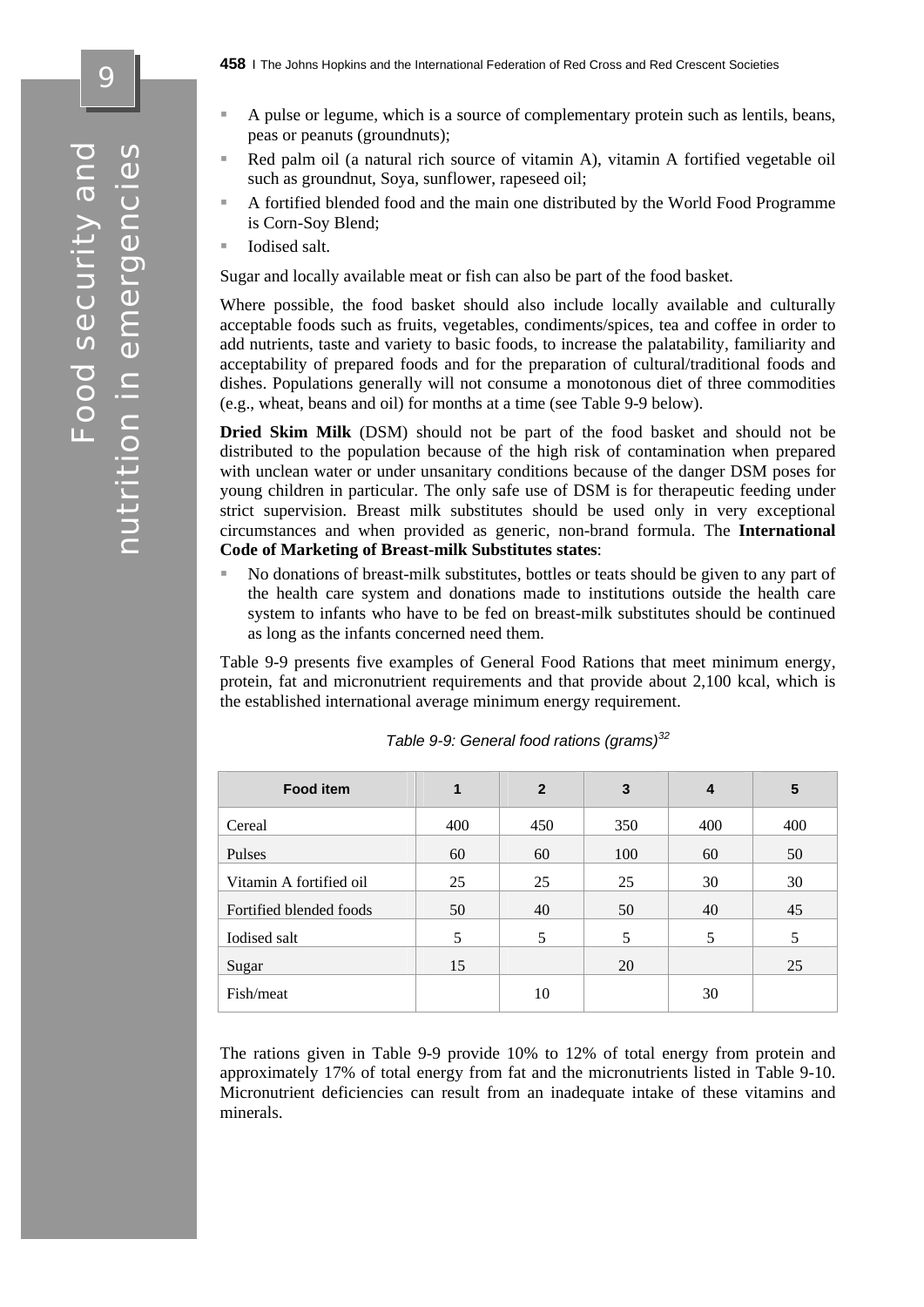| <b>Nutrient</b> | Requirement/person/day                                     | <b>Disease</b> |
|-----------------|------------------------------------------------------------|----------------|
| Vitamin A       | 500 µg Retinol equivalents<br>or 1,666 international units | Xerophthalmia  |
| Thiamine $(B1)$ | $0.9$ mg                                                   | Beriberi       |
| Riboflavin (B2) | $1.4 \text{ mg}$                                           |                |
| Niacin $(B3)$   | $12.0 \text{ mg}$                                          | Pellagra       |
| Folic acid      | $160 \mu g$                                                |                |
| Vitamin C       | $28.0$ mg                                                  | Scurv[glo7]    |
| Vitamin D       | $3.8 \,\mu g$                                              |                |
| Iron            | $22 \text{ mg}$                                            | Anaemia        |
| <b>I</b> odine  | $150 \mu g$                                                | IDD (goitre)   |

 *Table 9-10: Daily vitamin and mineral requirements for emergency food aid<sup>41</sup>*

# The Food Basket Calculator (FBC)

The International Federation (with the support of Nestlé Research Center, Lausanne, Switzerland) has developed a software that easily calculates the energy, protein, vitamin and mineral contents of food available worldwide. It is helpful during the actual emergency to ensure the distribution of rations of 2,100 kcal//day/person. FBC is useful during the more long term assistance when vitamins and micronutrients are becoming more and more important. It is adapted to operational issues often seen in the field where some basic foods are provided by the World Food Programme and other international organizations, whilst other suitable and locally available foods, fruits and vegetables can be found to create a full food and healthy food basket. Furthermore, FBC can be used to establish special diets for special vulnerable groups and supplementary feeding.

## Prevention of micronutrient deficiencies

Micronutrient deficiencies often coexist with acute malnutrition and lead to severe disorders and death. Epidemics of pellagra and beriberi as well as scurvy have occurred in situations in which food aid beneficiaries were totally dependent on food aid. These three deficiency diseases, pellagra. beriberi and scurvy have occasionally re-emerged in emergencies in the past two decades. Vitamin A and iron deficiencies are widely endemic public health nutrition problems that can also be exacerbated by food emergencies. Displaced and camp populations where the only source of food for long periods is food aid (e.g. one type of staple, beans and vegetable oil) are at especially high risk of developing micronutrient deficiencies. If clinical cases are reported, there are generally many more sub-clinical cases.

Because of the risk of these specific micronutrient deficiencies, the minimum daily requirements of essential vitamins and minerals must be ensured in the diet of populations who are fully dependent on food aid. This action prevents clinical micronutrient deficiencies and correct sub-clinical micronutrient deficiencies as follows:

- Oil should always be fortified with vitamin A;
- $\blacksquare$  Iodised salt should always be distributed:
- Fortified blended foods or fresh foods rich in micronutrients must be included in food baskets of grain and oil to provide adequate vitamins and minerals in the diet; examples of blended foods are Corn Soy Blend, Unimix and Famix;
- If feasible, the target population should produce vegetables and fruits;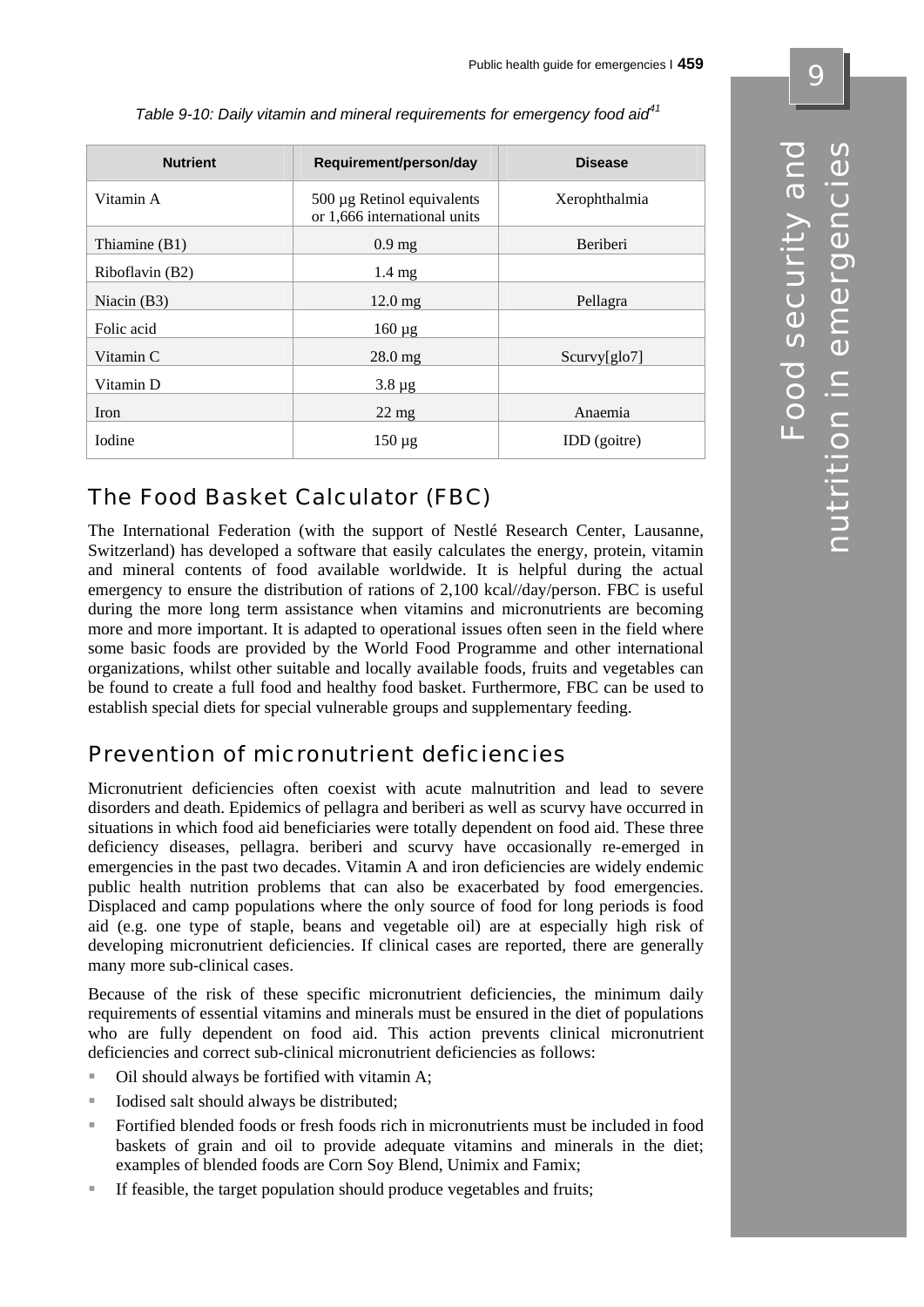- If feasible, the target population should trade in food including food aid, none of which should be discouraged, Such trade increases dietary diversity and the overall adequacy of the diet;
- Vitamin A supplementation of preschoolers and postpartum women in vitamin A endemic populations is recommended;
- If dried skim milk is provided for wet feedings etc., it has to be fortified with Vitamin A.

**Iron deficiency anaemia** is the most widespread nutritional problem in the world. Iron deficiency is the main cause of anaemia; malaria, hookworm, schistosomiasis, other vitamin deficiencies such as vitamin B12, folic acid and vitamin A and medical conditions such as thalassaemia and sickle cell anaemia which might also contribute to anaemia in a population. **Anaemia** is diagnosed by low haemoglobin concentration levels or pallor of the skin and inner eyelids. Iron deficiency increases maternal and infant mortality, impairs cognitive development and learning and decreases physical work capacity. Young children and women of reproductive age are especially vulnerable. Diets that are high in grains and low in meat are generally low in iron because the bioavailability of iron in grains and plant foods as well as eggs and dairy products (**nonhaeme iron**) is much lower than the bio-availability in meat (**haeme iron**). The bioavailability of nonhaeme iron is increased by consuming foods containing haeme iron as well as fruits and vegetables rich in vitamin C and beer especially because it is fermented. Other foods that decrease the bio-availability of nonhaeme iron include tea, coffee, nuts, beans and maize. See section on Treatment of Severe Anaemia.

**Vitamin A deficiency** is a major public health problem in developing countries and a major contributing factor to the mortality of young children in emergencies. Clinical signs are night blindness, corneal lesions, nutritional blindness (xerophthalmia), increased childhood morbidity and mortality, particularly from measles and diarrhoea. Young children and pregnant women are especially vulnerable. Supplementation to prevent deficiency is recommended when deficiency is widespread. Fortified oil, blended foods, orange fruits and vegetables (mango, papaya, carrot, squash and sweet potato), eggs, dried fish and dark green leafy vegetables are rich food sources of vitamin A. See section on vitamin a supplementation.

**Pellagra** is caused by niacin (vitamin B3) deficiency and occurs among populations that consume maize (corn) as the staple cereal. Clinical signs are dementia, diarrhoea and dermatosis of exposed skin. Blended foods, peanuts (groundnuts), pulses, offal and dried fish are rich food sources of niacin.

**Beriberi** is caused by thiamine (vitamin B1) deficiency and has been observed in refugee populations consuming polished white rice as the staple cereal. Clinical signs of 'dry' beriberi are neuritis and limb paralysis; the sign of 'wet' beriberi is oedema, which can lead to cardiac failure. Thiamine deficiency has most often been observed in emergencies in southeast Asia. Parboiled rice, pulses, nuts, vegetables, eggs and brewers yeast (from beer made with fermented cereals) are rich food sources of thiamine.

**Scurvy** is caused by vitamin C deficiency. Outbreaks of scurvy tend to be more localised than epidemics of pellagra and beriberi. Clinical signs are poor wound healing, bleeding gums, fatigue, leg pain and a rash on the legs. Scurvy is not life-threatening. Blended foods and fresh fruits (guava, papaya, citrus and mango) and vegetables (peppers, tomatoes, cabbage, potatoes and green leafy vegetables) are rich food sources for vitamin C.

**Iodine deficiency disorders** do not occur as a result of emergencies, but might be endemic in the population, especially where there is no iodised salt or salt that can be inadequately iodised. Clinical signs are goitre (an enlarged thyroid gland) and impaired cognitive development that especially affects the foetus. Females suffer from goitre more frequently than males. Iodised salt is the best food source of iodine.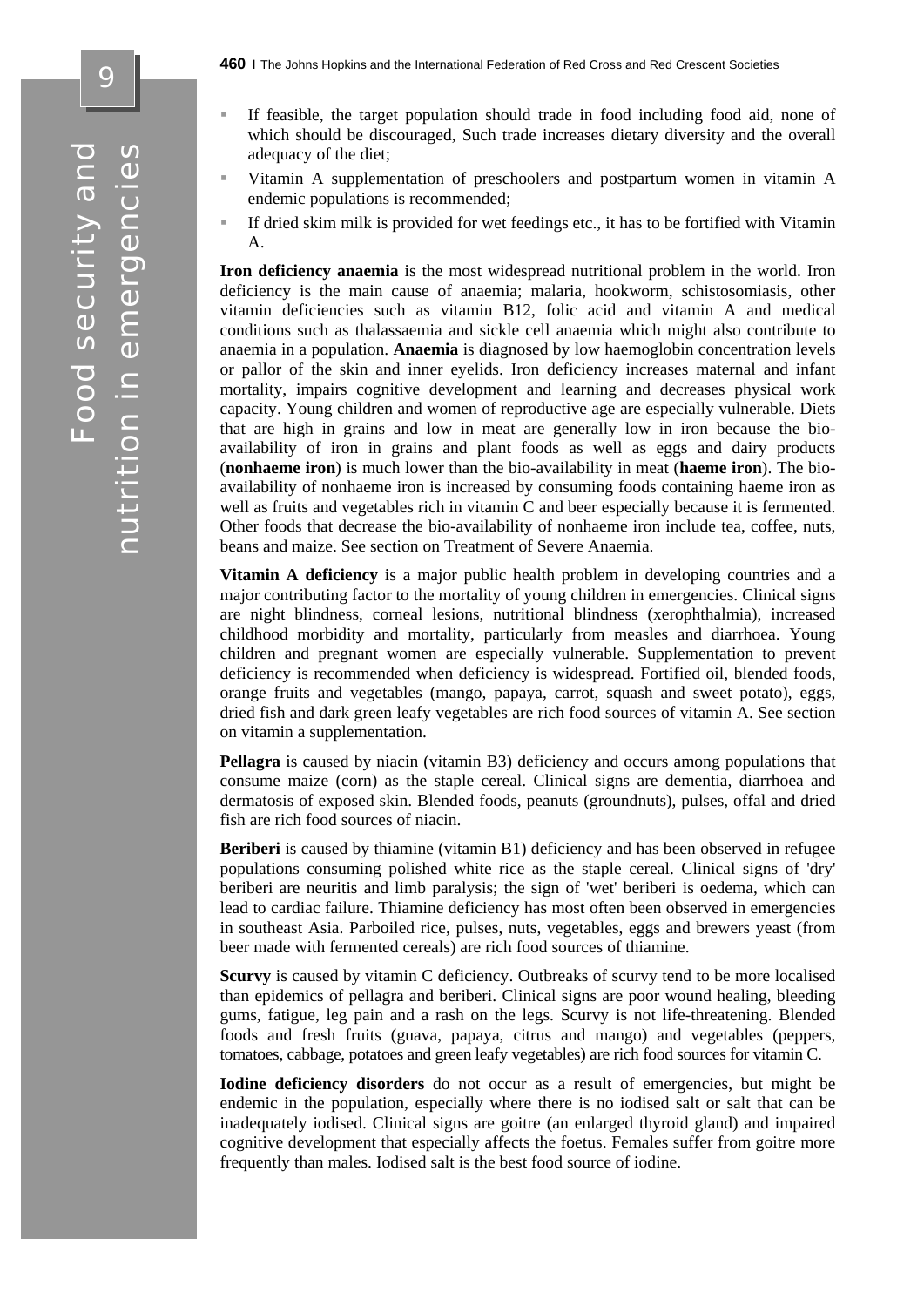# Food pipeline, logistics and distribution

One of the first priorities in a food emergency is to get the food pipeline up and running as quickly as possible. Government and/or relief agencies should always organise buffer stock and **preposition** some emergency food in-country so that food aid can be rapidly distributed if there is a food emergency and counteract any breakdown of the food pipeline during the operations. Food commodities are imported only when there is an incountry deficit or no practical possibility of moving available surpluses in the disasteraffected area. The estimated **average energy requirement** of 2,100 kcal per person per day is used to estimate the amount of food needed for the general food ration.

Most food aid, including supplementary food, is provided by a few bilateral donors who procure food from their domestic markets and who then give it to the World Food Programme (WFP) in response to country emergency appeals, the International Federation or NGOs to distribute. Supplementary food is sometimes procured by UNICEF. World Food Programme (WFP), UNHCR, WHO, UNICEF and the Office for the Coordination of Humanitarian Affairs are the main UN agencies involved in humanitarian assistance operations. The International Federation, NGOs, local government officials and populations are responsible for implementing food distribution and emergency nutrition interventions.

The main costs of food aid programmes are the purchase of food and its transportation. Food should be procured locally as much as possible because of the transportation and storage costs of imported food. Transportation depends on the urgency of delivering food aid. Air freight is the most expensive option, followed by truck and rail. Procurement and transport of imported food takes at least several weeks.

The largest amounts of procured food are **cereal grains**. To estimate food requirements, daily rations per person of cereal, pulses, corn-soy blend, oil and salt are multiplied by population size and the planning period, e.g. ninety days. Current food stocks are subtracted by the totals to give the surplus or shortfall in Metric Tons (MT). A general rule of thumb for estimating the amount of storage space for cereal grains is  $2m<sup>3</sup>$  per MT. Calculate a minimum of 10% losses during transport, storage and distribution.

**Blended foods** cost several times more than cereal grains per MT. Because two or three times more emergency victims can be fed using bulk grains than blended foods, relief agencies sometimes reserve blended foods primarily for supplementary feeding programmes. Blended foods can spoil faster than whole grains.

Problems with the food pipeline are not uncommon and include:

- Inadequate food pipeline at the outset of the food emergency-Nutrition surveys should be conducted where appropriate and used to advocate for emergency food and support. Reliable estimates of the target population and number of malnourished individuals are needed;
- Excessive food losses-Up to 10% of food losses are acceptable, but greater losses can occur during packing, transportation and storage. Blended foods spoil more quickly than cereal grains. Food losses can also occur because food is diverted or because of over scooping at distribution sites. Inventory and monitoring systems to manage, track and account for the movement of food commodities help prevent excessive food losses.
- Decreased food pipeline over time-The most food-insecure geographic areas must be targeted first. Targeting of food-insecure households and vulnerable groups in the population such as households with children under five or pregnant and lactating women, however, might be impractical when the food emergency is widespread. Food aid distribution should be reduced or stopped after a harvest.
- Competition between agencies-All organisations should provide similar general food rations to different communities in generally similar conditions;
- The need for provisions for refugees and displaced persons beyond the local population-Provisions should be made for the surrounding population as needed;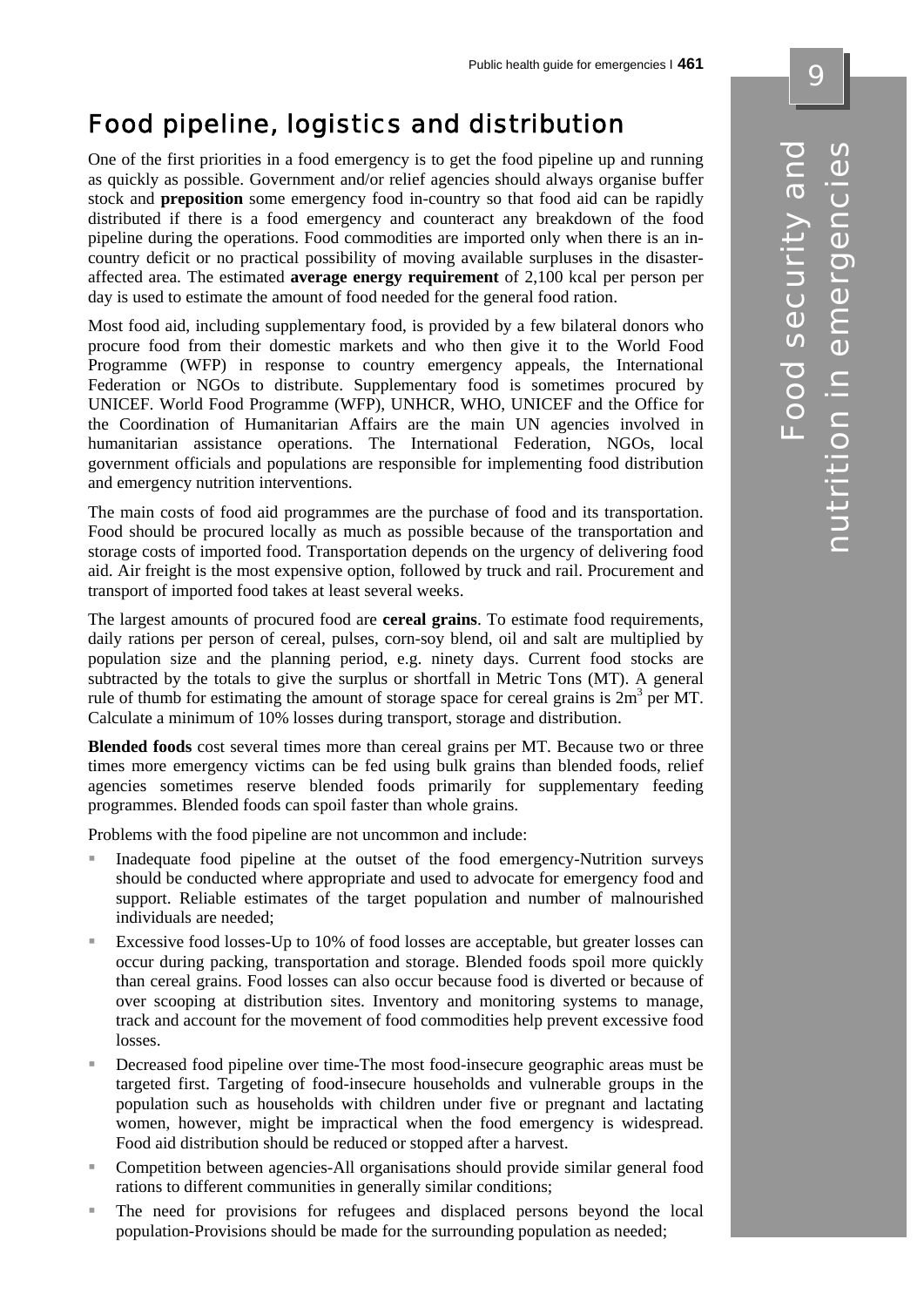- Low or poor coverage of the target population-In a large emergency, especially when the population is scattered over a large geographical area, some subpopulations or pockets might be overlooked. Identifying and reaching all vulnerable households and communities can be difficult when the population is large or dispersed. Increasing the number of distribution points for food aid can also help. Nutrition surveys of neglected areas should be conducted;
- Beneficiary dependency on food aid-Displaced populations can become fully dependent on food aid. Food aid should be provided in a decentralised manner to discourage population displacement or concentration;
- Failure in the pipeline or interruption in one or more commodities in the food pipeline-Missing food commodities need to be temporarily replaced with other food items using the substitution ratios in Table 9-11.

| Blended food for beans | 1:1 |
|------------------------|-----|
| Sugar for oil          | 2:1 |
| Cereal for beans       | 2:1 |
| Cereal for oil         | 3:1 |

| Table 9-11: Substitution ratios for common food items <sup>32</sup> |  |  |
|---------------------------------------------------------------------|--|--|
|                                                                     |  |  |
|                                                                     |  |  |

An adequate food pipeline does not guarantee that food will be equitably distributed to all needy households. The food aid distribution system must be:

- **Transparent** The target population should have information about the rations, the timing and distribution of which should take place in a public place;
- **Fair** Rations are based on need and household size;
- **Accountable to beneficiaries** Distribution should take into account the social, ethnic and political divisions within the target population;
- **Accountable to donors** Reports of food distributed and numbers of beneficiaries must be provided on a regular basis and external monitors present during distribution;
- **Gender-sensitive** Women must be allowed to collect food, be represented on food committees and never placed at risk.

In stable situations, existing government structures are the first choice for the distribution of food aid because information, administration and transport networks are already in place. In emergencies associated with conflict, it might not be appropriate for government structures or local/traditional leaders to distribute food aid. In conflict situations, NGOs distributing food aid should:

- Have food distribution experience;
- Work in the geographic area of operation;
- Be able to mobilise staff quickly;
- **Maintain neutrality.**

Registration of the target population should be completed as soon as possible and kept up-to-date. In the first stages of an emergency especially if there is population displacement, the number of beneficiaries can change quickly. Registration of vulnerable households such as households affected by HIV/AIDS and female-headed households or politically marginal groups should be given special attention. Food aid can be distributed directly to households, ration cards with family size and address issued. Alternatively, food aid can be distributed in bulk to groups in which households are informed of their entitlements and in which distribution is done by the group within the group.

Rations can be distributed weekly, biweekly or monthly depending on security and the target population's dispersion. Rations must not be too heavy to carry over long distances. UNHCR recommends one distribution site for 20,000 persons and a maximum travel distance of five to ten kilometres.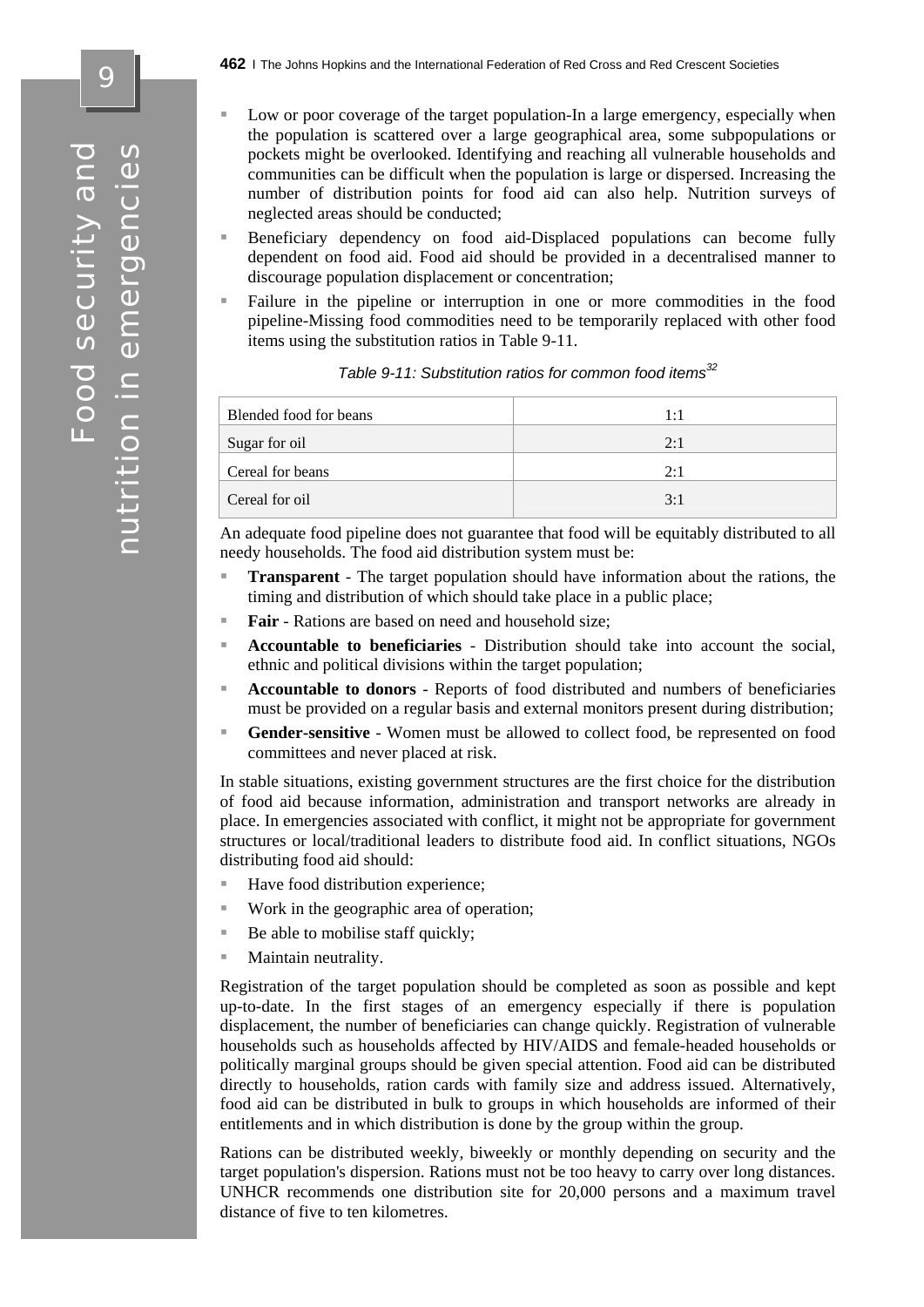# Supplementary feeding

Supplementary feeding is not a substitute for inadequate general rations and should always be considered in the context of the general food ration. Supplementary feeding programmes include the following:

- **Blanket supplementary feeding** is a stopgap measure to prevent the deterioration of high-risk groups' nutritional status such as children under five, pregnant women, lactating women, HIV/AIDS affected families and the elderly. In emergency situations, the World Food Programme, UNHCR and implementing agencies work to ensure the timely provision of an adequate general food ration. Nevertheless, supplementary food might be needed for a certain period for subpopulations who are either already malnourished or at high risk of becoming malnourished. Blanket supplementary feeding is to be considered for instance at the beginning of a food emergency when the food pipeline for the general food ration is still inadequate;
- **Targeted supplementary feeding** is for acutely malnourished children from six months to five years according to set cut-off criteria (Mid-Upper-Arm Circumference < 12.5 cm or weight of 70% to 79% weight-for-height); for pregnant women in the second or third trimester of pregnancy; lactating women up to six months postpartum; adults who are severely malnourished based on Body Mass Index (BMI <16); and the **elderly**. A specific group giving major concern is families affected by HIV/AIDS. The purpose of targeted supplementary feeding is to prevent severe acute malnutrition among the moderately malnourished and to limit the need for widespread therapeutic feeding among children in particular. Targeted supplementary feeding is often implemented on a limited scale;
- **Supplementary feeding linked to therapeutic feeding** is for children discharged from therapeutic feeding but are still moderately malnourished. Children are generally discharged from these supplementary feeding programmes when they reach 85% of median weight-for-height and maintain this weight for two successive weighing.

When information about the prevalence of acute malnutrition is lacking in a nutrition emergency, planning figures of 15% acute malnutrition among children under five can be used to estimate supplementary food requirements for these children.

For example:

| For an emergency affected population of 30,000                                      |                |
|-------------------------------------------------------------------------------------|----------------|
| Estimated number of children aged less<br>than five years $(15\% \text{ to } 20\%)$ | 4,500 to 6,000 |
| Estimated number of moderately malnourished children (15%)                          | 675 to 900     |

For supplementary food interventions targeting pregnant or breastfeeding women, the percentage 2.5% can be used to estimate the percentage of pregnant women among the total population; 2.5% can also be used to estimate the percentage of breastfeeding mothers among the total population.

Table 9-12 presents examples of rations for supplementary feeding.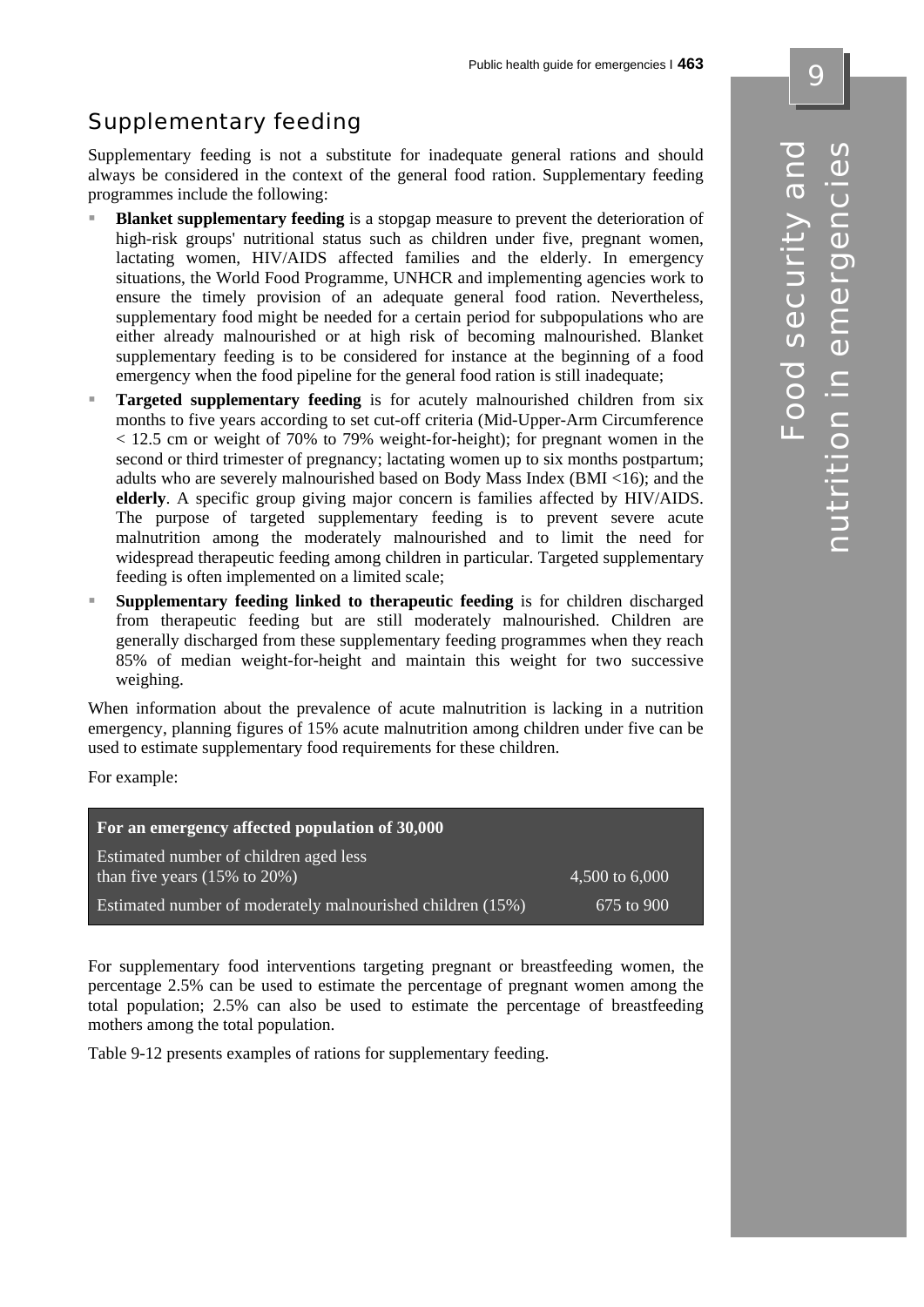9

|                               | Take-home daily dry ration |                | On-site daily wet ration |     |
|-------------------------------|----------------------------|----------------|--------------------------|-----|
| <b>Food commodity</b>         | 1                          | $\overline{2}$ | 3                        | 4   |
| Blended fortified food        | <b>200</b>                 | 250            | 75-100                   |     |
| Cereal                        |                            |                |                          | 125 |
| Pulse                         |                            |                |                          | 30  |
| Oil, fortified with vitamin A | 20                         | 25             | $15 - 30$                | 20  |
| Sugar                         | 15                         | 20             | $10-20$                  |     |
| Salt, iodised                 |                            |                |                          |     |

*Table 9-12: Supplementary feeding rations (g) (10-15% of kcal from protein and 30% of kcal from fat)<sup>4</sup>* 

**Dry rations** for home preparation should be provided whenever possible. **Wet rations**  (cooked food) should be limited to situations following a major disaster when people do not have the means to cook for themselves or when the distribution of dry rations could put them in danger for instance while walking home. Take-home supplementary food dry rations provide 1,000 to 1,250 kcal/person/day while on-site feeding or wet rations provide 500 kcal/person/day.

The preparation of supplementary food must be culturally appropriate to be palatable and include locally available foods. The World Food Programme has collected recipes from around the world using fortified blended food to prepare staple foods such as pancakes.<sup>K</sup> thick porridge<sup>L</sup>, thin porridge<sup>M</sup>, and unleavened bread<sup>N</sup>.

**High-energy biscuits** (called BP5 and BP100) are sometimes used for supplementary feeding when fortified blended food or cereal/pulse blends are not available. The biscuits should be dissolved in water if used for feeding young children. High-energy biscuits are inappropriate for children recovering from severe malnutrition and should not be used in therapeutic feeding. High-energy biscuits can, however, supplement the diets and energy intakes of pregnant women in their second trimester to reduce the incidence of low birth weight.

Table 9-13 summarises the criteria for starting and closing supplementary feeding programmes.

|                                     | When to open                                                                                                 | When to close                                                                            |
|-------------------------------------|--------------------------------------------------------------------------------------------------------------|------------------------------------------------------------------------------------------|
| Blanket<br>supplementary<br>feeding | At onset of an emergency, before<br>the food pipeline and general food<br>ration are improved and sustained. | When the food pipeline and general<br>ration<br>distribution<br>food<br>are<br>adequate. |
|                                     | Outbreak of scurvy, beriberi or<br>pellagra in the target population.                                        | When there are no cases of scurvy,<br>beriberi or pellagra in the target<br>population.  |

*Table 9-13: Criteria for opening and closing emergency supplementary feeding<sup>31</sup>*

<sup>K</sup> Enjira (Ethiopia), kamja jijim and koguma jijim (Korea), kisera (Sudan), lahoh (Somalia), uttapam (India).  $L$ Banku (Ghana), madida (Sudan), nsima (Malawi), ubhugali (Burundi), ugali (Tanzania). M Bouillie (Senegal), bubur (Indonesia), shooro (Somalia/Ethiopia).

<sup>&</sup>lt;sup>N</sup> Drabeel, karapeech or youkeh (Middle East/North Africa), roti or chapati (Afghanistan, Bangladesh, India, Nepal, Pakistan, Yemen). . . .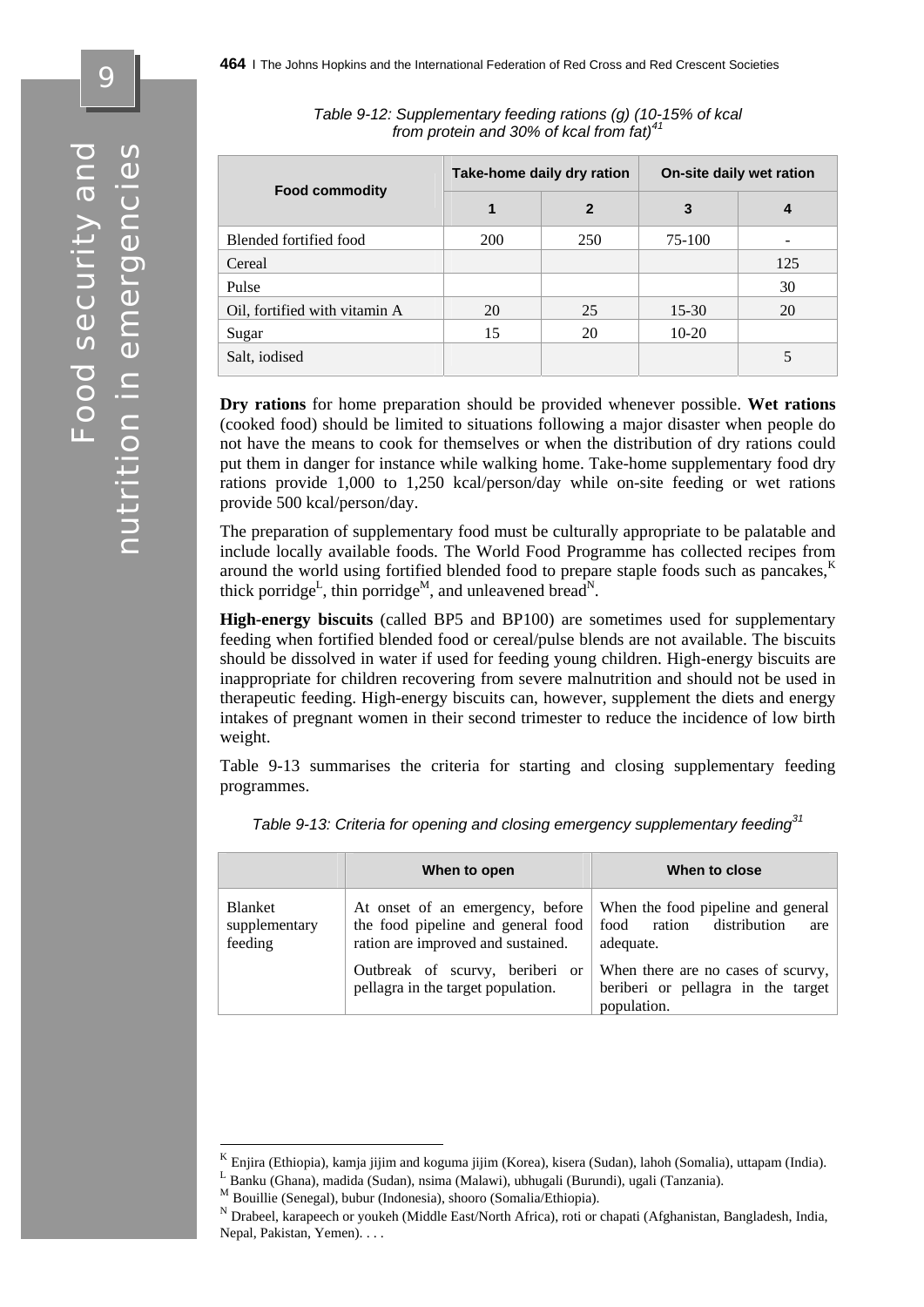| Targeted<br>supplementary<br>feeding | To prevent deterioration in the<br>nutritional status of vulnerable<br>groups in the population (children<br>under five, pregnant women,<br>lactating women, families affected<br>by HIV/AIDS, the elderly) and<br>when there is a need for large-scale<br>therapeutic feeding. | When the prevalence of global acute<br>malnutrition is stable or declining. |
|--------------------------------------|---------------------------------------------------------------------------------------------------------------------------------------------------------------------------------------------------------------------------------------------------------------------------------|-----------------------------------------------------------------------------|
| Supplementary                        | When there are too many severely                                                                                                                                                                                                                                                | When the number of severely                                                 |
| feeding linked to                    | malnourished individuals to be                                                                                                                                                                                                                                                  | malnourished cases decreases to a                                           |
| therapeutic                          | treated adequately in existing health                                                                                                                                                                                                                                           | number that can be adequately                                               |
| feeding                              | care facilities.                                                                                                                                                                                                                                                                | treated in clinics or hospitals.                                            |

# Infant and young child feeding in emergencies

Beyond the provision of foods, programme strategies to reduce malnutrition and mortality and to improve child growth through the promotion of appropriate infant and young child feeding practices are often overlooked. Infant and young child feeding practices include breastfeeding, complementary feeding, psychosocial care and nutritional care of sick and malnourished children, personal hygiene and food safety both in the home and at therapeutic and supplementary feeding sites. Infant and young child feeding practices can be improved through education, counselling and the active involvement of caregivers in child feeding.

In food emergencies, **breastfeeding** can be life-saving. Outbreaks of diseases such as diarrhoeal diseases and malaria with conditions of poor sanitation and inadequate access to water make breastfeeding the safest and only practical choice for feeding infants and young children. Health care workers from cultures where breastfeeding is not the norm and who lack basic breastfeeding information and management skills need to be trained Key breastfeeding information and messages are given in Table 9-13. Recommendations to promote and support breastfeeding in emergencies are summarised in Table 9-14.

**Complementary foods** are non-breast-milk foods. Appropriate complementary feeding is:

Timely -Complementary foods are introduced at about six months of age.

 Adequate - Complementary foods provide adequate energy, protein and micronutrients to meet the growing child's needs.

**Nutritional care of sick and malnourished children** includes the use of Integrated Management of Child Illness protocols for assessment and treatment, continued feeding during illness and increased variety, frequency and amounts of food during convalescence.

**Psychosocial care giving** means that the caregiver actively helps her child to eat while remaining sensitive to the demands of the child; she is patient and allows the child to eat at its own pace, verbally encourages the child to eat without force feeding and allows it to try different foods if it refuses to eat.

**Personal hygiene** and **food safety** mean that foods are stored, prepared and fed with clean hands; utensils and baby bottles are not used.

Caregivers should receive sound information and counselling at health, therapeutic and supplementary feeding centres about breastfeeding and appropriate complementary foods including fortified foods<sup>O</sup>. Mother-to-mother support groups and peer counselling should be promoted for community outreach.

 $\overline{a}$ 

<sup>&</sup>lt;sup>O</sup> *Counselling* is the process of providing guidance to assist an individual in adjusting food consumption to meet needs. . . . Counselling skills include listening, empathy, providing sound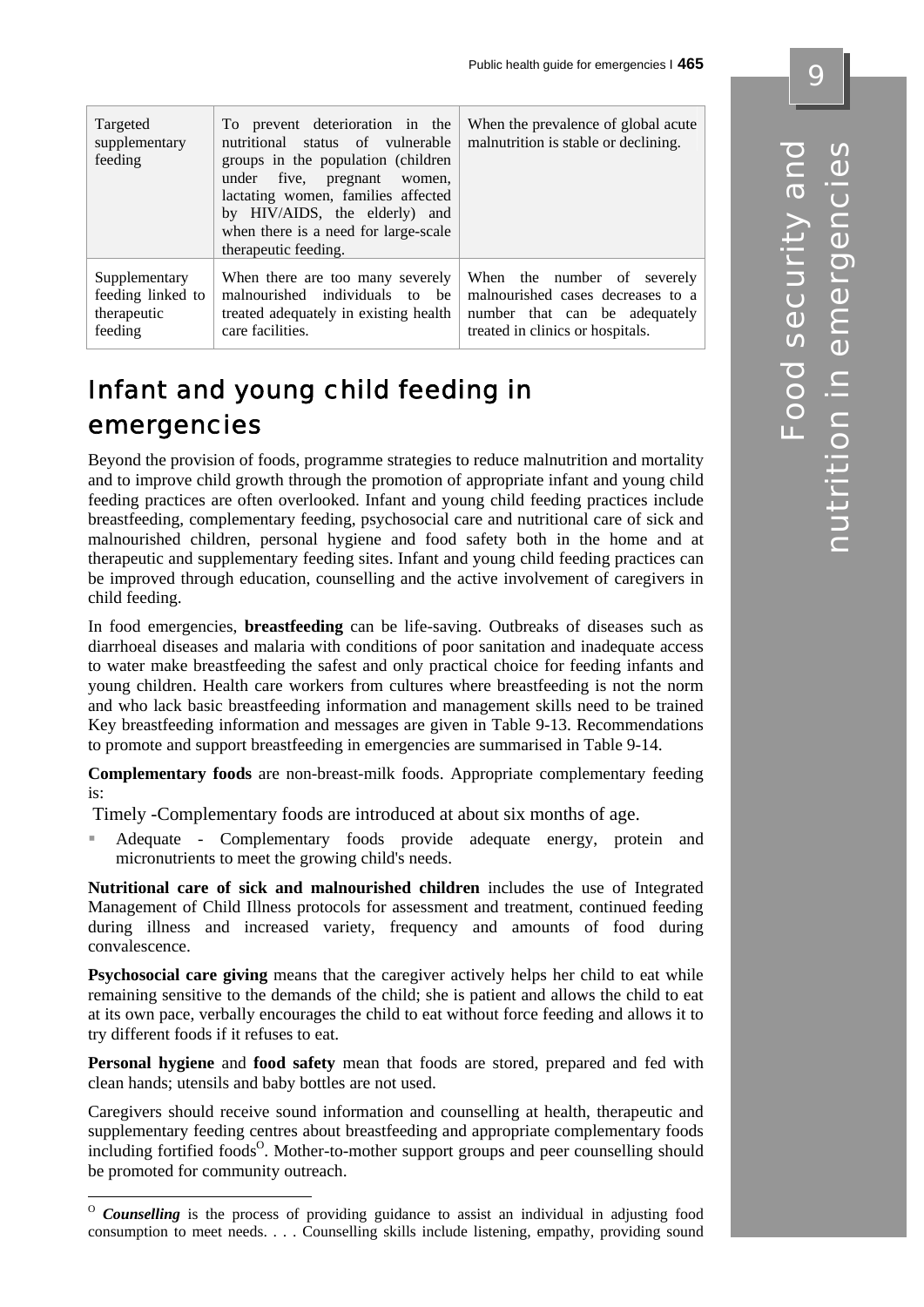For mothers who test negative or do not know their **HIV status**, antiretrovirals and exclusive breastfeeding for the first six months of life can prevent mother-to-child transmission of HIV. Providing antiretroviral prophylaxis (e.g. Niverapin) to HIVpositive pregnant women and to babies at birth can cut the risk of transmission by half. The risk of HIV transmission for more than one year is between 10% to 20%. This needs to be balanced against the risk of increased morbidity and mortality due to diarrhoeal and other diseases when infants are not breastfed. The risk of HIV transmission by exclusive breastfeeding for six months (with no water, infusions or non-breast milk foods) is nearly zero.

For women to make appropriately informed choices about infant feeding, the availability of counselling and testing is crucial. For infants born to known HIV-positive mothers, adequate replacement feeding is recommended. Replacement feeding however, which includes infant formula for young infants, must be acceptable, feasible, affordable, sustainable and safe.

In many emergencies, the majority of women do not know their HIV status. WHO policy on breastfeeding and infant feeding are:<sup>51</sup>

- Exclusive breastfeeding should be protected, promoted and supported for six months. This applies to women who are known not to be infected with HIV and for women whose infection status is not known:
- When replacement feeding is acceptable, feasible, affordable, sustainable and safe, the avoidance of breastfeeding by HIV-infected mothers is recommended otherwise, exclusive breastfeeding is recommended during the first months of life;
- To minimise HIV transmission risk, breastfeeding should be discontinued as soon as feasible, taking into account the individual mother's situation and the risks of replacement feeding, including malnutrition and other infections.

It is important that replacement feeding, advised as one option for feeding infants of HIVinfected mothers, does not 'spill over' to the general population as an option for all infants.<sup>32</sup>

#### *Table 9-14: Breastfeeding messages during emergencies<sup>12</sup>*

- 1. Nearly every woman can breastfeed her baby;
- 2. Breast milk has everything the baby needs for the first six months of life;
- 3. Breastfeeding protects against infections, especially diarrhoea and acute respiratory infections;
- 4. Breastfeeding is cost-effective;
- 5. Malnourished and traumatised mothers can produce adequate quantities of breast milk;
- 6. Hormones released during breastfeeding help to relax the mother and counteract stress.

*Table 9-15: Recommendations to promote and support breastfeeding in emergencies<sup>12</sup>*

- 1. All breastfed infants in emergencies should continue to be breastfed;
- 2. Infants should be exclusively breastfed until six months of age and beyond if safe (uncontaminated) complementary foods are not available;
- 3. Infants should continue breastfeeding alongside complementary feeding into the second year of life;
- At least one member of each humanitarian field team should have breastfeeding

information, support and helping the individual decide what to do. . . . . . . . . . . .

 $\overline{\mathbf{C}}$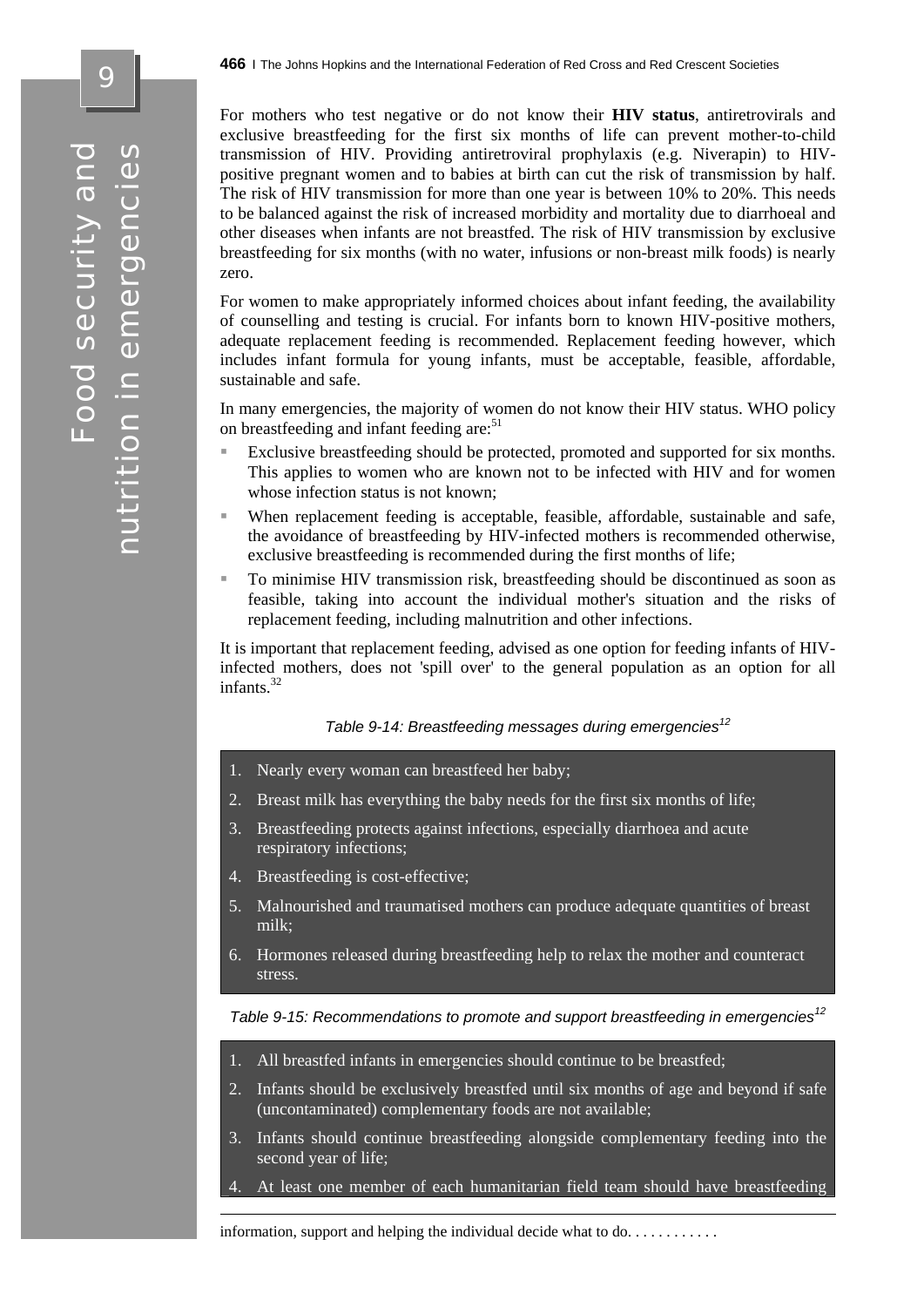management skills to help mothers breastfeed, including:

- Positioning and attachment of the baby to the breast;
- Keeping mothers and babies together and letting them sleep together;
- Frequent nursing (eight to twelve times in twenty-four hours);
- Exclusive breastfeeding for the first six months of life;
- Avoidance of bottles and pacifiers;
- Expression of milk and feeding by cup for babies unable to suckle;
- 5. Access to lactation expertise for training and non-routine breastfeeding situations;
- 6. Restriction of donations of breast milk substitutes and supplies for bottle-feeding. Donations to must adhere to the terms of the International Code of Marketing of Breast-milk Substitutes;
- 7. Relactation when breastfeeding has not started or has stopped prematurely. There must be an exceptional availability of breast milk substitutes for babies during the transition;
- 8. Public relations with the media and quick response when the media report that emergencies compromise a mother's ability to breastfeed her baby.

## Emergency nutrition intervention response

The need to set up therapeutic feeding programmes after the initial stage of an emergency signals that the emergency food response has been insufficient and/or that the nutritional status of the target population before the emergency was poor. It also signals that aggravating factors such as HIV/AIDS are present or that an infectious disease epidemic is occurring. Populations in a nutrition emergency require life-saving measures that address the immediate and underlying causes of malnutrition. More effort should be directed toward preventing the suffering of young children who deteriorate to such an extent that they need therapeutic feeding and urgent medical care.

The main emergency nutrition interventions are therapeutic feeding and vitamin A supplementation. Untreated, the risk of death is high in cases of marasmus, kwashiorkor and severe vitamin A deficiency (xerophthalmia). The cardiovascular system, the liver, the genitourinary, gastrointestinal and immune systems, the regulation of glucose metabolism, basal metabolism and temperature regulation and the regulation of cellular electrolytes and glands of the severely malnourished patients are critical. While severe malnutrition is reversible and **case fatality** rates can be low (under 10%), if medical staff are well-trained, some children in therapeutic feeding centres have underlying infectious diseases such as measles, TB and HIV/AIDS (up to 15% to 20% of cases in therapeutic feeding centres). They do not survive.

Severe malnutrition is expensive in terms of supplies and human resources. The staff of a therapeutic feeding centre could include one programme coordinator, one medical doctor or medical care nurse, two nurses or assistants for phase one of treatment, two nurses or assistants for phase two, one feeding assistant for every ten inpatients, two cooks (day and night), community outreach workers, one storekeeper, cleaners and two guards (day and night). Training or retraining medical staff in therapeutic feeding is generally needed because staff that worked in earlier emergencies and institutional memory can be lost. Wherever possible, programmes should build on and strengthen existing capacity of national health facilities and hospitals to treat severe malnutrition.

Therapeutic feeding centres should be located as close as possible to the communities they serve in order to discourage displacement. The proximity also reduces the transit time for family members bringing malnourished children for feeding and allows caregivers to be educated and at the same time to participate in the care of their child and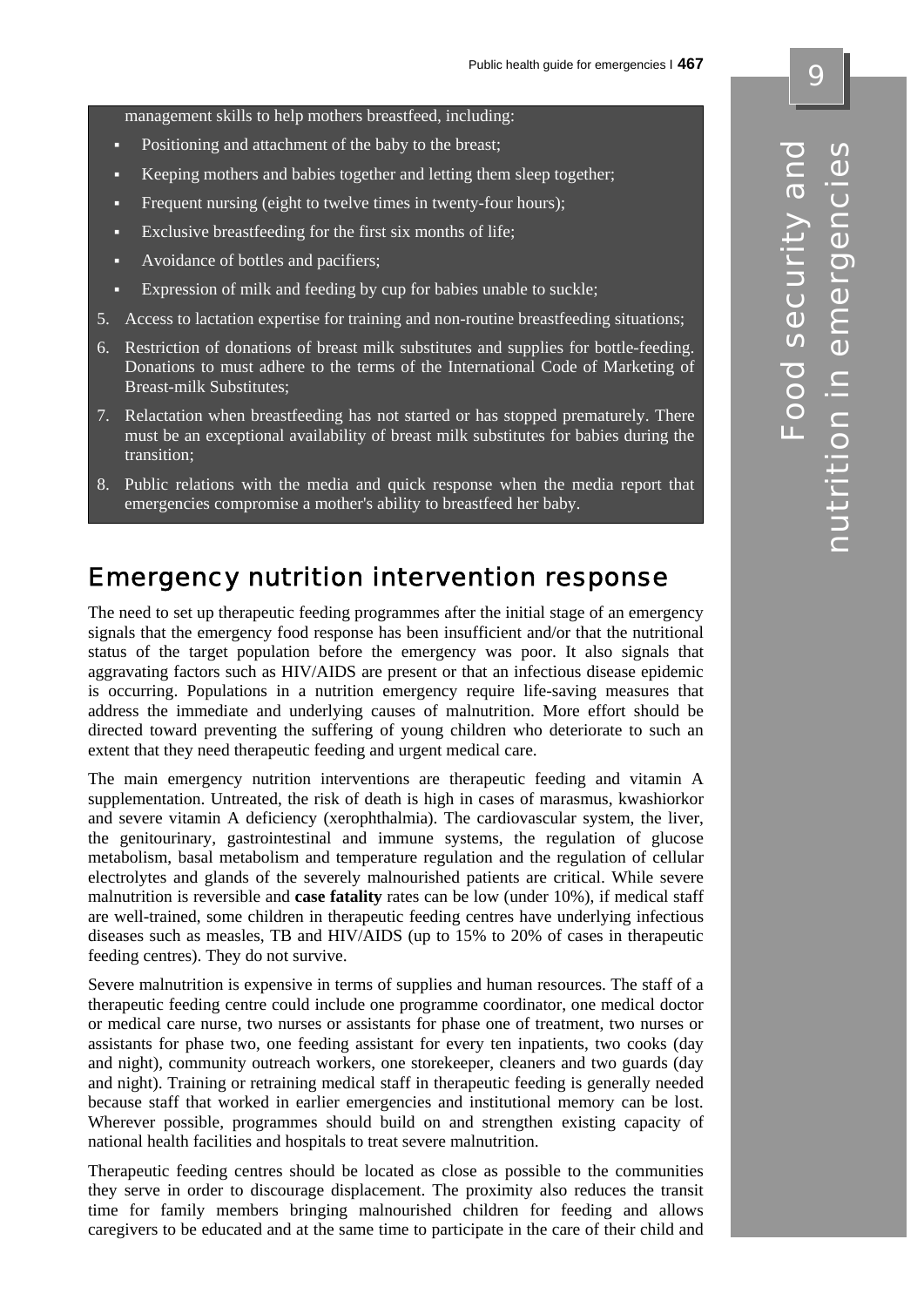help decrease the default rate. There can be time conflicts for mothers wishing to comply with therapeutic as well as supplementary feeding programmes including time lost for domestic work and the care and protection of other children and the household.

Treatment of **complicated cases of severe malnutrition** consists of two phases and a transition phase between phases one and two. It takes place in Therapeutic Feeding Centres (see Therapeutic Feeding Protocol). Community-Based Therapeutic Care is the outpatient management of uncomplicated cases of severe malnutrition such as children with no sign of infection, who still have good appetites, no oedema and do not require a nasogastric feeding tube. See community therapeutic care.

A national training programme in therapeutic feeding was undertaken in Ethiopia in 2002 to 2003 to build national and NGO capacity to provide high-quality therapeutic feeding.

## Therapeutic feeding protocol

The therapeutic feeding protocol is for complicated cases and children six months of age and older $\hat{P}$ .

Admission-Percentage of the reference standard is used for assessing individual children for admission and discharge from therapeutic and supplementary feeding<sup>Q</sup>. Less than  $70\%$ of median weight-for-height international reference standards are the criterion used for admission to therapeutic feeding. Ideally, a child accompanied by a caregiver is admitted to a therapeutic feeding centre upon referral from a health centre where children are screened for severe malnutrition, including kwashiorkor.

**Phase 1**: The aim of phase 1 is to treat major medical problems and initiate re-feeding. Proper medical treatment and therapeutic feeding is crucial during phase 1 to prevent death. Shock, septic shock and heart failure, conditions that require a physician's care, can occur. Misdiagnosis and treatment of dehydration is a common cause of death in cases of severe malnutrition. In severe malnutrition, renal dysfunction makes Standard Rehydration Solutions dangerous because of the risk of sodium overload and heart failure.

**Step 1**. Initiation of re-feeding.

1

- Eight feeds of F75 (therapeutic milk providing 75 kcal/100 ml) and care twenty-four hours per day. Breastfed children should be breastfed before they are fed  $F75^R$ ;
- The total amount of F75 to feed is 100 kcal/kg of body weight/day (Table 9-16); No adjustment is made for cases of kwashiorkor;
- Nasogastric tubes should be used for anorexic children (children who do not have an appetite) who do not feed sufficiently by mouth (less than 75 kcal/kg/day); Nasogastric tubes should be inserted by trained medical staff;
- If no F75 is available, F100 diluted in 2.7 litres of water instead of 2 litres, which is the normal dilution, can be used.

<sup>P</sup> Exclusive breastfeeding should be reestablished for infants less than 6 months of age using supplemental suckling and dilute F100 (l package in 2.7 litres of water) as follows. Dilute F100 is put in a cup and the end of a nasogastric tube is put in the cup and the tip of the tube is put on the breast near the nipple. . . . When the baby suckles, she sucks the therapeutic milk. . . . The cup should be placed below the level of the breast so the milk does not flow too fast. . . . . . . . . . . .

 $\text{Q}$  Percent of reference % WFH = weight x 100 weight-for-height median reference weight-for-height

<sup>&</sup>lt;sup>R</sup> F75 and F100 are therapeutic milks that can procured through UNICEF. . . . One packet of F75 or of F100 is dissolved in 2 litres of water. . . . . . . . . . . .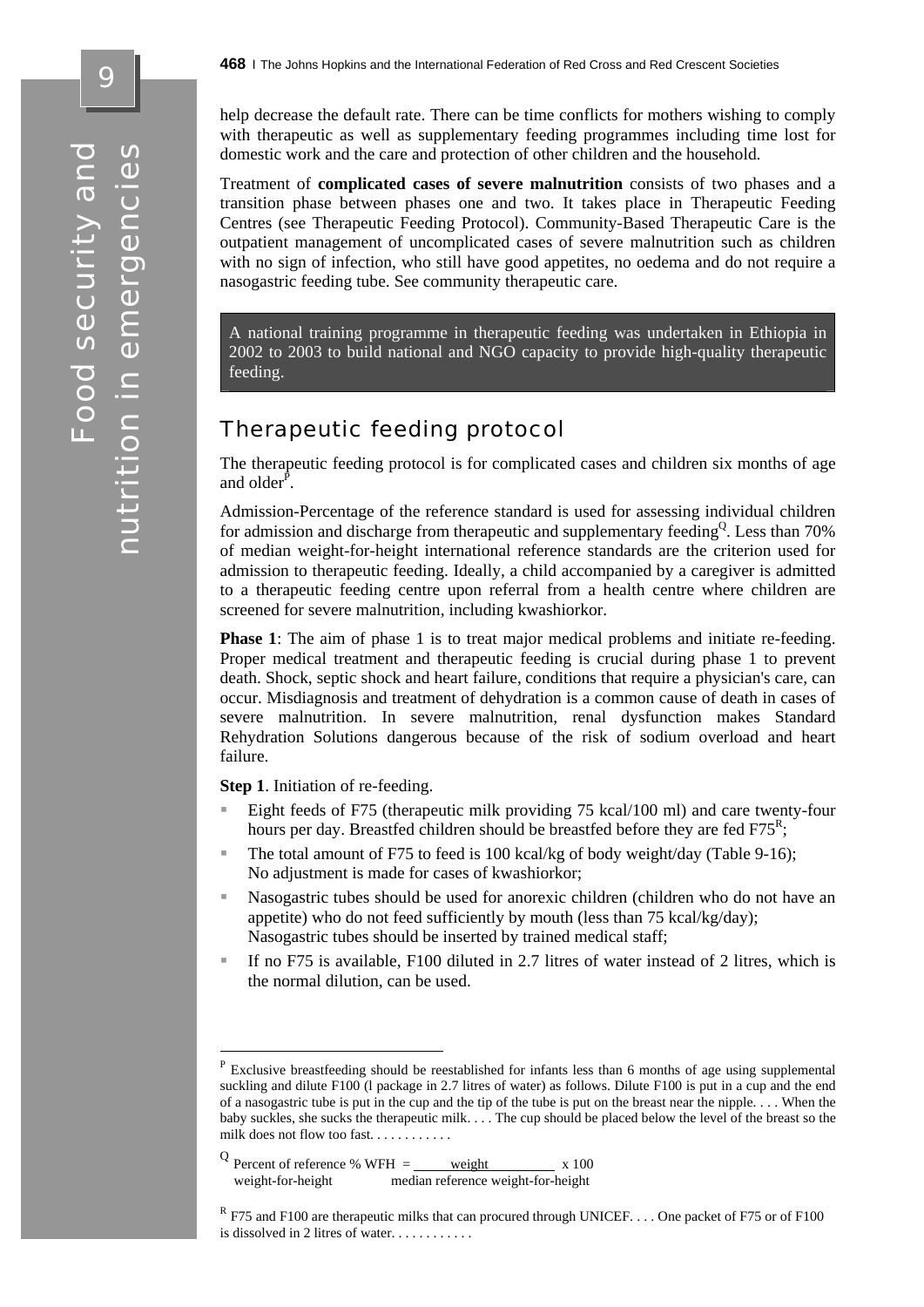| Body weight (kg) | 8 Feeds per 24 hr<br>(ml per feed) | Body weight (kg) | 8 Feeds per 24 hr<br>(ml per feed) |
|------------------|------------------------------------|------------------|------------------------------------|
| $3.0 - 3.4$      | 60                                 | $8.0 - 8.9$      | 140                                |
| $3.5 - 3.9$      | 65                                 | $9.0 - 9.9$      | 155                                |
| $4.0 - 4.4$      | 70                                 | $10 - 10.9$      | 170                                |
| $4.5 - 4.9$      | 80                                 | $11.0 - 11.9$    | 190                                |
| $5.0 - 5.4$      | 90                                 | $12.0 - 12.9$    | 205                                |
| $5.5 - 5.9$      | 100                                | $13.0 - 13.9$    | 230                                |
| $6.0 - 6.9$      | 110                                | $14.0 - 14.9$    | 250                                |
| $7.0 - 7.9$      | 125                                |                  |                                    |

*Table 9-16: Amounts of F75 to feed during phase 1 of therapeutic feeding30* 

**Step 2**. Administration of routine medicines to all children.

- Treatment of vitamin A deficiency if in a vitamin A-deficient area (Table 9-21);
- Treatment of malaria if in an endemic area-Treatment according to national protocol. All children should sleep under mosquito nets in malaria endemic areas;
- Antibiotics-The first line of treatment is amoxicillin (Table 9-17);
- Folate-5 mg on the first day;
- Oral iron supplements to treat severe anaemia should not be given in phase 1.

#### *Table 9-17: Antibiotic treatment of severely malnourished children<sup>30</sup>*

| Weight (kg) | Amoxicillin dosage per day (mg) |
|-------------|---------------------------------|
| $2 - 6$     | $62.5 * 3$                      |
| $6 - 10$    | $125 * 3$                       |
| $10 - 30$   | $250 * 3$                       |
| >30         | $500 * 3$                       |

**Step 3**. Systematic recording of a child's signs, symptoms and weight:

- Weight is measured daily and plotted on a growth chart;
- Oedema is assessed daily;
- Body temperature is measured twice a day;
- Stool, vomiting, dehydration, cough and respiration are noted daily;
- Refusal to feed and use of nasogastric tube is noted daily.

#### **Step 4**. Treatment of **hypoglycaemia**

- The main signs of hypoglycaemia in the severely malnourished are low body temperature, lethargy, limpness and loss of consciousness;
- Patients who are conscious should be given F75 or 50 ml of 10% sugar water by mouth at least every three hours;
- Patients who are losing consciousness should be given 50 ml of 10% sugar water by nasogastric tube immediately. When consciousness is regained, they should be fed F75.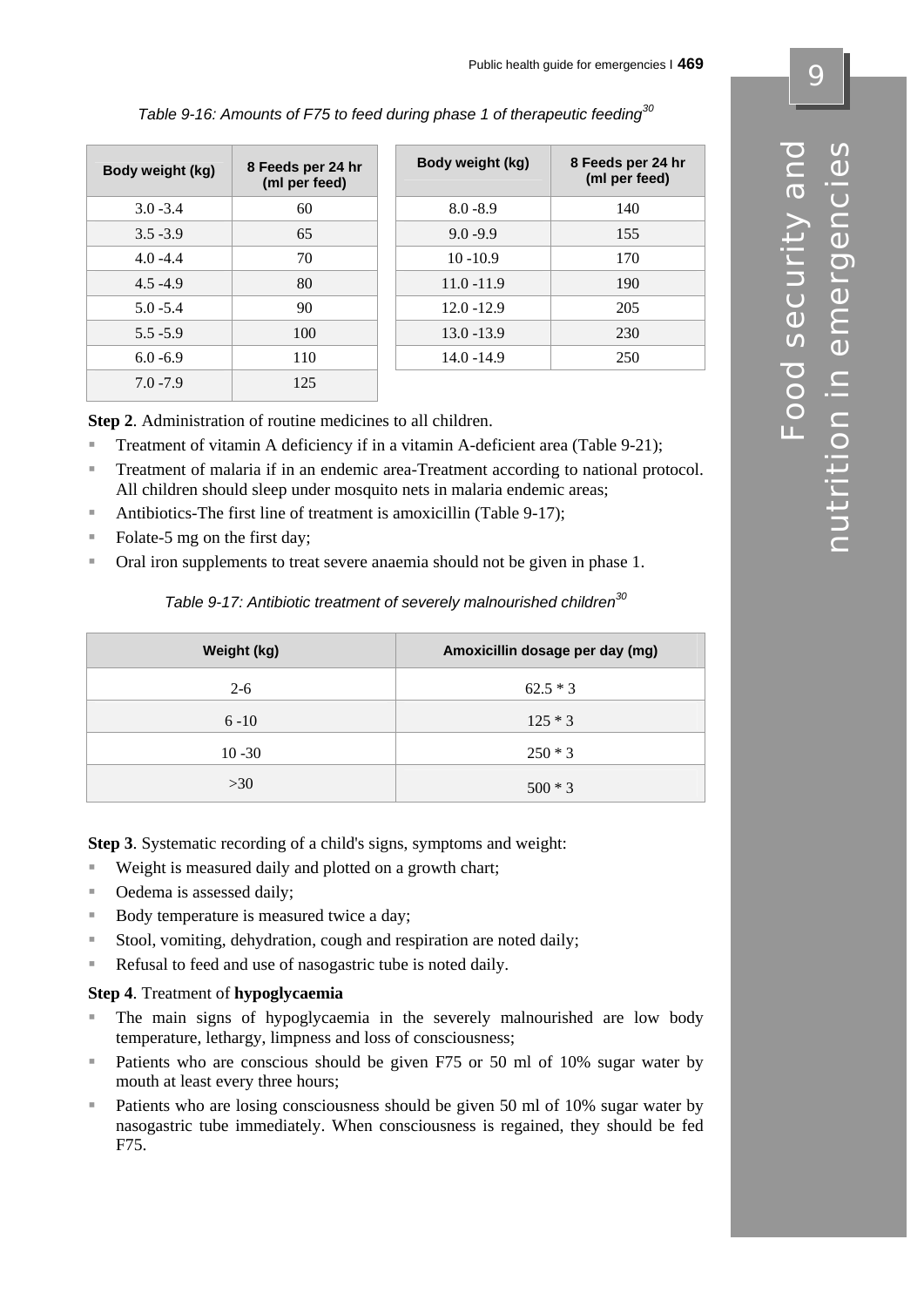9

#### **Step 5**. Diagnosis and treatment of **hypothermia**

- Hypothermia is diagnosed when rectal temperature is  $\langle 35.5^{\circ}$  c or the underarm temperature is  $\langle 35^{\circ}$ C;
- Children should not be bathed when admitted;
- Children should wear a hat and be placed on the caregiver's bare chest and covered with clothes and blankets. Warm tea should be given to the caregiver;
- Children should sleep with their caregivers and not on the floor. Windows and doors should be closed at night.

#### **Step 6**. Diagnosis and treatment of **dehydration**

- Classic signs of dehydration should not be used because they mimic signs of marasmus (skinfolds, sunken eyes and dry mouth). Diagnosis of dehydration is, therefore, based on a definitive history of recent diarrhoea that was watery and frequent as well as on a recent change in the child's appearance according to the caregiver. Signs of severe dehydration (shock) are a weak or absent pulse, cool or cold extremities and loss of consciousness;
- **Resomal** is a solution that contains less sodium and more potassium than standard Standard Rehydration Solutions. It is formulated for the rehydration of dehydrated and severely malnourished individuals. Between 50ml and 100ml of Resomal per kg of body weight over twelve hours is usually enough to restore normal hydration, starting with 5 ml/kg every thirty minutes. Rehydration should be gauged by measuring the child's weight at intervals with the target weight gain being 5% of body weight. Care should be taken not to over hydrate the child. Clinical improvement should be noted after two hours. If it does not occur, the diagnosis of dehydration was wrong;
- Breastfeed and begin to give F75 as soon as possible;
- Children who have kwashiorkor are generally over hydrated and should not be treated for dehydration unless there is a definitive history of watery diarrhoea;
- Children with diarrhoea should be fed while being rehydrated. Even if diarrhoea is profuse, some nutrients are absorbed and feeding helps the child to recover.

**Transition phase**: The criteria to move from phase 1 to the transition phase are the return of appetite and the loss of oedema in cases of kwashiorkor.

- No child should be fed by nasogastric tube;
- Kwashiorkor cases should lose all their oedema before being moved from transition phase to phase 2;
- The only change in treatment is to give F100 instead of F75. The number of feeds, timing and amounts remain the same as in phase 1;
- F100 should never be given at the same time as Resomal. Rapid weight gain  $(>10$ g/kg/day) is a sign of over hydration. if this occurs, the child should be returned to phase 1 and F75 for a few more days;
- Patients should remain in transition for about two days.

**Phase 2**: The aim of phase 2 is to allow the child to eat to appetite and regain weight rapidly.

- Breastfed children should receive breast milk before F100;
- Day care only;
- $\blacksquare$  Six feeds should be given per day;
- The total amount of F100 to feed is 150-220 kcal/kg of body weight/day;
- Children should be encouraged to eat but not force-fed;
- Iron supplementation, de-worming medicine and measles vaccination should be given;
- Porridge can be fed after F100. Feeding porridge may slow recovery.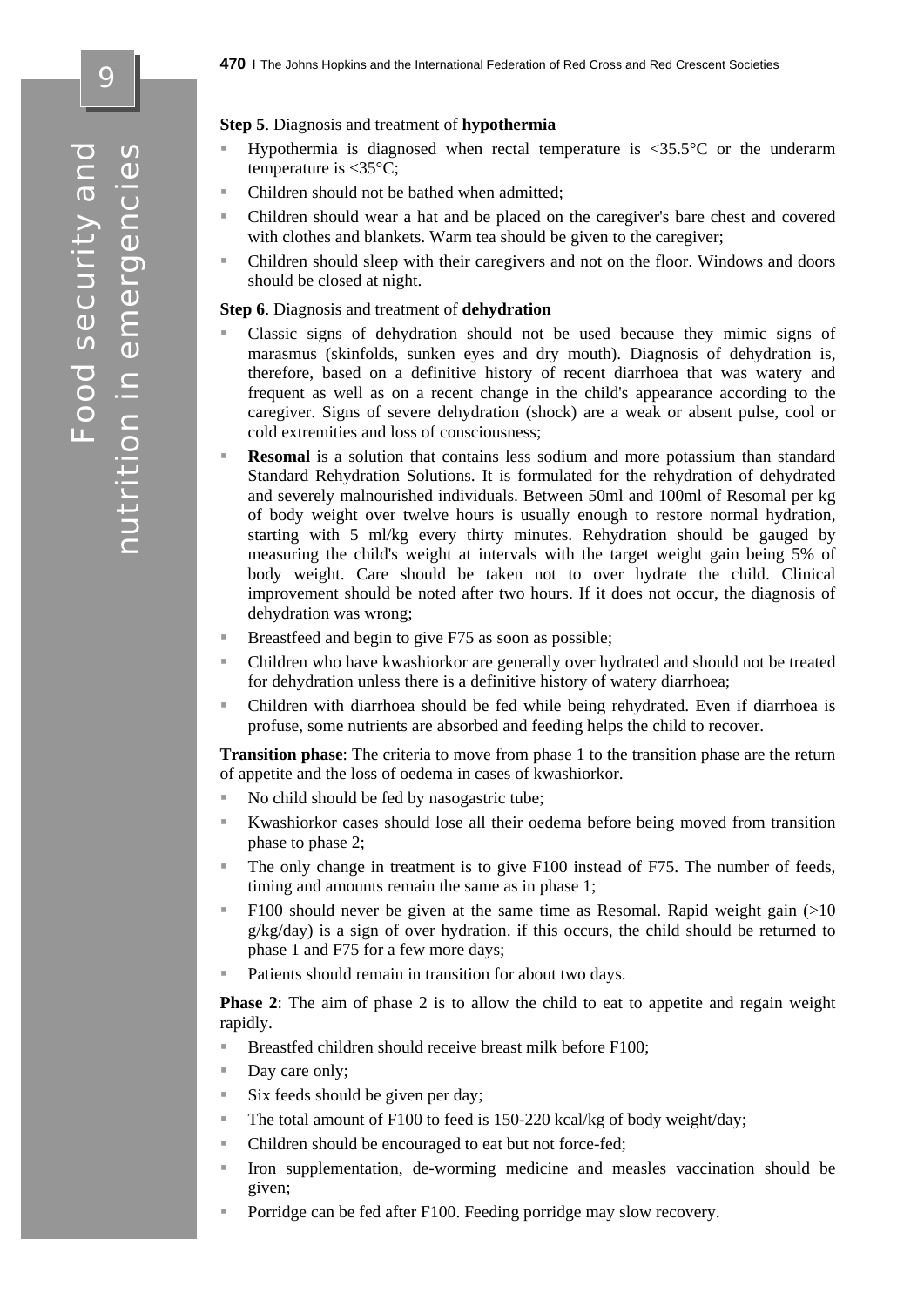| Body weight (kg) | 6 Feeds per 24 hr<br>(ml per feed) | Body weight (kg) | 6 Feeds per 24 hr<br>(ml per feed) |
|------------------|------------------------------------|------------------|------------------------------------|
| $3.0 - 3.4$      | 110                                | $8.0 - 8.9$      | 270                                |
| $3.5 - 3.9$      | 120                                | $9.0 - 9.9$      | 300                                |
| $4.0 - 4.0$      | 150                                | $10 - 11.9$      | 350                                |
| $5.0 - 5.9$      | 180                                | $12.0 - 14.9$    | 450                                |
| $6.0 - 6.9$      | 210                                | $15.0 - 19.9$    | 550                                |
| $7.0 - 7.9$      | 240                                |                  |                                    |

| Table 9-18: Amounts of F100 to feed during phase 2 of therapeutic feeding <sup>30</sup> |  |
|-----------------------------------------------------------------------------------------|--|
|                                                                                         |  |

Discharge: At least 80% of median weight-for-height international reference standards and no oedema are the criteria used for discharge from therapeutic feeding and admission to supplementary feeding where available. Discharge should be at 85 % weight-for-height if there is no supplementary feeding programme.

# Community therapeutic care

Community therapeutic care is appropriate for uncomplicated cases of severe malnutrition (children who have good appetites and have no oedema, do not require a nasogastric tube for feeding) on an outpatient basis. It costs less than the care at a therapeutic feeding centre and results in similar mortality and recovery rates. The great advantage of community therapeutic care is that it reaches many more children than therapeutic feeding centres, but there must always be a referral centre for complicated cases.

Community therapeutic care programmes use a ready-to-use therapeutic food, Plumpy Nut, which is made from vegetable fat, peanut butter, dried skim milk, sugar and fortified with vitamins and minerals. Plumpy Nut can be obtained through UNICEF. Two to three packets of Plumpy Nut per day per child are provided in a day care centre under supervision or to take home. In day care programmes, routine medicines are administered and children are weighed each day. Take-home programmes provide routine medicines and Plumpy Nut (fourteen packets) and a blended supplementary food (3kg to 4kg) per week as a take-home ration, with home visits once or twice a week by outreach workers.



*Community therapeutic feeding programme: supervision of children eating Plumpy Nut (Photo: J Pierre-Louis, UNHCR, 2004)*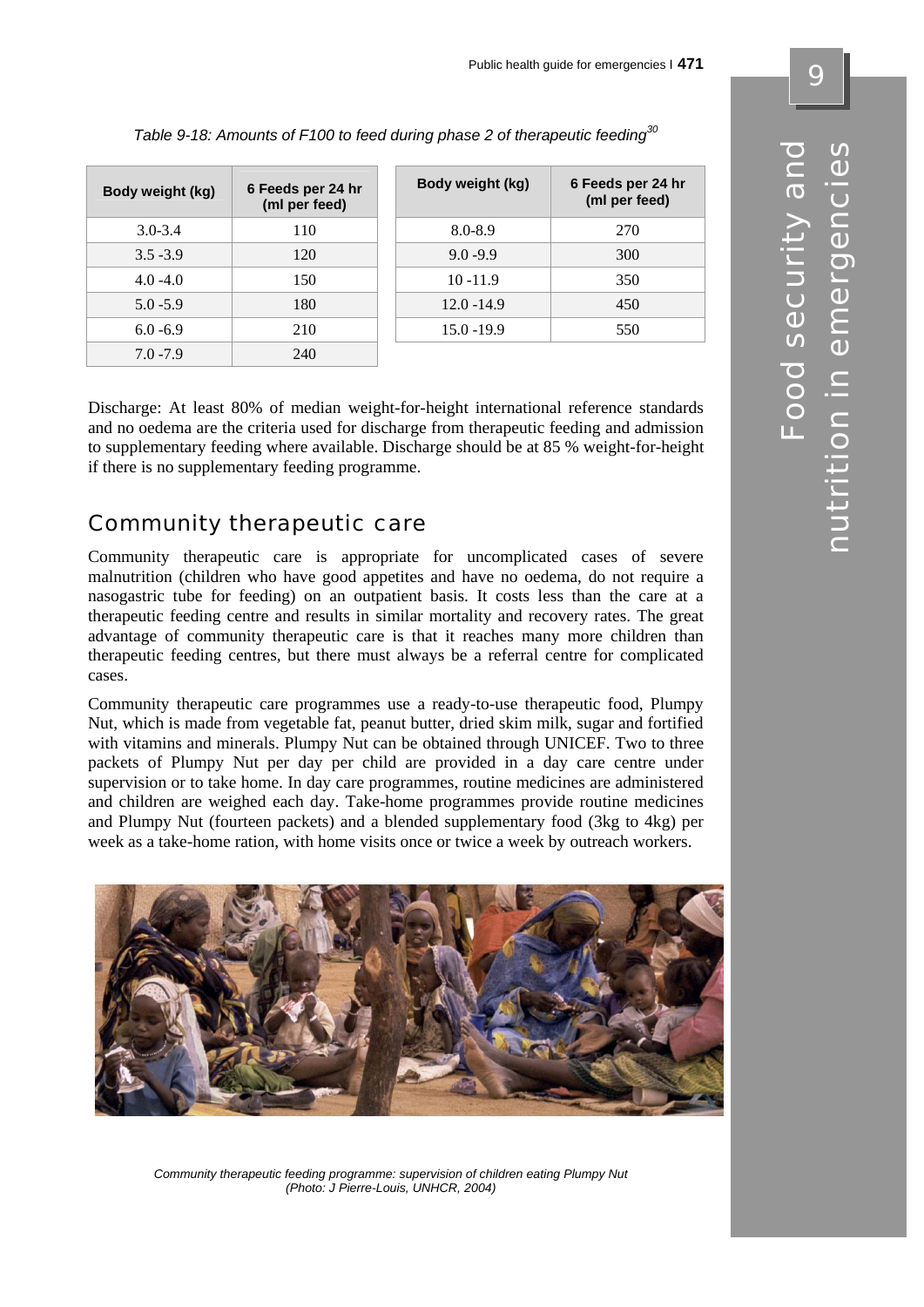Food security and nutrition in emergencies nutrition in emergencies Food security an

Routine medicines are similar to those used in therapeutic feeding centres and include the following:

- Resomal for cases of dehydration<sup>S</sup>;
- Albendazole or mebendazole;
- Vitamin A supplementation;
- Folic acid;
- Co-trimoxazole (five-day course).

Mosquito nets as needed are distributed for use at home.

Caregivers should be guided on the appropriate use of Plumpy Nut and preparation of porridge using blended supplementary food as follows.

- Plumpy Nut is a special food like medicine and is not to be shared with siblings;
- Children should be fed as much Plumpy Nut and porridge as they can eat every three hours.

Parents should be instructed as follows:

- Children should be kept warm;
- Encourage but do not force feed children;
- Wash hands and cover food and water;
- Rapidly refer children who become ill to the health centre.

## Therapeutic feeding supplies

Where information about the prevalence of acute malnutrition is lacking in a nutrition emergency, planning figures of 2% severe malnutrition among children under five may be used to estimate therapeutic food requirements.

| For example:                                                    |             |
|-----------------------------------------------------------------|-------------|
| Estimated size of the emergency affected population             | 30,000      |
| Estimated number of children aged less than five years (15-20%) | 4,500-6,000 |
| Estimated number of severely malnourished children (2%)         | $90 - 120$  |

F75, F100, Resomal and Plumpy Nut can be procured through UNICEF.

- F75. Twenty sachets of 410 g cover the requirements of twelve children in phase 1 (three days);
- F100. Twenty sachets of 456 g cover the requirements for one child in phase 2 (thirty days);
- Resomal. Two sachets of 8.4 g cover the requirements for one child:
- Plumpy Nut. Ninety sachets (two to three sachets of 92 g per child per day) cover the requirements for one child (forty-five days).

If F100 is unavailable, high-energy milk may be prepared from Vitamin A fortified Dried Skim Milk (DSM), sugar and oil as follows:

| $220g$ ; |
|----------|
|          |

- Sugar 120g;
- Oil 60g;

1

Water 1.7 litres.

<sup>&</sup>lt;sup>S</sup> This is different from the classical therapeutic feeding protocol wherein children who have good appetites do not receive Resomal. . . . Resomal is given as a precaution against sodium overload. . . .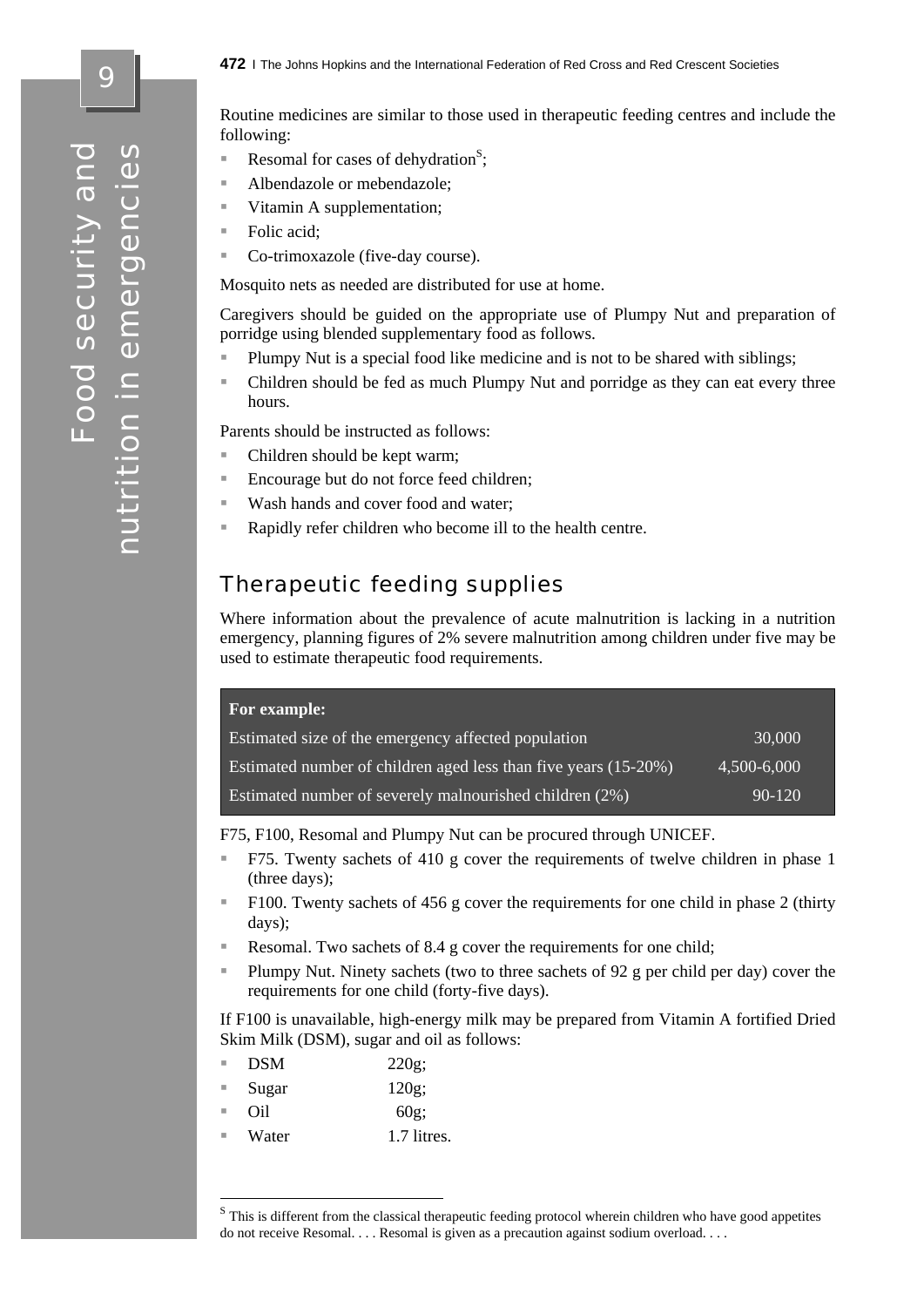One scoop (6.35 g) of **therapeutic vitamins and minerals** (ThCMV) should be added to the above.

Other supplies needed for therapeutic and supplementary feeding are listed in Table 9-19. Kits with non-food and nonmedical items needed for a feeding programme are available through UNICEF, Médecins sans Frontières and Oxfam. Some materials can be purchased locally. All health facilities including therapeutic feeding centres need water, latrines or toilets, beds or mats, cooking fuel and food for caregivers. A therapeutic feeding centre should be clean, be enclosed to protect children against the cold and have adequate space. Beds are not necessary when children and mothers are accustomed to sleeping on mats.

| <b>Screening for</b><br>acute malnutrition                                              | Salter scales, weighing pants, Mid-Upper-Arm Circumference<br>ш<br>measuring tapes, height boards, weight-for-height reference tables,<br>registration books, health cards<br>Stationery: clipboards, notebooks, pens, pencils, erasers, pencil<br>sharpeners, rulers, calculators, scissors<br>* Instructions and guidelines                                                                                                                                                                                                                |  |  |
|-----------------------------------------------------------------------------------------|----------------------------------------------------------------------------------------------------------------------------------------------------------------------------------------------------------------------------------------------------------------------------------------------------------------------------------------------------------------------------------------------------------------------------------------------------------------------------------------------------------------------------------------------|--|--|
| <b>Therapeutic and</b><br>supplementary<br>feeding centres                              | Cooking pots, large spoons, cups, bowls, teaspoons, measuring jugs,<br>$\blacksquare$<br>measuring spoons/scoops, ladles, can openers<br>Salter scales, weighing pants, clocks<br>$\blacksquare$<br>Large bowls, plastic water containers, plastic buckets, flashlights and<br>batteries, plastic potties<br>Blankets, lamps, flashlights<br>Nasogastric tubes (CH#8, 10), syringes (60 ml, 200 ml)<br>ш<br>Water filter, water-purifying tablets<br>ш<br>Cleaning materials, soap<br>ш<br>* Patient charts, registration book, markers<br>ш |  |  |
| <b>Therapeutic</b><br>feeding centre<br>essential medical<br>supplies (partial<br>list) | Routine medicines (phases 1 and 2)<br>ш<br>Fever reducer<br>ш<br>Topical ointments: zinc oxide, tetracycline eye ointment<br>ш<br>First aid: bandages, soap, scissors, iodine<br>ш<br>Nasogastric tubes<br>ш<br>* Thermometers<br>٠                                                                                                                                                                                                                                                                                                          |  |  |

#### **Vitamin A supplementation**

Vitamin A deficiency is a major contributing factor to mortality in emergencies. Highdose vitamin A supplementation can reduce the duration of the disease, its severity, complications and prevent nutritional blindness or xerophthalmia (Table 9-20). Vitamin A supplementation can be provided with immunisations as appropriate e.g. measles in the affected population. Vitamin A supplementation coverage of the population should be at least 70%.

*Table 9-20: Supplementation protocol to reduce and prevent vitamin A deficiency<sup>44</sup>*

| Age group      | Every 4-6 months            |
|----------------|-----------------------------|
| $6-11$ months  | 100,000 international units |
| $12-59$ months | 200,000 international units |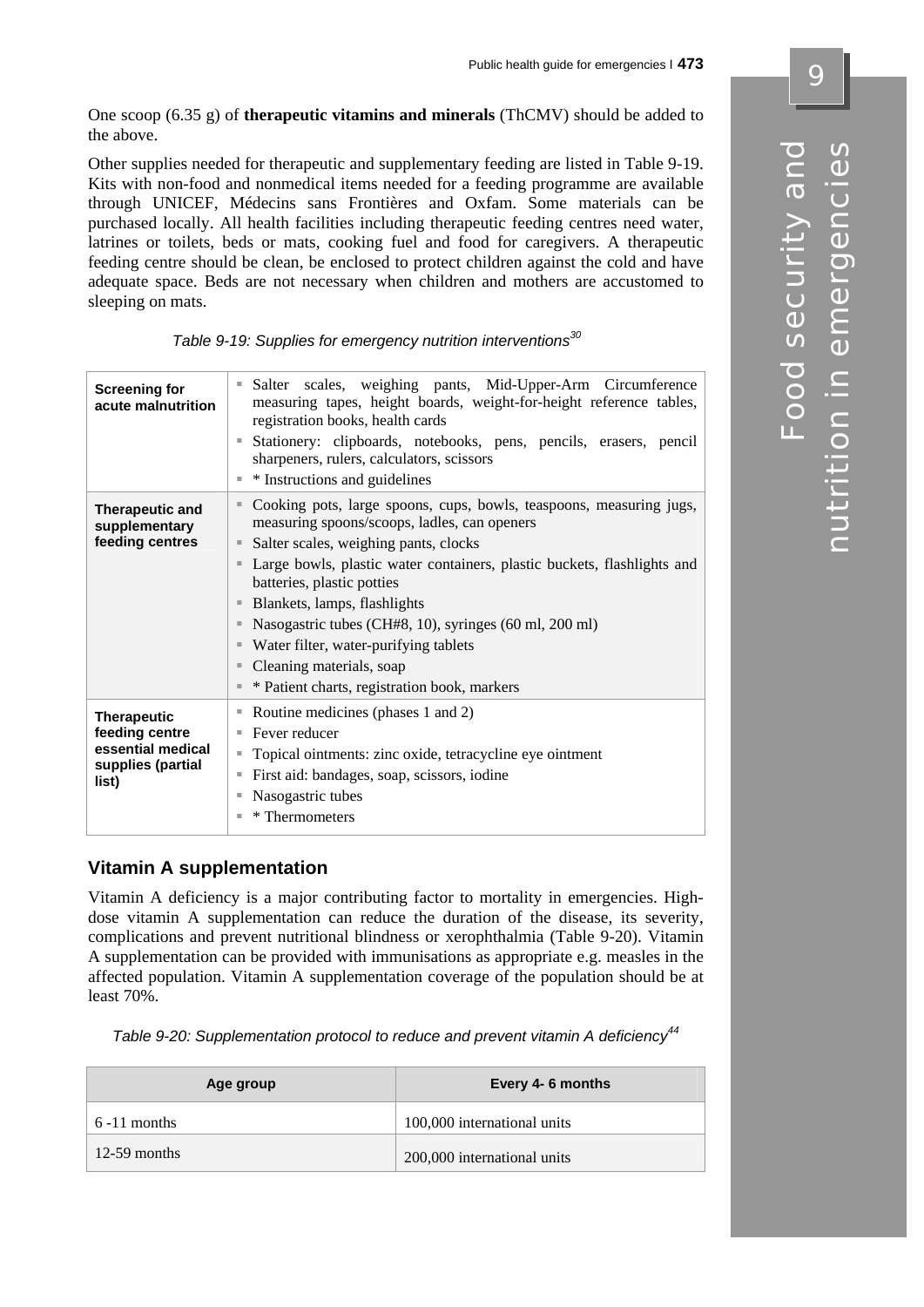9

High-dose vitamin A supplements should also be given to all cases of:

- Xerophthalmia and children living in the same household or community as a child who has xerophthalmia;
- Measles;
- Severe acute malnutrition, kwashiorkor and marasmus (Table 9-21).

| Table 9-21: Vitamin A supplementation: xerophthalmia, measles and |  |
|-------------------------------------------------------------------|--|
| severe acute malnutrition <sup>44</sup>                           |  |
|                                                                   |  |

|  |                               | Age in months | <b>Immediately</b> | <b>Next day</b> | 2 weeks later |
|--|-------------------------------|---------------|--------------------|-----------------|---------------|
|  |                               | $0 - 5$       | 50,000 IU          | 50,000 IU       |               |
|  | <b>Severe</b><br>malnutrition | $6 - 11$      | 100,000 IU         | 100,000 IU      |               |
|  |                               | >12           | 200,000 IU         | 200,000 IU      |               |
|  |                               | $0 - 5$       | 50,000 IU          | 50,000 IU       | 50,000 IU     |
|  | <b>Xerophthalmia</b>          | $6 - 11$      | 100,000 IU         | 100,000 IU      | 100,000 IU    |
|  |                               | >12           | 200,000 IU         | 200,000 IU      | 200,000 IU    |
|  |                               | $0-5$         | 50,000 IU          | 50,000 IU       |               |
|  | <b>Measles</b>                | $6 - 11$      | 100,000 IU         | 100,000 IU      |               |
|  |                               | >12           | 200,000 IU         | 200,000 IU      |               |
|  |                               |               |                    |                 |               |

The signs and stages of xerophthalmia are as follows:

- Night blindness-Difficulty seeing in the dark;
- Xerosis-The white of the eye loses its shine and begins to wrinkle;
- Bitot Spots-Patches of grey bubbles on the white of the eye;
- Corneal ulceration-Damage to the cornea;
- Keratomalacia-Soft or bulging cornea.

Corneal ulceration is a medical emergency requiring immediate treatment to prevent the loss of vision in the affected eye. Keratomalacia is the last clinical stage of xerophthalmia where the eyesight in the affected eye has been lost.

**Maternal night blindness** due to vitamin A deficiency is common in the latter half of pregnancy in some populations. It affects an estimated 10% to 20% of pregnant women in south and southeast Asia. Symptoms of night blindness are blurred or hazy vision at dusk and a history of inability or difficulty working or engaging in activities at night. WHO recommends treating maternal night blindness with daily oral doses of 10,000 International Units (IU) of vitamin A for four to eight weeks. High doses of vitamin A such as those used to supplement preschool-aged children can cause birth defects and should not be given to women of reproductive age except postpartum within six to eight weeks of delivery (200,000 IU).

In 2004, a measles immunisation and vitamin A supplementation campaign combined with polio immunisation was undertaken by the international community and the ministry of health in Darfur, reaching more than two million children.

#### **Treatment of severe anaemia**

Iron is essential to synthesise haemoglobin, which is a protein in the blood that transports oxygen. Anaemia is defined by low haemoglobin concentration which decreases the amount of oxygen transported to the cells of the body. Severe anaemia is a haemoglobin concentration of  $\langle 7 \rangle$  g/dl or haematocrit of  $\langle 20\%$ , leading to cardiac decomposition to the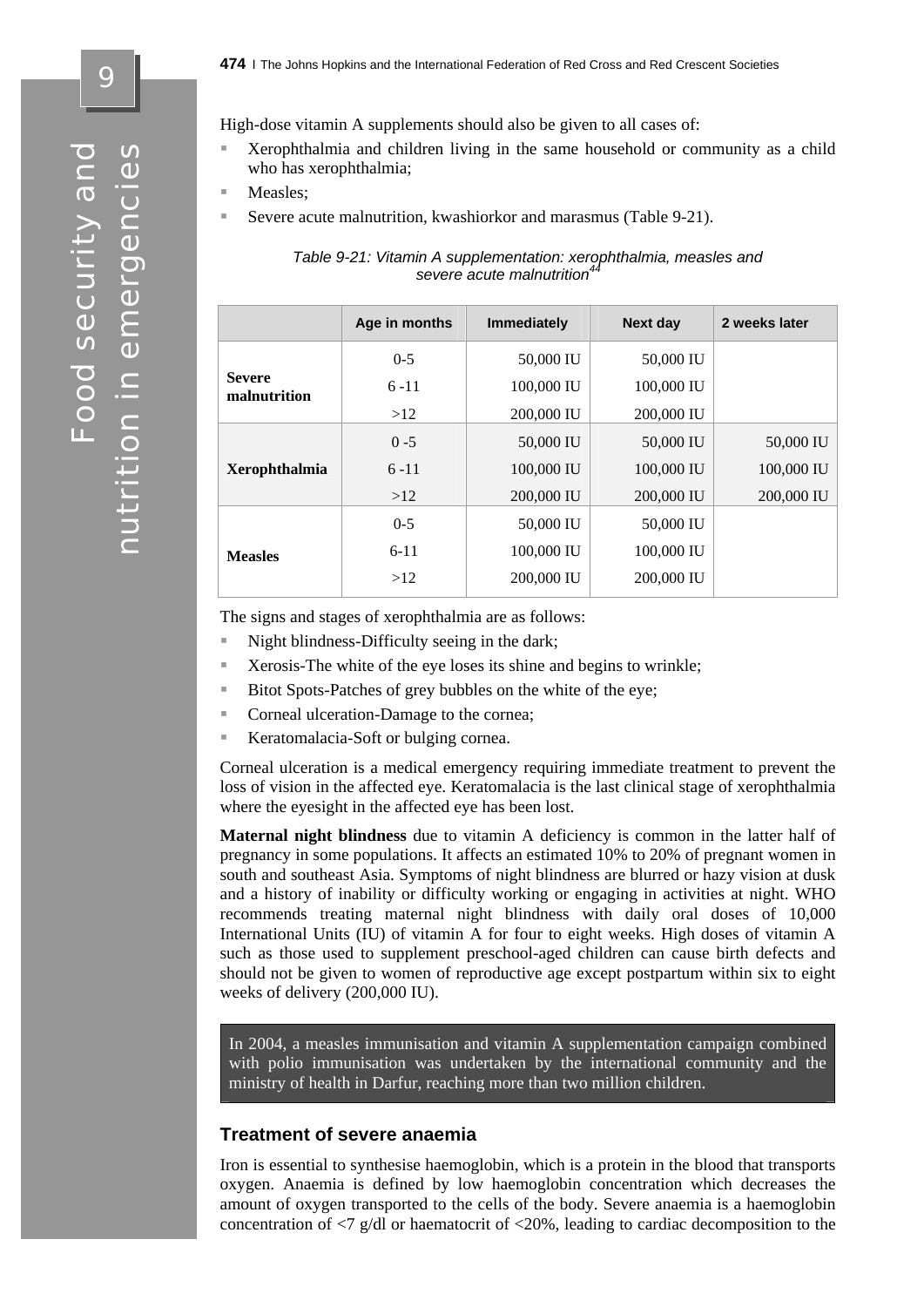point that the heart cannot maintain adequate blood circulation. Where laboratory tests are impractical, severe anaemia might be diagnosed by using extreme abnormal pallor of the inner eyelid, the nail beds or palms of the hands.

Any child who has kwashiorkor or marasmus should be assumed to be severely anaemic and be treated for severe anaemia in phase 2 when the child regains his appetite and is gaining weight. The protocol for treatment of severe anaemia is given in Table 9-22.

*Table 9-22: Protocol for treatment of severe anaemia<sup>24</sup>*

| Age group                                           | Daily dose                               | <b>Duration</b> |  |
|-----------------------------------------------------|------------------------------------------|-----------------|--|
| <2 years                                            | 25 mg of iron + 100-400 ug of folate     | 3 months        |  |
| $2 - 12$ years                                      | 60 mg of iron $+400$ ug of folate        | 3 months        |  |
| Adolescents and adults,<br>including pregnant women | 120 mg of iron + 100-400 ug of<br>folate | 3 months        |  |

# Monitoring and evaluating the adequacy of the emergency response

Monitoring involves both the relief response (the process) and the nutritional status of the target population (outcomes). Management of the food pipeline and food aid distribution, the performance of therapeutic and supplementary feeding programmes and vitamin A coverage should be monitored to determine whether these interventions are adequate. In addition, programmes should be periodically planned and reviewed using the internationally agreed Sphere Project food and nutrition standards. Using the findings to improve decision making and coordination e.g. changing strategies in response to changes in needs or the disaster context strengthens implementation and improves the adequacy of the emergency response as well as accountability.

# Management of the food pipeline and distribution

The following checklist can be periodically used by managers to monitor management of the food pipeline.

| <b>Activity</b>                                                                                                                                            | ึง | <b>Remarks</b> |
|------------------------------------------------------------------------------------------------------------------------------------------------------------|----|----------------|
| Purchase contracts provide for delivery-linked payments, the return of<br>damaged goods and penalties for any deviations in fulfilment of the<br>contract. |    |                |
| Transporters and handling agents assume total liability for food<br>commodities in their care and reimburse any losses.                                    |    |                |
| Storage facilities are safe and clean and protect food commodities from<br>damage and/or loss.                                                             |    |                |
| Steps are taken at all levels to minimise commodity losses.                                                                                                |    |                |
| All losses are identified and accounted for.                                                                                                               |    |                |
| Commodities in damaged containers are salvaged as far as possible.                                                                                         |    |                |
| Commodities are inspected at regular intervals and any suspect<br>commodities are tested.                                                                  |    |                |

*Table 9-23: Checklist for monitoring the food pipeline*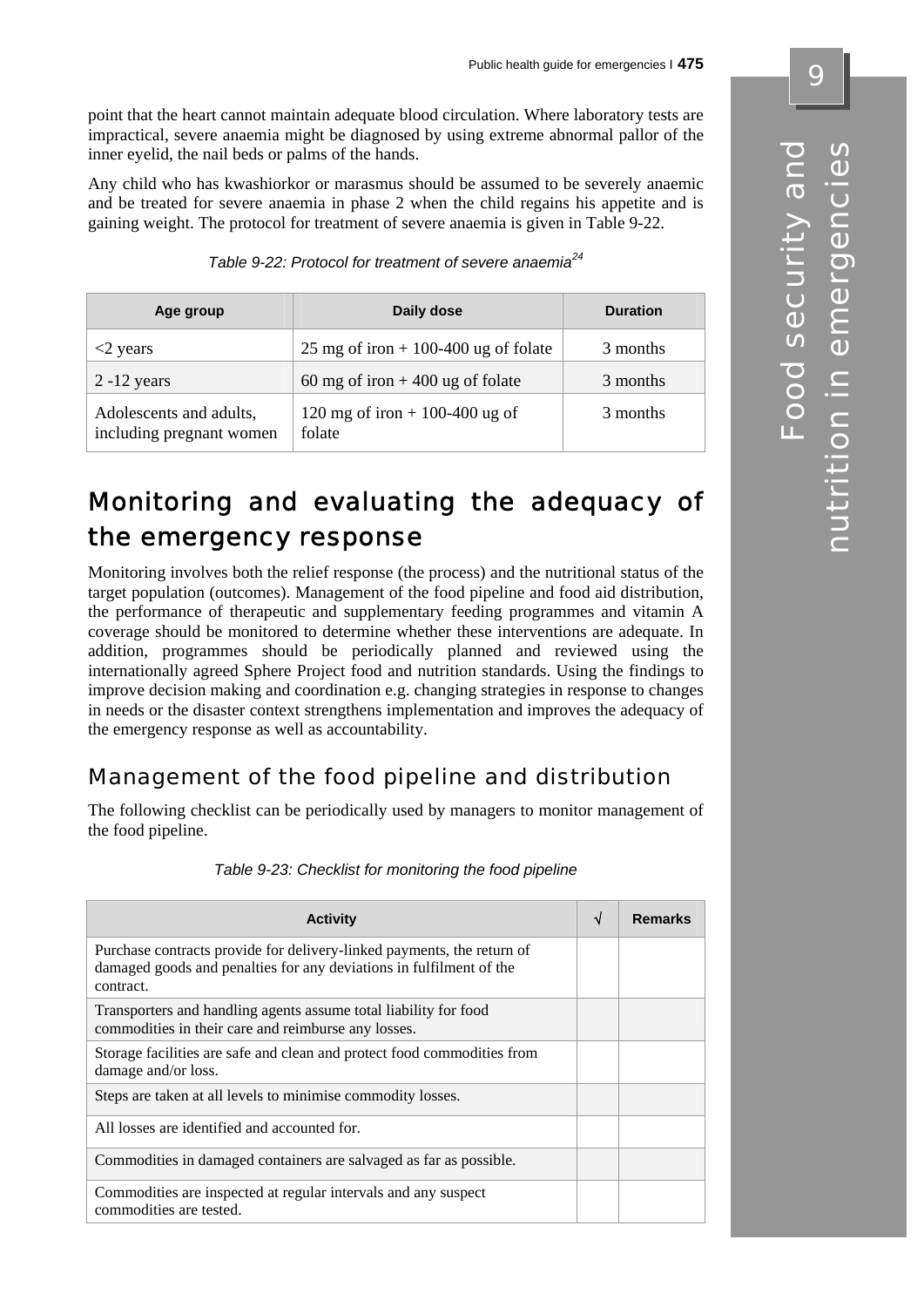| Unfit items are certified and disposed of in accordance with defined<br>procedures and national public health regulations.                                                                                                     |   |                |
|--------------------------------------------------------------------------------------------------------------------------------------------------------------------------------------------------------------------------------|---|----------------|
| Physical inventory counts (receipts, issues and stock balances) are<br>undertaken periodically e.g. every fourteen days and are reconciled.                                                                                    |   |                |
| Summary inventory including pledges and expected arrivals are compiled at<br>regular intervals and made available to all stakeholders.                                                                                         |   |                |
| <b>Activity</b>                                                                                                                                                                                                                | √ | <b>Remarks</b> |
| Waybills document all commodity transactions.                                                                                                                                                                                  |   |                |
| Stock ledgers provide details of all receipts, issues and balances.                                                                                                                                                            |   |                |
| Auditing is carried out at all levels of the supply chain. Accounting and<br>reporting happens all along the supply chain from origin through delivery to<br>distribution sites.                                               |   |                |
| Vehicles carrying food commodities must be in good running order, cargo<br>spaces have no protruding edges that can damage packaging and are<br>protected from bad weather (e.g. by tarpaulin).                                |   |                |
| Vehicles that carry food commodities do not carry other commercial and/or<br>hazardous materials.                                                                                                                              |   |                |
| Vehicles should not have carried hazardous commodities in the recent past.<br>There should also be no residues.                                                                                                                |   |                |
| Distribution and acceptability of the ration received to beneficiaries are<br>confirmed through records and random interviews during visits to target<br>households.                                                           |   |                |
| Distribution reporting includes number of actual beneficiaries for the<br>particular distribution period, the opening balance of food stocks, the<br>quantity of commodities distributed, losses, damages and closing balance. |   |                |

## Performance of feeding programmes

The following example shows how to calculate for a therapeutic feeding centre the default rate, death rate and recovery rate for a given time period, e.g. one month. The same rates are calculated to monitor the performance of a supplementary feeding centre.

|  | Table 9-24: Sample supplementary feeding centre data |  |
|--|------------------------------------------------------|--|
|  |                                                      |  |

| Caseload<br>at<br>beginning<br>of period | <b>New</b><br>admissions<br>(weight-for-<br>height<70%) | <b>New</b><br>admissions<br>(bilateral<br>oedema) | <b>Relapsed</b><br>cases | <b>Defaulted</b><br>Cases | <b>Deaths</b> | <b>Recovered</b><br>cases | Caseload<br>at end of<br>period |
|------------------------------------------|---------------------------------------------------------|---------------------------------------------------|--------------------------|---------------------------|---------------|---------------------------|---------------------------------|
| 97                                       | 37                                                      |                                                   |                          | 23                        |               | 48                        | 63                              |

- Default rate =  $23/(23+6+48) = 29\%$ ;
- Mortality rate =  $6/(23+6+48) = 8\%$ ;

<u>.</u>

Recovery rate =  $38/(23+6+48) = 49\%$ .

The recovery rate for therapeutic feeding should be greater than 75%; the death rate should be less than 10% and the default rate should be less than 15%. Default rates are influenced by accessibility (distance, security) and the quality of care provided<sup>T</sup>. The above example is one of a therapeutic feeding centre whose performance needs strengthening. While the death rate is acceptable, the recovery rate is too low and the

 $\bullet$ 

 $T$  This threshold for mortality is not adjusted for a high proportion of cases that are HIV-positive; the extent to which mortality rates are affected by HIV is unknown. . . . Mortality rates should be interpreted in light of the severity of the malnutrition being treated. . . .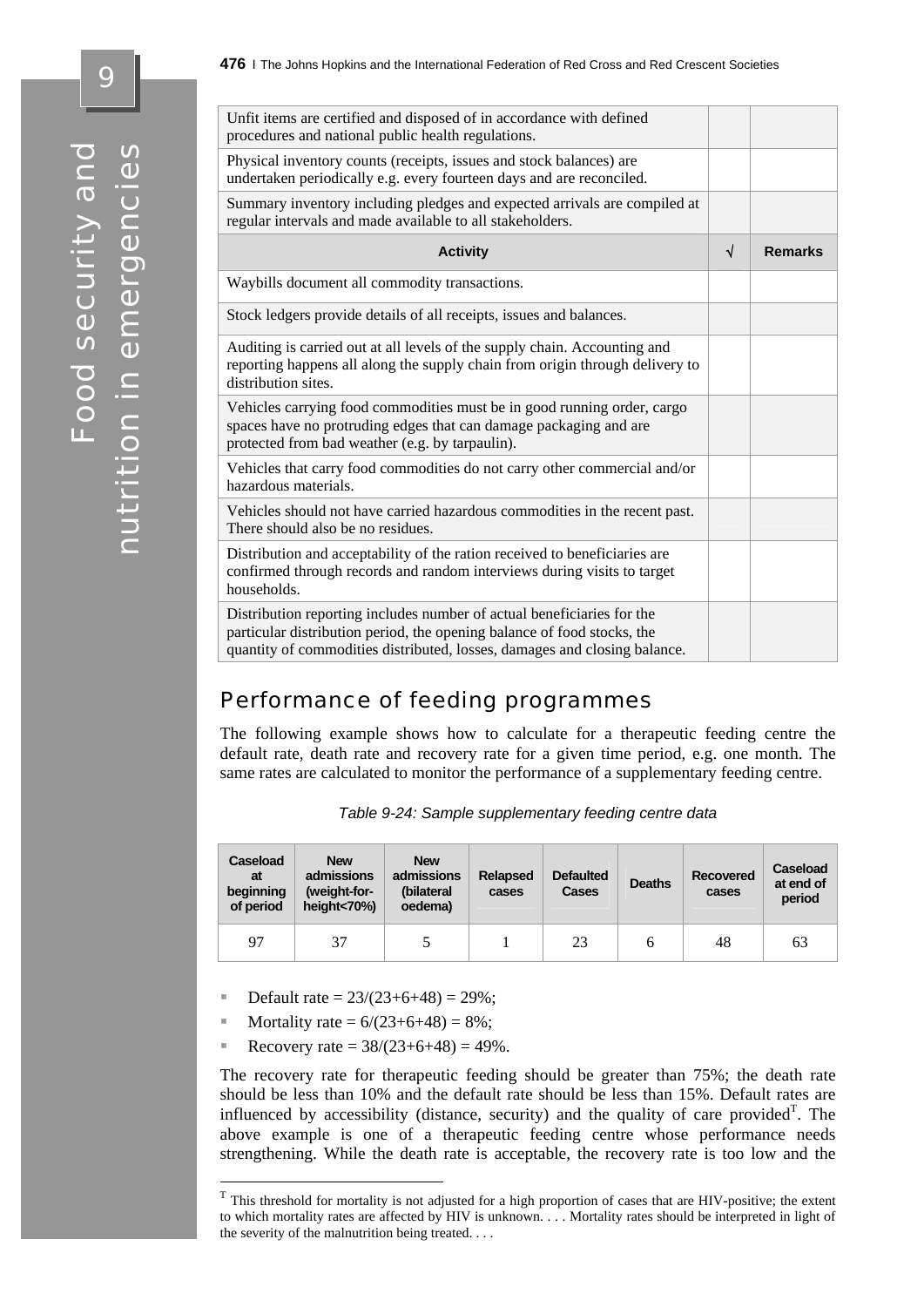default rate is too high. These statistics are analysed over time for trends e.g. for increasing caseloads, which signal the need to expand therapeutic feeding. The statistics are compiled monthly and compared to those of other therapeutic feeding centres and affected areas at regional and national levels.

# Nutrition monitoring and nutrition surveillance

Once a food and/or nutrition emergency response has been triggered, nutrition surveillance is used for monitoring acute malnutrition rates over time in different areas and in different socioeconomic groups. The same benchmarks used to trigger an emergency response are eventually used to recommend the scaling down of food and nutrition emergency interventions.

| <b>Nutrition situation</b>                                                  | <b>Recommended actions</b>                                                                                                              |
|-----------------------------------------------------------------------------|-----------------------------------------------------------------------------------------------------------------------------------------|
| Acute malnutrition rate $>15\%$<br>OR.<br>10%-14% with aggravating factors* | Emergency food aid: general food ration<br>Blanket supplementary feeding<br>Therapeutic feeding of severely malnourished<br>individuals |
| Acute malnutrition rate 10-14%<br>OR.<br>5%-9% with aggravating factors*    | No general rations<br>Targeted supplementary feeding<br>Therapeutic feeding of severely malnourished                                    |
| Acute malnutrition rate $< 10\%$<br>with no aggravating factors             | No emergency food and nutrition intervention                                                                                            |

*Table 9-25: Nutrition surveillance benchmarks* 

Aggravating factors include the following:

- Household food insecurity;
- High prevalence of HIV/AIDS;
- $\blacksquare$  Crude mortality rate greater than  $1/10,000/\text{day}$ ;
- $\blacksquare$  Under-five crude mortality rate greater than 2/10,000/day;
- **Epidemic of measles or whooping cough (pertussis);**
- High prevalence of respiratory or diarrhoeal diseases;
- High prevalence of pre-existing malnutrition, e.g., underweight and/or stunting.

Any cases of scurvy, pellagra or beriberi that occur during the emergency response phase should be reported. Monitoring of aggravating factors is also part of nutrition monitoring.

Data should be analysed and interpreted locally and appropriately compiled and analysed at the regional and national levels.

# Sphere project standards

Programmes should be planned and evaluated using the internationally agreed Sphere Project standards for food aid, nutrition and food security (see next section). The Sphere Project, launched by the International Federation and humanitarian NGOs, has developed standards for humanitarian relief to promote accountability by relief agencies in emergency situations. The standards, which are qualitative, specify minimum levels for the emergency response and are used for planning, monitoring and evaluating the adequacy of the emergency response.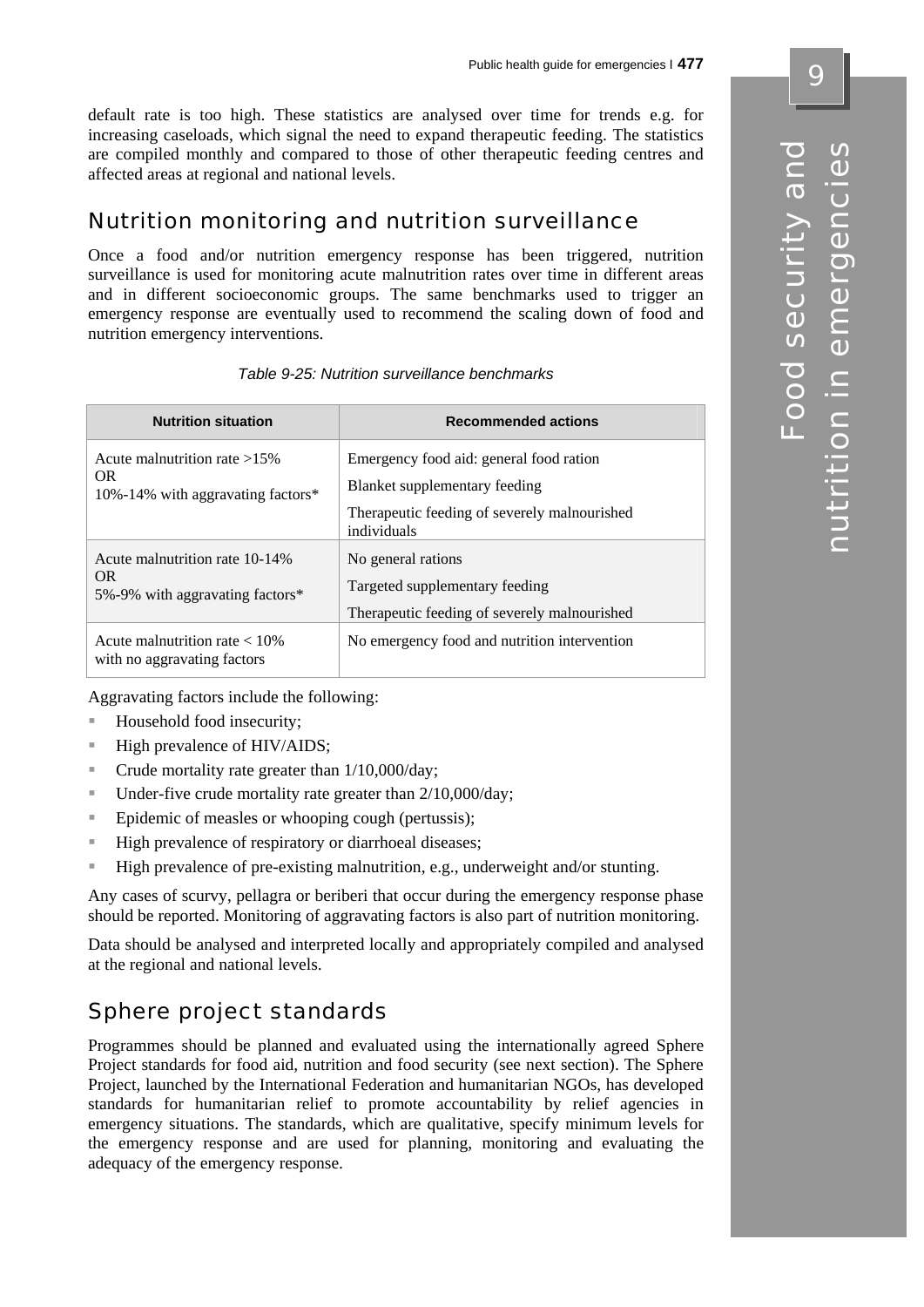#### **Food aid standards**

- **1.** General food rations are based on nutrition requirements. Rations should make up the difference between average nutrition requirements and what people can provide for themselves;
- **2.** Rations reduce or eliminate the need for coping strategies;
- **3.** The economic transfer value of the ration is calculated where rations might be traded;
- **4.** The target population is consulted on the cultural acceptability of food items;
- **5.** If an unfamiliar food is distributed, instructions on its preparation are provided;
- **6.** Access to fuel and water are considered when selecting commodities;
- **7.** Beneficiaries have access to milling facilities when whole grain cereals (e.g., maize) are distributed;
- **8.** Beneficiaries have access to condiments and other culturally important food items;
- **9.** Milk is not distributed;
- **10.** Food commodities conform to national and international standards;
- **11.** All imported packaged food has a shelf life of six months and is distributed before the expiration date;
- **12.** There are no verifiable complaints about the quality of food;
- **13.** Food packaging is sturdy;
- **14.** Packaged foods are labelled in an appropriate language with the date of production, expiration date and nutrient content;
- **15.** Storage conditions are dry, clean, protected from weather, uncontaminated and secure from pests;
- **16.** There are no adverse health effects resulting from food handling or preparation at any distribution site;
- **17.** Beneficiaries are informed about food hygiene;
- **18.** There are no complaints about storing, preparing, cooking or consuming the food distributed;
- **19.** All households have access to cooking utensils, fuel, cooking water and soap;
- **20.** Individuals who cannot prepare food or cannot feed themselves have access to a caregiver;
- **21.** Food aid reaches the targeted beneficiaries;
- **22.** Supply chain management is assessed and an efficient system is established, using local capacity where feasible;
- **23.** The above assessment considers the availability of local food commodities;
- **24.** The award of contracts is transparent and fair;
- **25.** Staff at all levels is adequately trained and observes food safety and quality procedures;
- **26.** Inventory, reporting and financial systems are in place to ensure accountability at all levels;
- **27.** Care is taken to minimise losses, including theft; all losses are accounted for;
- **28.** The food pipeline is monitored to avoid interruption in distribution;
- **29.** Information on food supplies and operations is provided to stakeholders and beneficiaries on a regular basis;
- **30.** Beneficiaries are identified and targeted on the basis of need through consultation with stakeholders and the community;
- **31.** Efficient and equitable distribution is designed in consultation with local groups and organisations and the community;
- **32.** The point of distribution is as close as possible to beneficiaries' homes to ensure access and safety;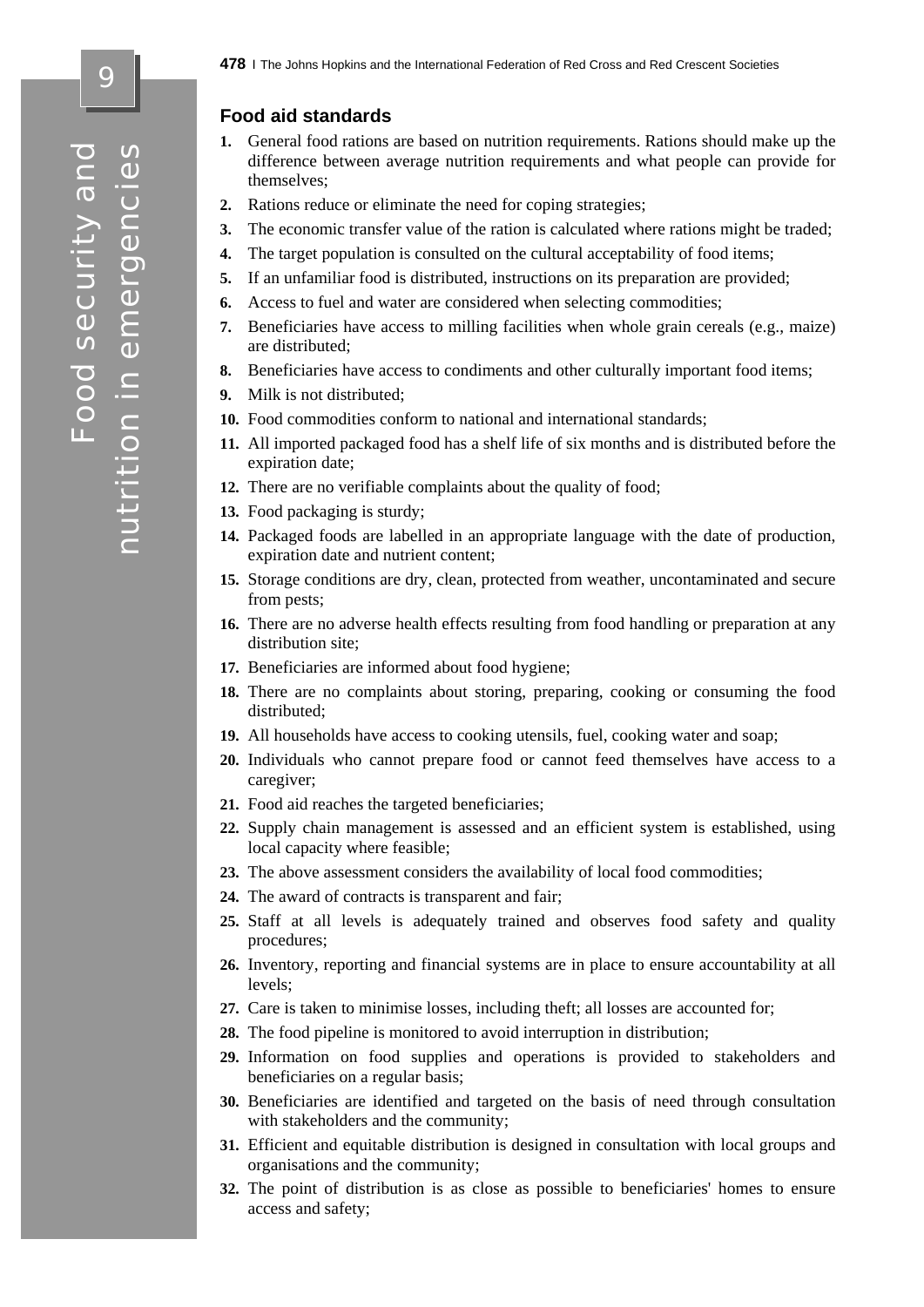- **33.** Beneficiaries are informed in advance of the quality and quantity of the food ration and the distribution plan;
- **34.** The performance and adequacy of the food aid programme are monitored and evaluated.

#### **Nutrition standards**

- **1.** Emergency affected populations have access to a staple, pulses or animal food sources and fat food sources that meet nutritional requirements; vitamin A-rich, vitamin C-rich and iron-rich or fortified foods; iodised salt; niacin-rich foods (e.g. pulses, nuts, dried fish) if the staple is maize or sorghum; thiamine-rich foods (e.g. pulses, nuts, eggs) if the staple is polished rice; and riboflavin-rich foods when the diet is limited;
- **2.** Levels of moderate and severe malnutrition are stable at or declining to preemergency levels;
- **3.** There are no cases of scurvy, pellagra, beriberi or riboflavin deficiency;
- **4.** Vitamin A deficiency and iodine deficiency are controlled by high-dose supplementation in target populations, salt iodisation and public awareness;
- **5.** Infants under six months are exclusively breastfed;
- **6.** Children six to twenty-four months are breastfed and have access to adequate complementary foods;
- **7.** Pregnant and breastfeeding women have access to supplementary food when the general food ration is inadequate; nutritional support should be provided to adolescent girls when feasible;
- **8.** Health professionals, caregivers and relevant organisations are provided information and training about infant and young child feeding practices;
- **9.** Older people have access to food and nutritional support;
- **10.** Persons living with HIV/AIDS and the chronically ill and disabled have access to food and nutritional support;
- **11.** Community-based systems are in place to care for vulnerable individuals;
- **12.** Objectives and criteria for closure of supplementary and therapeutic feeding programmes are set;
- **13.** Supplementary feeding programmes are short-term and implemented only when the general food ration is adequate and nutrition surveys have been conducted;
- **14.** Coverage of supplementary and therapeutic feeding programmes is >50% in rural areas, >70% in urban areas and >90% in camps;
- **15.** More than 90% of the target population is within a one-day walk of the distribution site for supplementary food;
- **16.** The proportion of exits from supplementary feeding who recover is  $>75\%$ , who default is  $\langle 15\% \rangle$  and who die is  $\langle 3\% \rangle$ ; the proportion of exits from therapeutic feeding who recover is >75%, who default is <15% and who die is <10%. Children who exit therapeutic feeding are referred to supplementary feeding programmes;
- **17.** Admission to supplementary feeding is based on international reference standards for weight-for-height;
- **18.** Targeted supplementary feeding is linked to health facilities and protocols are followed to identify health problems and for referral;
- **19.** Supplementary feeding is dry take-home unless there is a rationale for on-site feeding;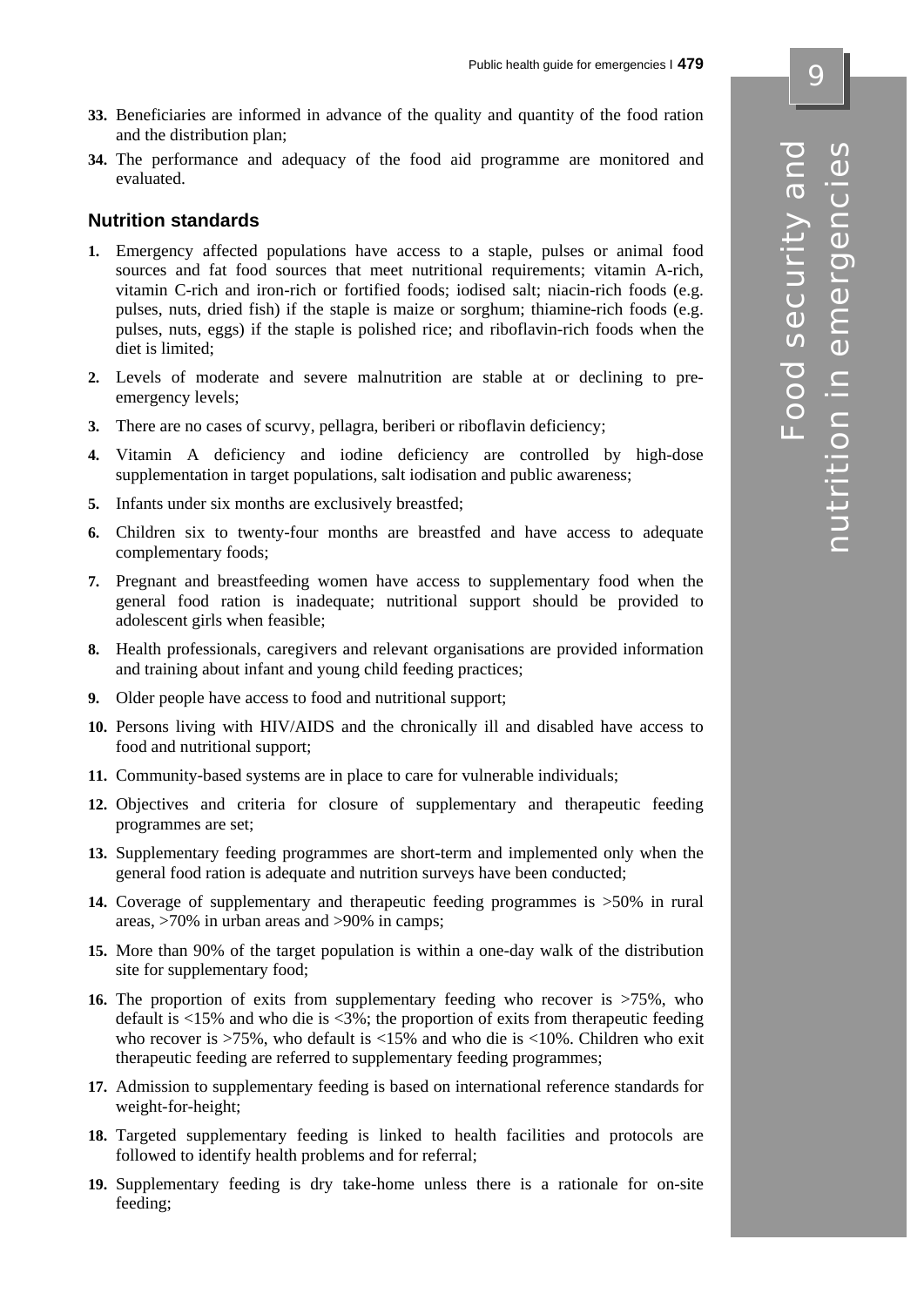- **21.** Mean weight gain is  $>8$  g/kg of body weight/day; nutritional and medical care is provided according to international protocols;
- **22.** Attention is paid to breastfeeding, psychosocial support, hygiene and community outreach;
- **23.** Constraints on caring for malnourished individuals and family members should be addressed;
- **24.** All clinical cases of micronutrient deficiencies are treated according to WHO supplementation protocols;
- **25.** Micronutrient deficiencies are prevented in populations at risk;
- **26.** Health staff is trained how to identify and treat micronutrient deficiencies for which populations are at risk.

## Recovery and household food security

#### Food security and nutrition policies

Direct food aid should be short term. Long-term relief aid is not only creating dependency and expensive, but it might also have a negative impact on local agricultural production and economic development as well as increase population displacement. Prolonged food aid is also inappropriate and ineffective for promoting the recovery of the emergency affected population. The priority should shift from direct food aid to development programmes as soon as possible to improve long-term household food security.

The speed of recovery from an emergency depends on the health status of the target population, the capacity to produce food and/or engage in other income-generating activities, the security situation and public policies. Crises are aggravated by underlying causes of malnutrition: chronic food insecurity, chronic disease (HIV/AIDS) and chronic malnutrition. Food-insecure, marginal populations faced with drought, floods or economic shocks are much more vulnerable to food and nutrition emergencies. Food security and nutrition policies can reduce these vulnerabilities. Therefore, once the immediate food and nutritional needs of the target population have been addressed, all emergency efforts should include plans for protecting and re-establishing the food security and livelihoods of the affected population through agricultural, economic and health and nutrition policies to reduce poverty and vulnerability to famine. Food and nutrition emergencies often focus the attention of national and local policymakers on food security and nutrition.

Since 2003, an outreach programme strategy has been providing millions of Ethiopian children in drought-prone areas a package of health and nutrition services at regular intervals, including vitamin A supplementation, de-worming medicine, measles vaccinations, screening for acute malnutrition and referral to supplementary and therapeutic feeding programmes.

### Household food security interventions

As populations recover from a food and nutrition emergency, assistance to food-insecure households and areas should be provided. Household food security interventions address primary production factors: inputs such as seeds, tools, fertiliser, livestock, fishing and hunting equipment, loans and credit; market information; transport facilities; training; and access to markets, natural resources and extension services.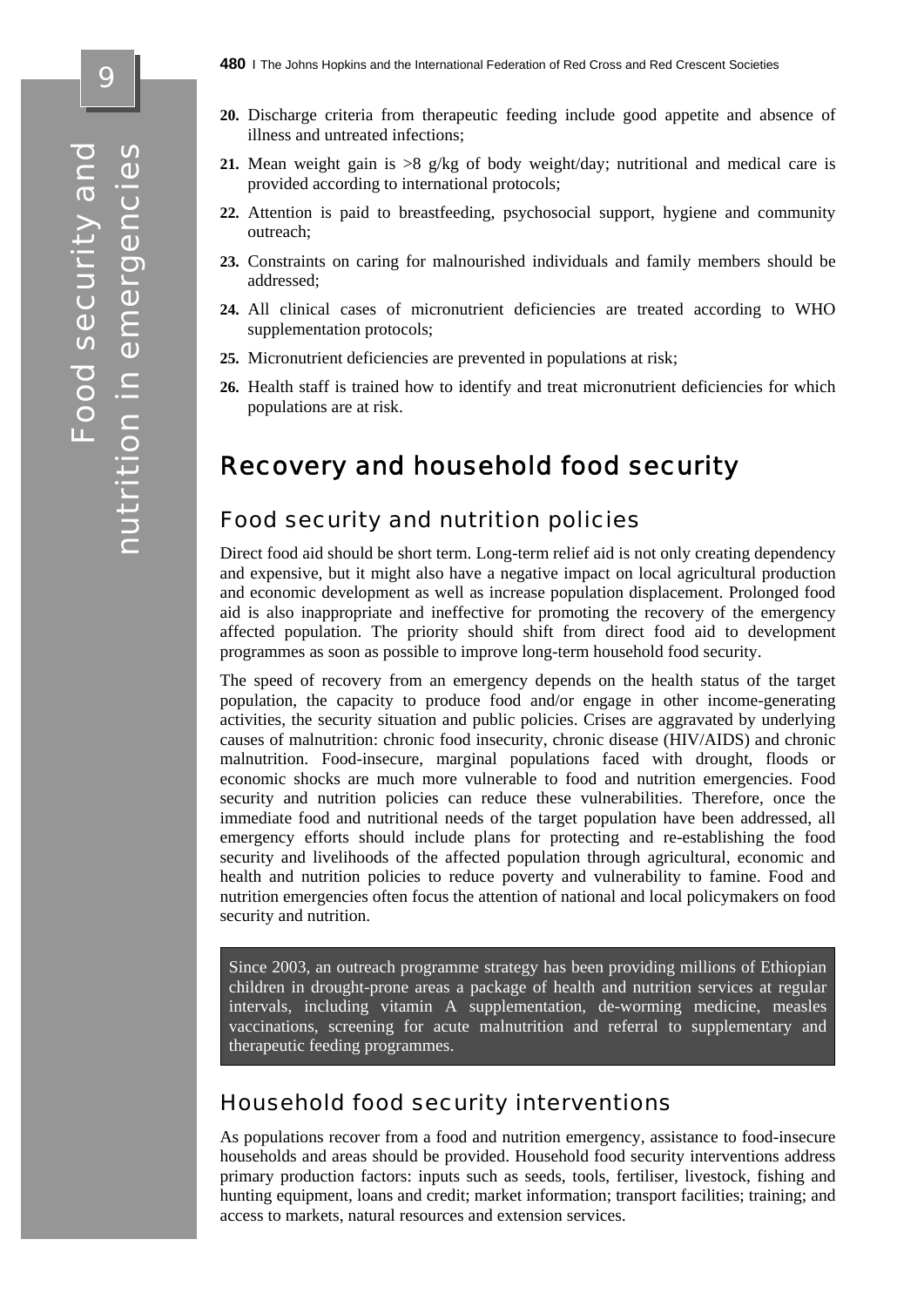| Standard/intervention                                                 | <b>Indicators</b>                                                                                                                                                             |
|-----------------------------------------------------------------------|-------------------------------------------------------------------------------------------------------------------------------------------------------------------------------|
| Protection and support of<br>primary production                       | Interventions are based on an understanding of the viability of<br>production systems including access and availability of inputs<br>and services.                            |
|                                                                       | New technologies are introduced only when implications for<br>local production systems are understood and accepted by food<br>producers;                                      |
|                                                                       | A range of inputs is provided to producers for flexibility in<br>managing production, processing and distribution;                                                            |
|                                                                       | Production inputs conform to quality norms;                                                                                                                                   |
|                                                                       | The introduction of inputs and services does not exacerbate<br>vulnerability or increase risk by increasing competition for<br>natural resources or damaging social networks; |
|                                                                       | Inputs and services are purchased locally unless this adversely<br>affects local producers, markets or consumers.                                                             |
| Access to income-generating<br>opportunities and fair<br>remuneration | Project decisions are made based on an understanding of local<br>human resource capacity, market and economic analysis and<br>demand and supply for skills and training;      |
|                                                                       | Jobs and income opportunities are technically feasible and inputs<br>are available on time:                                                                                   |
|                                                                       | Remuneration is appropriate and payments are timely;                                                                                                                          |
|                                                                       | The work environment is safe and secure;                                                                                                                                      |
|                                                                       | Labour opportunities protect household caring responsibilities<br>and do not negatively affect the environment or interfere with<br>other livelihood activities.              |
| Access to markets and<br>services by producers and<br>consumers       | Activities are based on an understanding of local markets and<br>economic systems and lead to system improvement and policy<br>change when necessary;                         |
|                                                                       | Producers and consumers have access to markets, supply of<br>basic items and food at affordable prices;                                                                       |
|                                                                       | There is information about market prices and markets and the<br>policies that govern them;                                                                                    |
|                                                                       | Extreme seasonal and other price fluctuations are minimised.                                                                                                                  |

|  |  |  | Table 9-26: Sphere project standards and indicators for food security |
|--|--|--|-----------------------------------------------------------------------|
|--|--|--|-----------------------------------------------------------------------|

## Essential nutrition actions

National health authorities and NGOs play an important role in providing nutrition services in health centres and in the community to prevent and treat malnutrition among children under five, women of childbearing age and other target groups such as persons living with HIV/AIDS during emergencies and non-emergencies alike. Therapeutic and supplementary feeding programmes should be integrated into community health programmes that offer health and nutrition services such as immunisations, nutrition and health education and growth monitoring.

Key nutrition outcomes that promote growth and prevent illness and death in a wide range of countries and contexts are as follows:

- Exclusive breastfeeding for at least four months and up to six months;
- **Appropriate complementary feeding and continued breastfeeding for two years;**
- Adequate nutritional care during illness and severe malnutrition;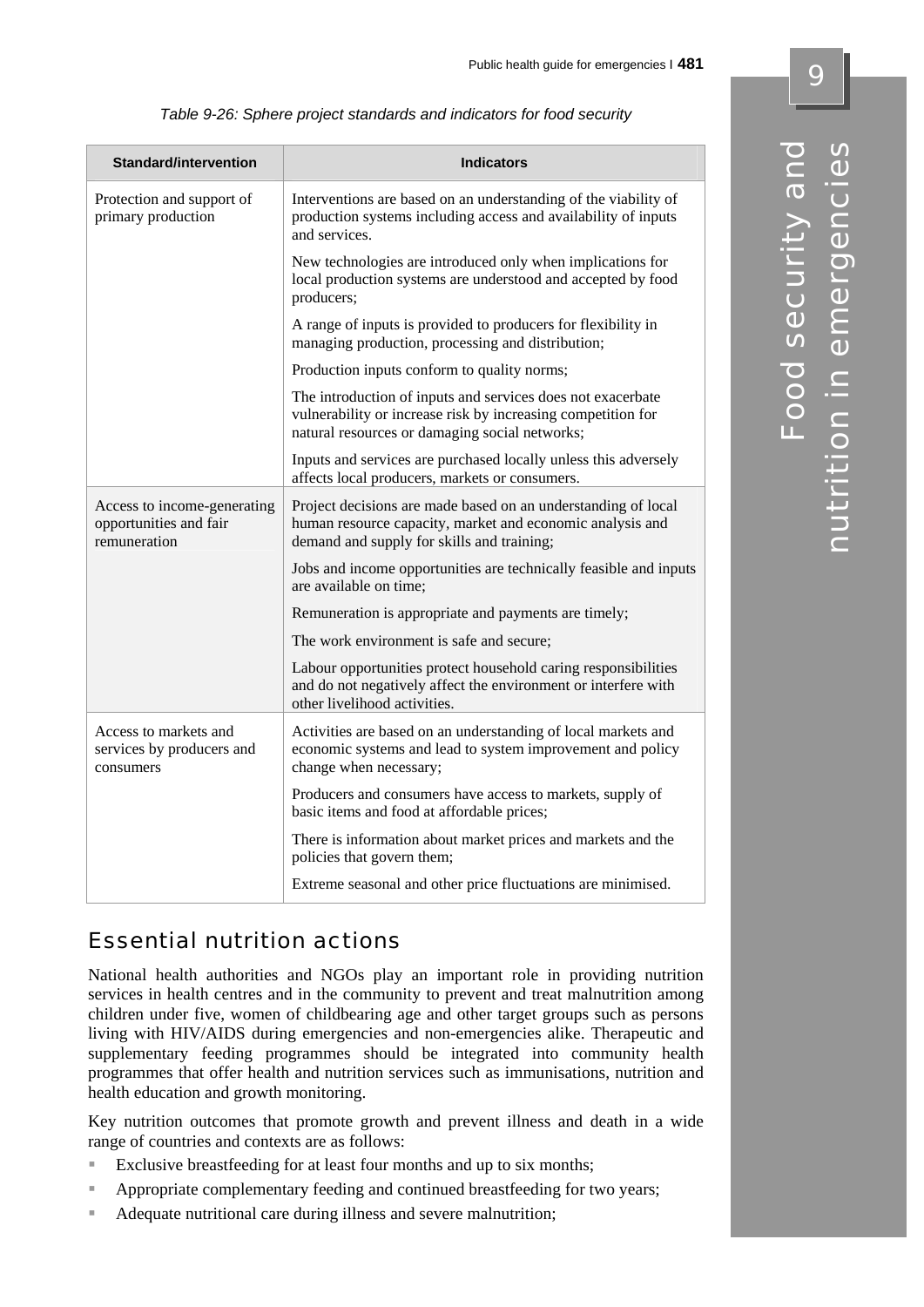9

- Adequate vitamin A intake;
- Adequate iron intake;
- Adequate iodine intake.

Activities that national governments and NGOs can implement in support of these outcomes are summarised in Table 9-27. Outreach strategies such as Child Health Week to increase access to vitamin A supplementation and other preventive services for preschool-aged children can serve as a safety net for children at risk.

| Table 9-27: Activities to support key nutrition outcomes <sup>43</sup> |  |  |  |
|------------------------------------------------------------------------|--|--|--|
|                                                                        |  |  |  |

| Outcome                              | <b>Activities</b>                                                                                                                                                                                                                                                                                                                                                                                                                                                                                                                                                                                                                               |
|--------------------------------------|-------------------------------------------------------------------------------------------------------------------------------------------------------------------------------------------------------------------------------------------------------------------------------------------------------------------------------------------------------------------------------------------------------------------------------------------------------------------------------------------------------------------------------------------------------------------------------------------------------------------------------------------------|
| Exclusive<br>breastfeeding           | Support the Breastfeeding Friendly Hospital Initiative and the<br>International Code for Marketing of Breast milk Substitutes;<br>Train health staff in breastfeeding counselling (WHO/UNICEF);<br>Reach out to all women during pregnancy, at delivery and postpartum<br>through women's groups, breastfeeding support groups and traditional<br>birth attendants;<br>Increase community awareness of exclusive breastfeeding in the<br>community through communication activities;<br>Include the lactational Amenorrhea method in all family planning<br>activities.                                                                         |
| Feeding children<br>6-24 months old  | Identify problem areas that affect the growth and feeding of children six<br>to twenty-four months. Use local feeding recommendations;<br>Support community health workers to assess and counsel on feeding<br>practices;<br>Train and supervise health workers to train and support caregivers and<br>community groups on feeding well children, sick children and<br>convalescing children as well as breastfeeding. Refer families who need<br>social support, including HIV-positive mothers;<br>Increase community awareness of appropriate infant and young child<br>feeding practices in the community through communication activities. |
| Sick and<br>malnourished<br>children | Support breastfeeding of all sick children up to twenty-four months of<br>age;<br>Support feeding during illness and increase variety, frequency and<br>amounts after illness;<br>Use health protocols (Integrated Management of Childhood Illness) for<br>assessment and treatment at health facilities;<br>Identity local perceptions and caring practices for sick and malnourished<br>children and use this information in counselling;<br>Establish at least one high-quality unit for treating severely malnourished<br>children to serve as a referral facility for the administrative area.                                             |
| Vitamin A intake                     | At all health contacts, encourage the daily intake of vitamin A-rich foods<br>by young children and women;<br>Encourage breastfeeding;<br>At all sick-child contacts give high-dose vitamin A supplements to<br>children with measles, severe malnutrition, prolonged diarrhoea and other<br>infections;<br>Train health staff to detect and treat clinical vitamin A deficiency with<br>high-dose vitamin A;<br>Implement preventive supplementation for children six to fifty-nine<br>months every four to six months in areas where deficiency is known to be<br>a public health problem.                                                    |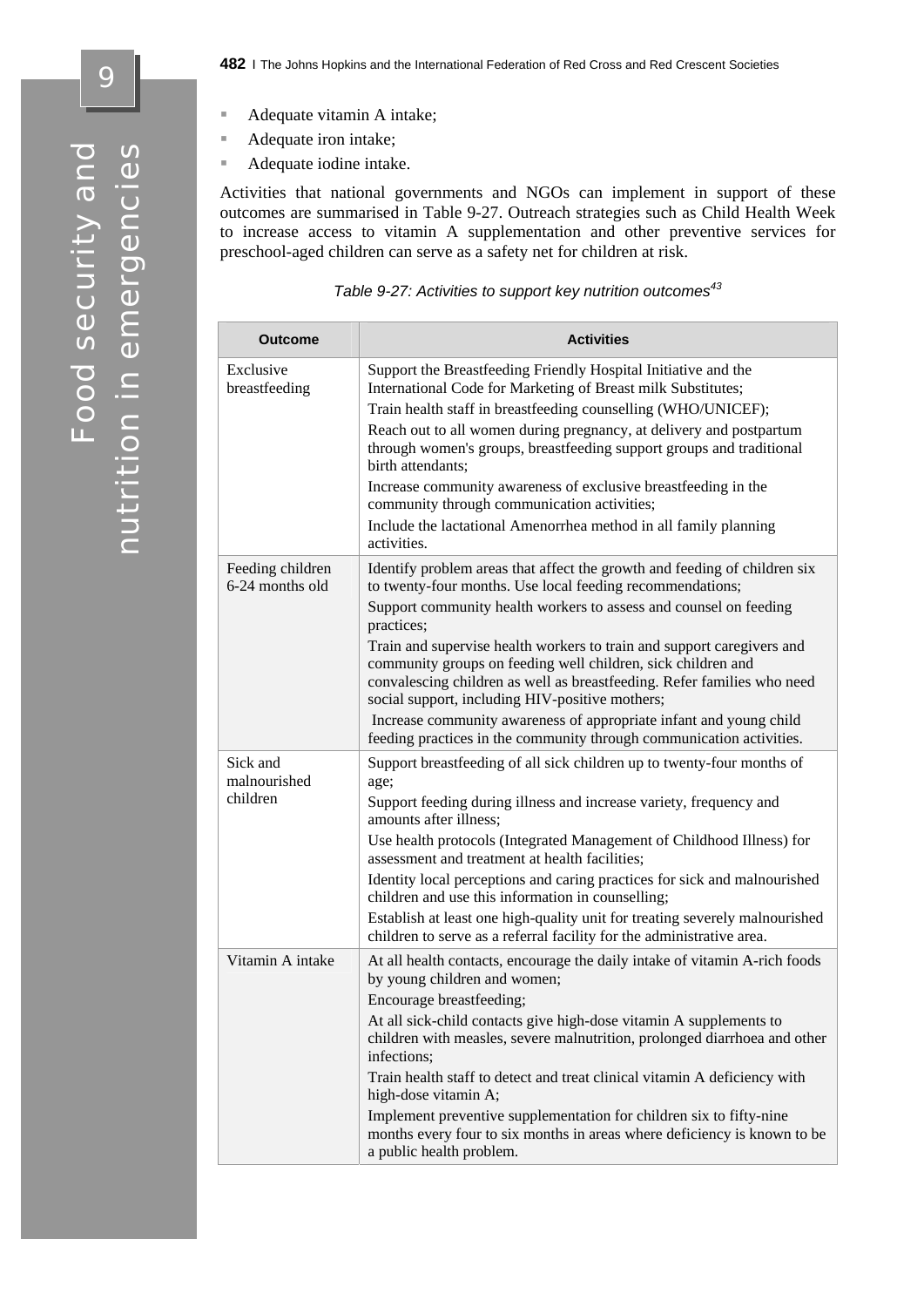| <b>Outcome</b> | <b>Activities</b>                                                                                                                                                                                              |
|----------------|----------------------------------------------------------------------------------------------------------------------------------------------------------------------------------------------------------------|
| Iron intake    | Train health workers and community health workers to detect severe<br>anaemia and to give iron supplements to young children and pregnant<br>women presenting with severe anaemia;                             |
|                | Ensure supply of iron supplements;                                                                                                                                                                             |
|                | Promote the consumption of iron-rich food, vitamin C-rich foods and iron-<br>fortified foods (except formula, which tends to replace breast milk) by<br>women of reproductive age, infants and young children; |
|                | Strengthen preventive measures such as malaria bed nets and de-worming.                                                                                                                                        |
| Iodine intake  | Ensure that only iodised salt is sold in the community by increasing<br>awareness among salt suppliers, consumers and local authorities;<br>Teach community health workers how to test salt for iodisation.    |

# Nutrition support for persons living with HIV/AIDS

HIV infection increases energy requirements and decreases food intake and weight loss and wasting in children and adults and growth failure in children are common. Malnutrition depresses the immune response of HIV-positive individuals including CD4 T-cell counts, delayed hypersensitivity and B-lymphocyte immune responses. Diet counselling can improve compliance with antiretroviral drugs and other medicine to treat HIV-related infections and can help individuals maintain their food intake.

Good nutrition is important for persons living with HIV/AIDS because:<sup>49</sup>

- Good nutrition helps keep the immune system strong;
- A healthy diet improves quality of life;
- **Malnutrition can contribute to disease progression;**
- Good nutrition helps the body process medications taken by people with  $HIV$ ;
- Diet may help with symptoms such as diarrhoea, nausea and loss of appetite.

Persons living with HIV/AIDS should eat a regular diet consisting of staples, legumes, animal food sources, fat and oil and fruits and vegetables. HIV-infected asymptomatic persons need 10% more energy and HIV-infected symptomatic persons need 20% to 30% more energy. Body weight, measured by a Body Mass Index of at least 18.5, should be maintained.

Because persons living with HIV/AIDS are more vulnerable to infection, proper food and water handling is especially important to avoid infections caused by contaminated food and water.

| Water                    | Be sure water is clean. Keep boiled water stored in a clean container with a lid.<br>Do not dip hands or cups into the container; instead pour water from the<br>container. Use a tap if possible. Always wash hands with soap before and after<br>handling foods and using the toilet/latrine.                                                                                                                                                        |
|--------------------------|--------------------------------------------------------------------------------------------------------------------------------------------------------------------------------------------------------------------------------------------------------------------------------------------------------------------------------------------------------------------------------------------------------------------------------------------------------|
| Animal food<br>sources   | Cook all animal food products thoroughly. Do not eat raw eggs. Thoroughly<br>wash hands and surfaces that have touched uncooked meat before handling<br>other foods. Cover foods. Keep foods separate from other foods.                                                                                                                                                                                                                                |
| Fruits and<br>vegetables | Use clean water to wash all fruits and vegetables to be eaten raw. Remove the<br>skin if possible. Remove any bruised parts. Boil vegetable thoroughly but do<br>not overcook which will cause vitamin loss.                                                                                                                                                                                                                                           |
| Hygiene                  | All food preparation and eating area should be free of flies and other insects.<br>Use clean dishes and utensils. Keep hot food hot before eating. Avoid storing<br>leftovers unless they can be refrigerated. Always re-heat at a high temperature.<br>Avoid eating street food and foods purchased from vendors in the marketplace.<br>Washing clothes, bedding and surfaces that might have been contaminated by<br>faeces with hot water and soap. |

*Table 9-28: Guidelines for food handling and water and hygiene*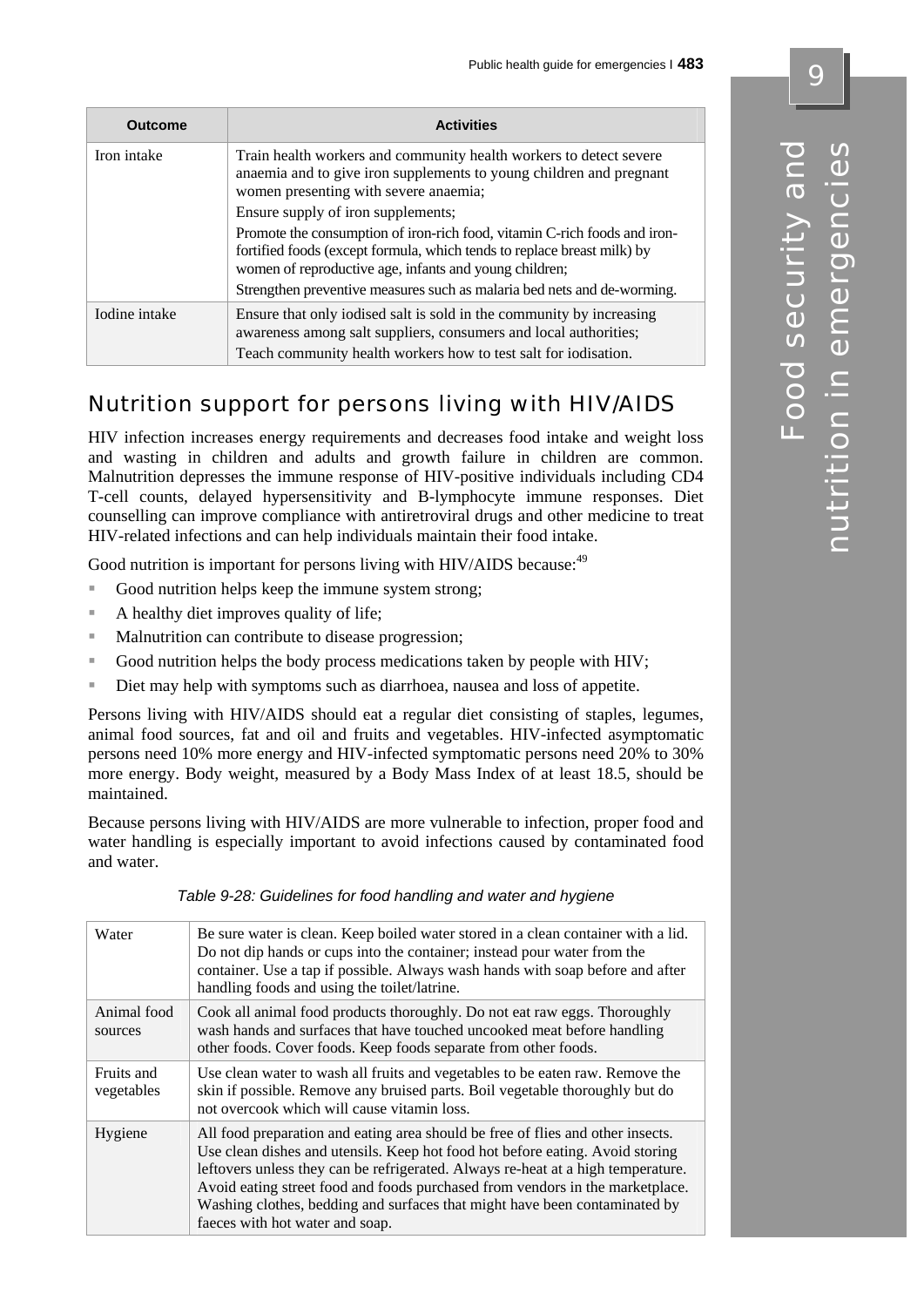Symptom Care practices Diarrhoea Drink plenty of fluids. Avoid citrus juices that might irritate the stomach. Consume foods rich in soluble fibre (millet, banana, peas and lentils) that help retain fluids. Boil or steam foods. Eat fermented foods such as porridge and yogurt. Eat small amounts of food frequently. Eat soft fruits and vegetables. Avoid milk, caffeine and fatty foods. Nausea Eat small and frequent meals. Eat lightly salted and dry foods such as crackers. Drink fluids. Rest between meals but do not lie down immediately; wait at least twenty minutes. Avoid spicy and fatty foods, caffeine and alcohol. Avoid having an empty stomach. Weight loss Increase food intake by increasing portion size and meal and snack frequency. Increase intake of animal food sources. Loss of appetite Eat favourite foods. Eat small amounts of food frequently. Select energy dense foods. Avoid foods with strong smells.

*Table 9-29: Selected care practices for symptoms associated with HIV48*

## Food security of HIV/AIDS-affected households

Food aid can help mitigate the impact of HIV/AIDS on household food insecurity and improve the dietary intakes of persons living with HIV/AIDS by providing them with nutrition education. Food assistance is increasingly being provided to those widowed or orphaned by AIDS and all vulnerable children. USAID has Title II programmes in Africa and Haiti to assist households affected by HIV/AIDS.

Interventions to mitigate the effects of HIV/AIDS on food security include the following:

- Introduction of less labour-intensive food production, food processing and food preparation methods;
- Microcredit to help households manage their cash needs to buy food, medicine and agricultural supplies and to protect assets and safeguard livelihoods;
- Vocational training to expand income-generating and employment options for individuals affected by HIV/AIDS, particularly orphans;
- Agricultural extension to help increase food production, especially for women;
- Training of agricultural extension agents to increase awareness of HIV/AIDS and its socioeconomic impact on households and the community;
- Community support for reducing social stigma around households affected by HIV/AIDS.

In 2006 the World Food Programme in northern Ethiopia (Amhara) started distributing, food aid to households affected by HIV/AIDS and to orphaned and vulnerable children.

HIV/AIDS is largely an urban problem in Ethiopia that results in the impoverishment of many households. In 2002 in one neighbourhood in Addis Ababa, a community vegetable garden was created by a women's community group with the support of local government and local technicians, providing much-needed income for food-insecure households.

 $\overline{\mathbf{e}}$